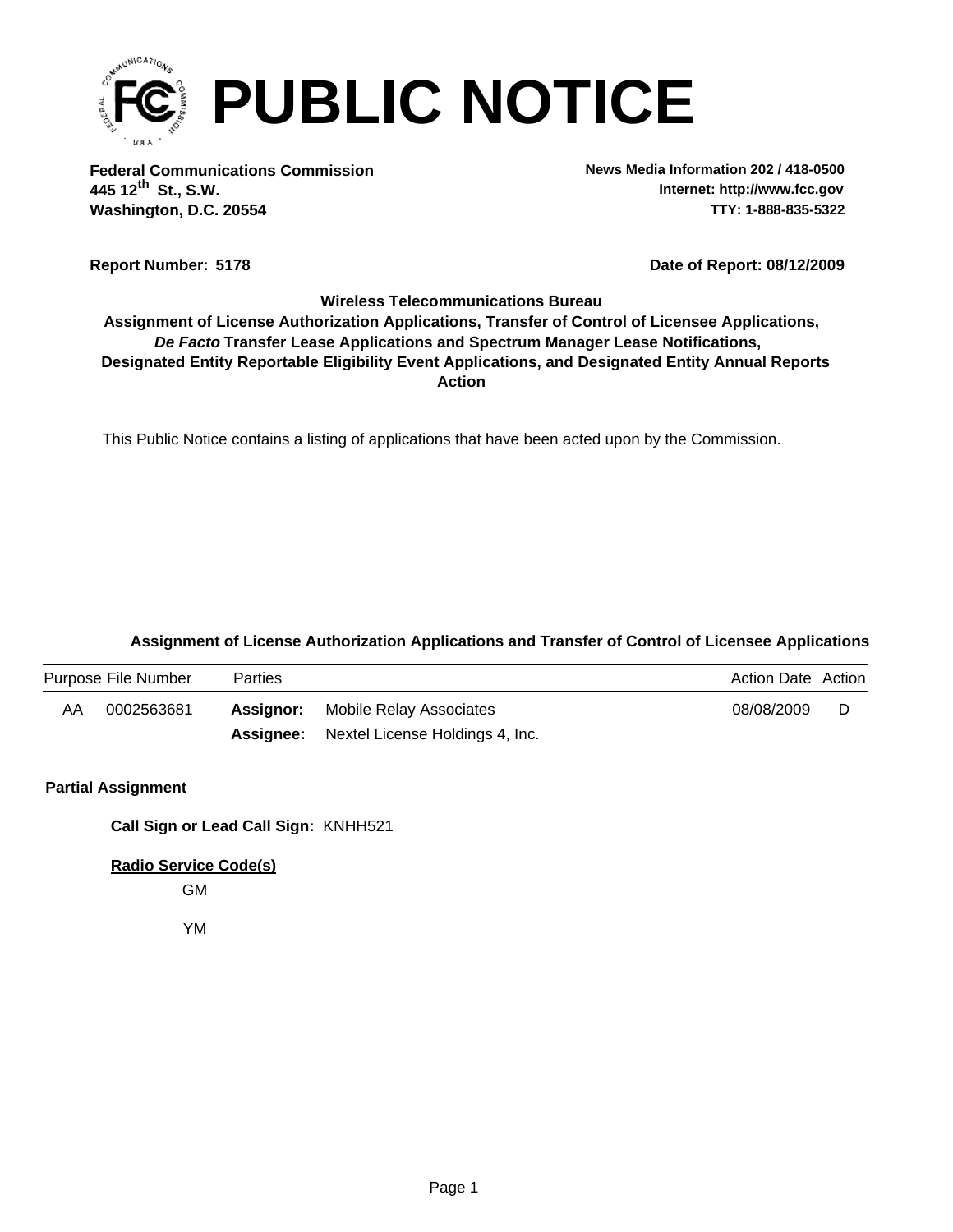|           | Purpose File Number                       | Parties                |                                                                                                       | Action Date Action |   |
|-----------|-------------------------------------------|------------------------|-------------------------------------------------------------------------------------------------------|--------------------|---|
| AM        | 0003022609                                | Assignor:<br>Assignee: | AMFM Radio Licenses, LLC<br>Frequency License, LLC                                                    | 08/05/2009         | Ζ |
|           | <b>Full Assignment</b>                    |                        |                                                                                                       |                    |   |
|           | Call Sign or Lead Call Sign: KWL667       |                        |                                                                                                       |                    |   |
|           | <b>Radio Service Code(s)</b><br><b>RS</b> |                        |                                                                                                       |                    |   |
| AM        | 0003527569                                | Assignor:<br>Assignee: | FMTC Wireless, Inc.<br>Cedar-Wapsie Communications, Inc.                                              | 08/06/2009         | C |
|           | <b>Partitioning AND/OR Disaggregation</b> |                        |                                                                                                       |                    |   |
|           | Call Sign or Lead Call Sign: WQGV742      |                        |                                                                                                       |                    |   |
|           | <b>Radio Service Code(s)</b><br>AW        |                        |                                                                                                       |                    |   |
| AA        | 0003595169 1                              | Assignor:<br>Assignee: | Colorado CallComm, Inc.<br>Delivery Acquisition, Inc.                                                 | 08/08/2009         | M |
|           | <b>Partial Assignment</b>                 |                        |                                                                                                       |                    |   |
|           | Call Sign or Lead Call Sign: KAA280       |                        |                                                                                                       |                    |   |
|           | <b>Radio Service Code(s)</b><br>CD        |                        |                                                                                                       |                    |   |
| <b>TC</b> | 0003657510                                | Licensee:              | United Telephone Company of Indiana<br>Transferor: Embarg Corporation<br>Transferee: CenturyTel, Inc. | 08/08/2009         | M |
|           | <b>Transfer of Control</b>                |                        |                                                                                                       |                    |   |
|           | Call Sign or Lead Call Sign: KSL94        |                        |                                                                                                       |                    |   |
|           | <b>Radio Service Code(s)</b><br>CF        |                        |                                                                                                       |                    |   |
|           | IG                                        |                        |                                                                                                       |                    |   |

1 Consummation of this application is without prejudice to whatever enforcement action may be deemed appropriate arising from the facts discussed herein.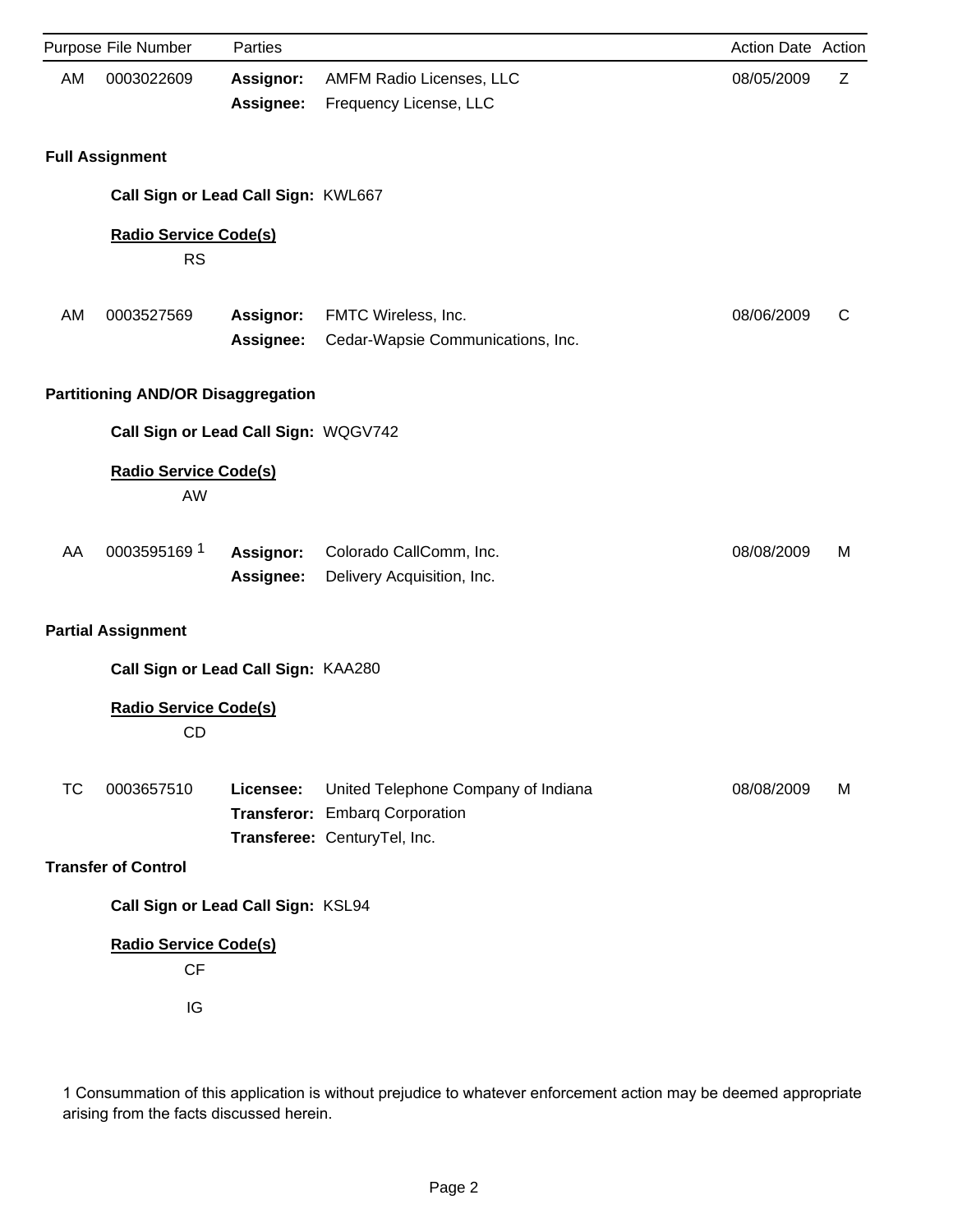|           | Purpose File Number                             | Parties   |                                                                                                                | Action Date Action |   |
|-----------|-------------------------------------------------|-----------|----------------------------------------------------------------------------------------------------------------|--------------------|---|
| <b>TC</b> | 0003663154                                      | Licensee: | United Telephone Company of the Northwest<br>Transferor: Embarq Corporation<br>Transferee: CENTURYTEL, INC     | 08/08/2009         | М |
|           | <b>Transfer of Control</b>                      |           |                                                                                                                |                    |   |
|           | Call Sign or Lead Call Sign: WMW856             |           |                                                                                                                |                    |   |
|           | <b>Radio Service Code(s)</b><br><b>CF</b>       |           |                                                                                                                |                    |   |
|           | IG                                              |           |                                                                                                                |                    |   |
| <b>TC</b> | 0003663160                                      | Licensee: | Central Telephone Company of Texas<br>Transferor: Embarq Corporation<br>Transferee: CENTURYTEL, INC            | 08/06/2009         | м |
|           | <b>Transfer of Control</b>                      |           |                                                                                                                |                    |   |
|           | Call Sign or Lead Call Sign: WQBM603            |           |                                                                                                                |                    |   |
|           | <b>Radio Service Code(s)</b><br>CF              |           |                                                                                                                |                    |   |
| <b>TC</b> | 0003663165                                      | Licensee: | United Telephone Southeast LLC<br>Transferor: Embarq Corporation<br>Transferee: CENTURYTEL, INC                | 08/06/2009         | м |
|           | <b>Transfer of Control</b>                      |           |                                                                                                                |                    |   |
|           | Call Sign or Lead Call Sign: KJH27              |           |                                                                                                                |                    |   |
|           | <b>Radio Service Code(s)</b><br><b>CF</b>       |           |                                                                                                                |                    |   |
|           | <b>CT</b>                                       |           |                                                                                                                |                    |   |
| <b>TC</b> | 0003663168                                      | Licensee: | United Telephone Company of the Carolinas LLC<br>Transferor: Embarg Corporation<br>Transferee: CENTURYTEL, INC | 08/08/2009         | M |
|           | <b>Transfer of Control</b>                      |           |                                                                                                                |                    |   |
|           | Call Sign or Lead Call Sign: WPKR358            |           |                                                                                                                |                    |   |
|           | <b>Radio Service Code(s)</b><br><b>CF</b><br>GO |           |                                                                                                                |                    |   |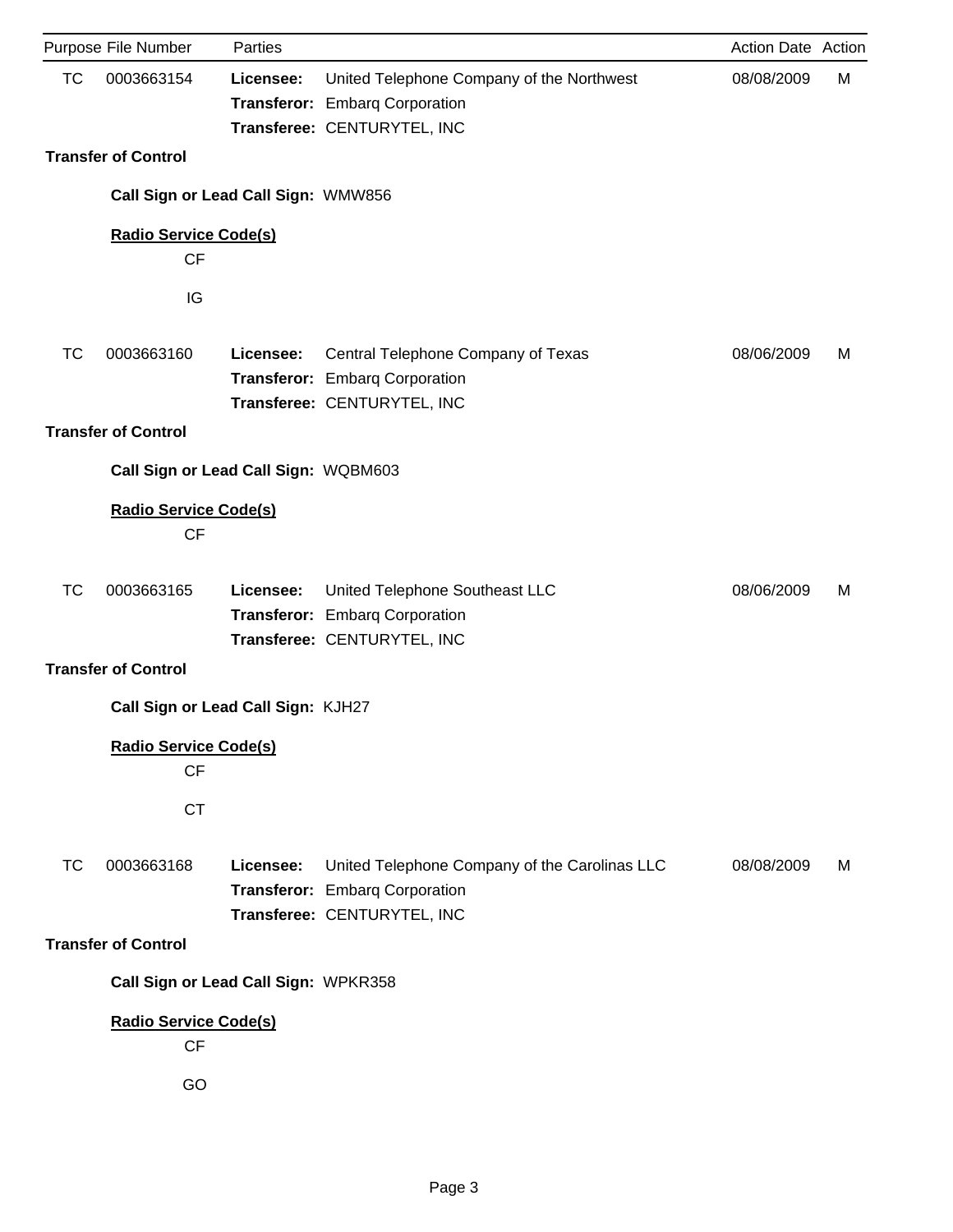| Purpose File Number        | Parties   |                                                                                              | Action Date Action                                                                                                                                                                                                                                                                                                    |   |
|----------------------------|-----------|----------------------------------------------------------------------------------------------|-----------------------------------------------------------------------------------------------------------------------------------------------------------------------------------------------------------------------------------------------------------------------------------------------------------------------|---|
| 0003663168                 | Licensee: | United Telephone Company of the Carolinas LLC                                                | 08/08/2009                                                                                                                                                                                                                                                                                                            | M |
| <b>Transfer of Control</b> |           |                                                                                              |                                                                                                                                                                                                                                                                                                                       |   |
|                            |           |                                                                                              |                                                                                                                                                                                                                                                                                                                       |   |
| IG                         |           |                                                                                              |                                                                                                                                                                                                                                                                                                                       |   |
| 0003663173                 | Licensee: | Embarq Florida, Inc.                                                                         | 08/08/2009                                                                                                                                                                                                                                                                                                            | M |
| <b>Transfer of Control</b> |           |                                                                                              |                                                                                                                                                                                                                                                                                                                       |   |
|                            |           |                                                                                              |                                                                                                                                                                                                                                                                                                                       |   |
| CF                         |           |                                                                                              |                                                                                                                                                                                                                                                                                                                       |   |
| IG                         |           |                                                                                              |                                                                                                                                                                                                                                                                                                                       |   |
| YI                         |           |                                                                                              |                                                                                                                                                                                                                                                                                                                       |   |
| 0003663174                 | Licensee: | Carolina Telephone and Telegraph Company LLC                                                 | 08/08/2009                                                                                                                                                                                                                                                                                                            | M |
| <b>Transfer of Control</b> |           |                                                                                              |                                                                                                                                                                                                                                                                                                                       |   |
|                            |           |                                                                                              |                                                                                                                                                                                                                                                                                                                       |   |
| $\mathsf{C}\mathsf{F}$     |           |                                                                                              |                                                                                                                                                                                                                                                                                                                       |   |
| <b>CT</b>                  |           |                                                                                              |                                                                                                                                                                                                                                                                                                                       |   |
| GJ                         |           |                                                                                              |                                                                                                                                                                                                                                                                                                                       |   |
| GO                         |           |                                                                                              |                                                                                                                                                                                                                                                                                                                       |   |
|                            |           |                                                                                              |                                                                                                                                                                                                                                                                                                                       |   |
|                            |           |                                                                                              |                                                                                                                                                                                                                                                                                                                       |   |
|                            | $\sf IG$  | <b>Radio Service Code(s)</b><br><b>Radio Service Code(s)</b><br><b>Radio Service Code(s)</b> | Transferor: Embarq Corporation<br>Transferee: CENTURYTEL, INC<br>Call Sign or Lead Call Sign: WPKR358<br>Transferor: Embarg Corporation<br>Transferee: CENTURYTEL, INC<br>Call Sign or Lead Call Sign: KRT57<br>Transferor: Embarg Corporation<br>Transferee: CENTURYTEL, INC<br>Call Sign or Lead Call Sign: WPAE609 |   |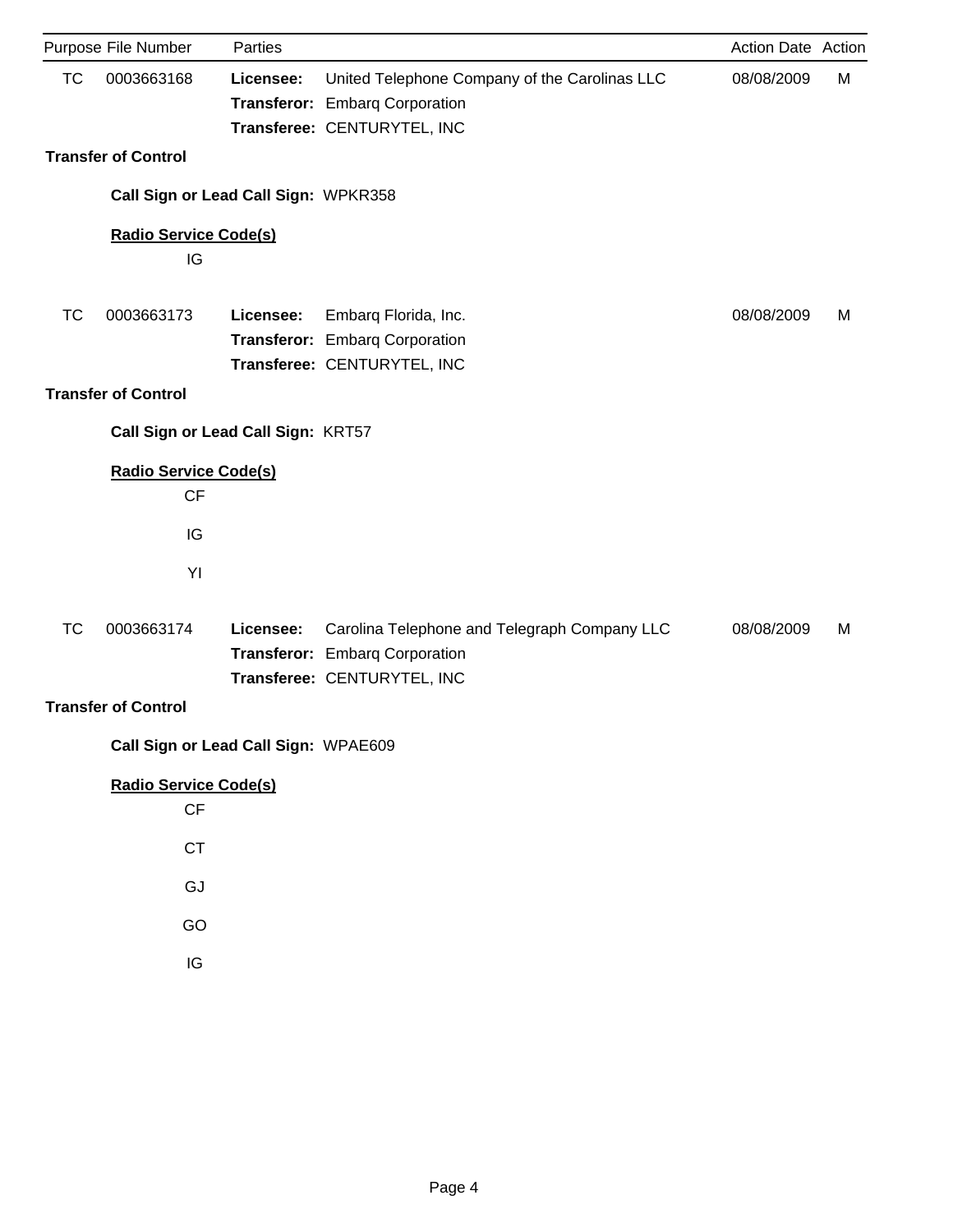|           | Purpose File Number                      | Parties   |                                                                                                     | Action Date Action |   |
|-----------|------------------------------------------|-----------|-----------------------------------------------------------------------------------------------------|--------------------|---|
| <b>TC</b> | 0003663176                               | Licensee: | Embarq Missouri, Inc.<br>Transferor: Embarg Corporation<br>Transferee: CENTURYTEL, INC              | 08/06/2009         | M |
|           | <b>Transfer of Control</b>               |           |                                                                                                     |                    |   |
|           | Call Sign or Lead Call Sign: WQAV616     |           |                                                                                                     |                    |   |
|           | <b>Radio Service Code(s)</b>             |           |                                                                                                     |                    |   |
|           | <b>CF</b>                                |           |                                                                                                     |                    |   |
| ТC        | 0003663178                               | Licensee: | United Telephone Company of Kansas<br>Transferor: Embarq Corporation<br>Transferee: CENTURYTEL, INC | 08/08/2009         | M |
|           | <b>Transfer of Control</b>               |           |                                                                                                     |                    |   |
|           | Call Sign or Lead Call Sign: WNYU738     |           |                                                                                                     |                    |   |
|           | <b>Radio Service Code(s)</b><br>IG       |           |                                                                                                     |                    |   |
| <b>TC</b> | 0003663179                               | Licensee: | Central Telephone Company<br>Transferor: Embarq Corporation<br>Transferee: CENTURYTEL, INC          | 08/08/2009         | м |
|           | <b>Transfer of Control</b>               |           |                                                                                                     |                    |   |
|           | Call Sign or Lead Call Sign: WQBW565     |           |                                                                                                     |                    |   |
|           | <b>Radio Service Code(s)</b><br>CF       |           |                                                                                                     |                    |   |
|           | GO                                       |           |                                                                                                     |                    |   |
|           | IG                                       |           |                                                                                                     |                    |   |
| ТC        | 0003663183<br><b>Transfer of Control</b> | Licensee: | Embarq Minnesota, Inc.<br>Transferor: Embarq Corporation<br>Transferee: CENTURYTEL, INC             | 08/08/2009         | M |
|           |                                          |           |                                                                                                     |                    |   |
|           | Call Sign or Lead Call Sign: KQ5115      |           |                                                                                                     |                    |   |
|           | <b>Radio Service Code(s)</b><br>IG       |           |                                                                                                     |                    |   |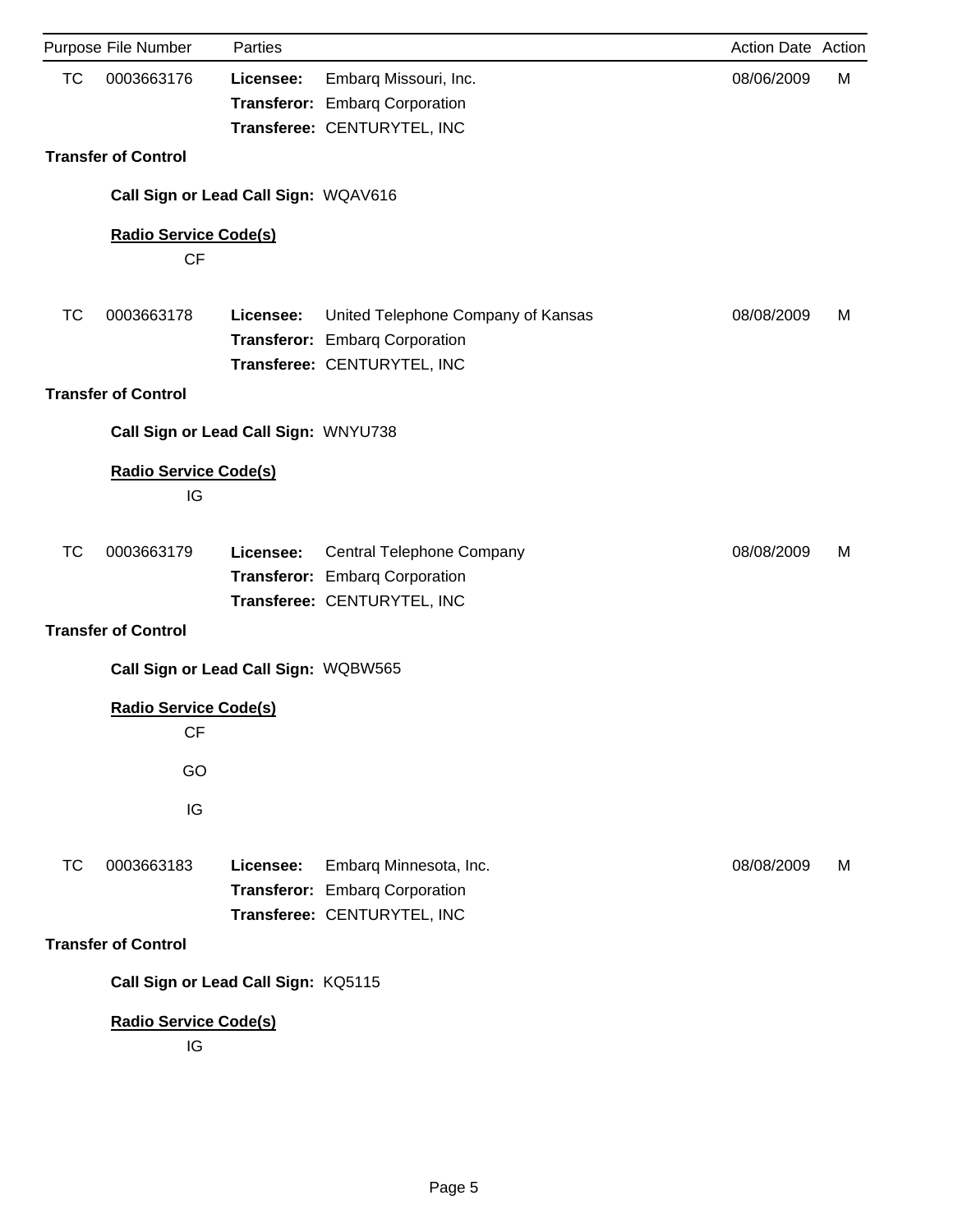|           | Purpose File Number                       | Parties                |                                                                                                                   | Action Date Action |   |
|-----------|-------------------------------------------|------------------------|-------------------------------------------------------------------------------------------------------------------|--------------------|---|
| <b>TC</b> | 0003663187                                | Licensee:              | United Telephone Company of Ohio<br>Transferor: Embarq Corporation<br>Transferee: CENTURYTEL, INC                 | 08/08/2009         | M |
|           | <b>Transfer of Control</b>                |                        |                                                                                                                   |                    |   |
|           | Call Sign or Lead Call Sign: WNVQ265      |                        |                                                                                                                   |                    |   |
|           | <b>Radio Service Code(s)</b><br><b>CF</b> |                        |                                                                                                                   |                    |   |
|           | GO                                        |                        |                                                                                                                   |                    |   |
|           | YO                                        |                        |                                                                                                                   |                    |   |
| TC        | 0003663188                                | Licensee:              | The United Telephone Company of Pennsylvania LLC<br>Transferor: Embarq Corporation<br>Transferee: CENTURYTEL, INC | 08/08/2009         | M |
|           | <b>Transfer of Control</b>                |                        |                                                                                                                   |                    |   |
|           | Call Sign or Lead Call Sign: KUU803       |                        |                                                                                                                   |                    |   |
|           | <b>Radio Service Code(s)</b><br>IG        |                        |                                                                                                                   |                    |   |
| TC        | 0003663190                                | Licensee:              | Central Telephone Company of Virginia<br>Transferor: Embarq Corporation<br>Transferee: CENTURYTEL, INC            | 08/08/2009         | M |
|           | <b>Transfer of Control</b>                |                        |                                                                                                                   |                    |   |
|           | Call Sign or Lead Call Sign: KZT930       |                        |                                                                                                                   |                    |   |
|           | <b>Radio Service Code(s)</b><br>IG        |                        |                                                                                                                   |                    |   |
| AM        | 0003679528                                | Assignor:<br>Assignee: | Colorado CallComm, Inc.<br>SMR Online, Inc.                                                                       | 08/05/2009         | Ζ |
|           | <b>Full Assignment</b>                    |                        |                                                                                                                   |                    |   |
|           | Call Sign or Lead Call Sign: WNRQ834      |                        |                                                                                                                   |                    |   |
|           | <b>Radio Service Code(s)</b><br>IG        |                        |                                                                                                                   |                    |   |
|           | YB                                        |                        |                                                                                                                   |                    |   |
|           | YG                                        |                        |                                                                                                                   |                    |   |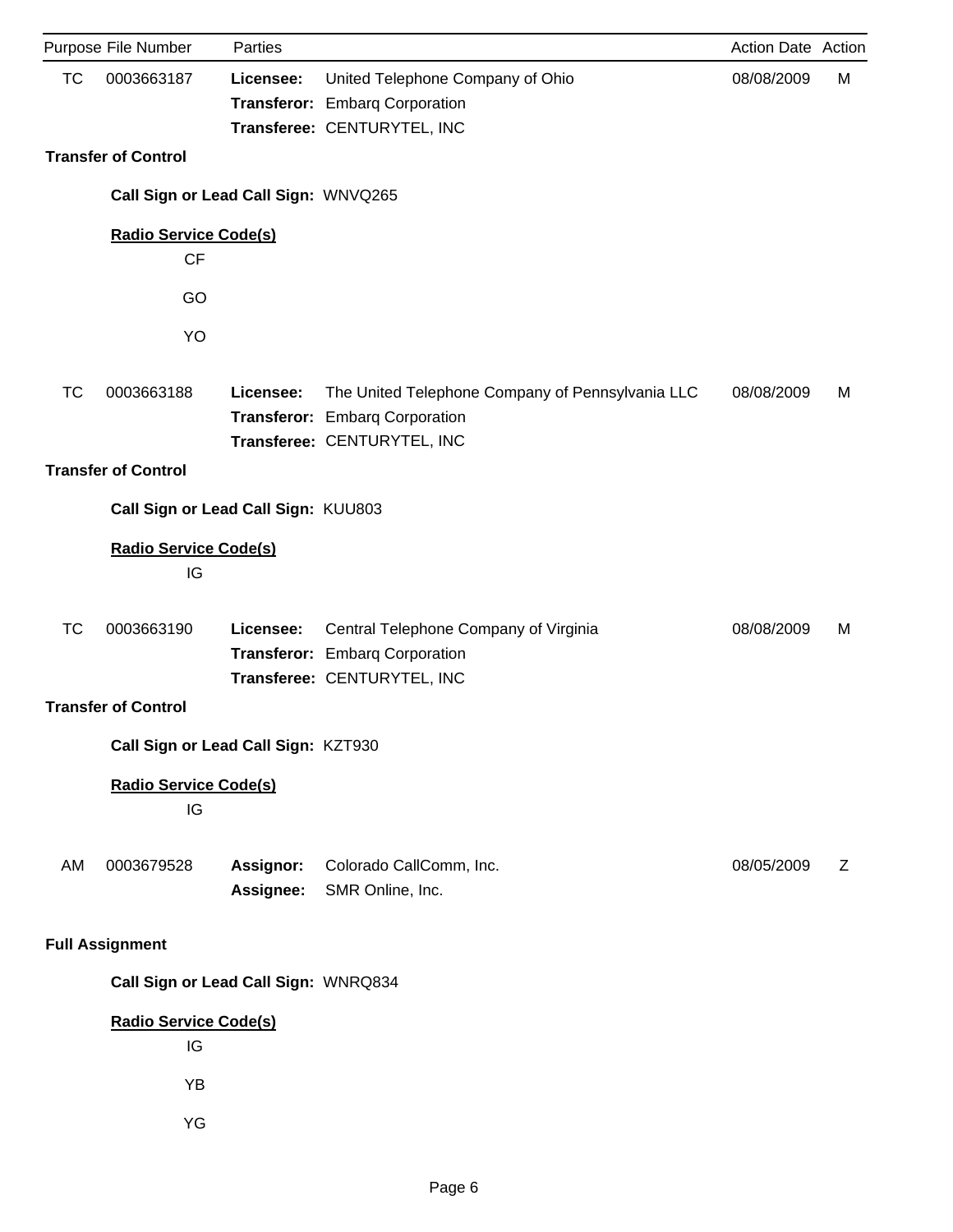|    | Purpose File Number                  | Parties                |                                                  | Action Date Action |   |
|----|--------------------------------------|------------------------|--------------------------------------------------|--------------------|---|
| AM | 0003679528                           | Assignor:<br>Assignee: | Colorado CallComm, Inc.<br>SMR Online, Inc.      | 08/05/2009         | Z |
|    | <b>Full Assignment</b>               |                        |                                                  |                    |   |
|    | Call Sign or Lead Call Sign: WNRQ834 |                        |                                                  |                    |   |
|    | <b>Radio Service Code(s)</b>         |                        |                                                  |                    |   |
|    | YU                                   |                        |                                                  |                    |   |
|    | YX                                   |                        |                                                  |                    |   |
| AA | 0003679529                           | Assignor:<br>Assignee: | Colorado CallComm, Inc.<br>Sage and Company, LLC | 08/05/2009         | Z |
|    | <b>Full Assignment</b>               |                        |                                                  |                    |   |
|    | Call Sign or Lead Call Sign: WPVW880 |                        |                                                  |                    |   |
|    | <b>Radio Service Code(s)</b><br>CP   |                        |                                                  |                    |   |
|    | PC                                   |                        |                                                  |                    |   |
|    |                                      |                        |                                                  |                    |   |
| AM | 0003745233                           | Assignor:<br>Assignee: | MacIntyre, Scott C<br>PacifiCorp                 | 08/05/2009         | Z |
|    | <b>Full Assignment</b>               |                        |                                                  |                    |   |
|    | Call Sign or Lead Call Sign: WPXM578 |                        |                                                  |                    |   |
|    | <b>Radio Service Code(s)</b><br>PC   |                        |                                                  |                    |   |
| AM | 0003745244                           | Assignor:<br>Assignee: | Data Radio Management Co., Inc.<br>PacifiCorp    | 08/05/2009         | Ζ |
|    | <b>Full Assignment</b>               |                        |                                                  |                    |   |
|    | Call Sign or Lead Call Sign: WPOJ529 |                        |                                                  |                    |   |
|    | <b>Radio Service Code(s)</b><br>PC   |                        |                                                  |                    |   |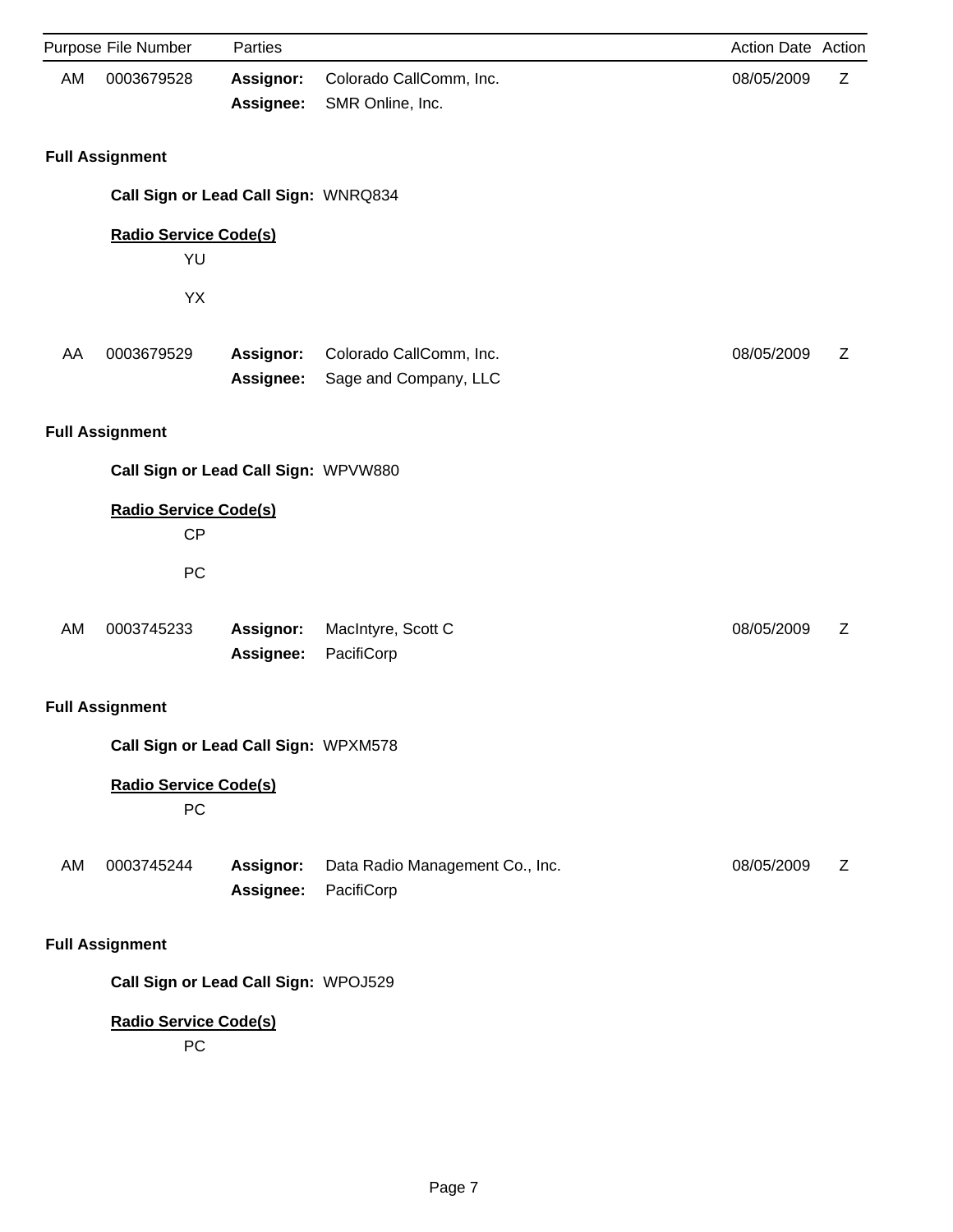|           | Purpose File Number                       | Parties                              |                                                                                                   | Action Date Action |   |
|-----------|-------------------------------------------|--------------------------------------|---------------------------------------------------------------------------------------------------|--------------------|---|
| AA        | 0003771033                                | <b>Assignor:</b><br>Assignee:        | <b>Environmentel LLC</b><br><b>Avista Corporation</b>                                             | 08/06/2009         | М |
|           | <b>Partitioning AND/OR Disaggregation</b> |                                      |                                                                                                   |                    |   |
|           |                                           | Call Sign or Lead Call Sign: WQCP814 |                                                                                                   |                    |   |
|           | <b>Radio Service Code(s)</b><br>PC        |                                      |                                                                                                   |                    |   |
|           |                                           |                                      |                                                                                                   |                    |   |
| TC        | 0003786855                                | Licensee:                            | Cascade Autovon Company<br>Transferor: CENTURYTEL, INC                                            | 08/08/2009         | м |
|           |                                           |                                      | Transferee: CenturyTel, Inc.                                                                      |                    |   |
|           | <b>Transfer of Control</b>                |                                      |                                                                                                   |                    |   |
|           |                                           | Call Sign or Lead Call Sign: KNKH867 |                                                                                                   |                    |   |
|           | <b>Radio Service Code(s)</b><br><b>CF</b> |                                      |                                                                                                   |                    |   |
|           | <b>CR</b>                                 |                                      |                                                                                                   |                    |   |
| AM        | 0003786963                                | Licensee:                            | CenturyTel Broadband Services, LLC<br>Transferor: CENTURYTEL, INC<br>Transferee: CenturyTel, Inc. | 08/06/2009         | м |
|           | <b>Transfer of Control</b>                |                                      |                                                                                                   |                    |   |
|           |                                           | Call Sign or Lead Call Sign: WQGC937 |                                                                                                   |                    |   |
|           | <b>Radio Service Code(s)</b><br>CF        |                                      |                                                                                                   |                    |   |
| <b>TC</b> | 0003787027                                | Licensee:                            | CenturyTel of Adamsville, Inc.<br>Transferor: CENTURYTEL, INC                                     | 08/08/2009         | м |
|           | <b>Transfer of Control</b>                |                                      | Transferee: CenturyTel, Inc.                                                                      |                    |   |
|           |                                           |                                      |                                                                                                   |                    |   |
|           |                                           | Call Sign or Lead Call Sign: KNAJ618 |                                                                                                   |                    |   |
|           | <b>Radio Service Code(s)</b><br>IG        |                                      |                                                                                                   |                    |   |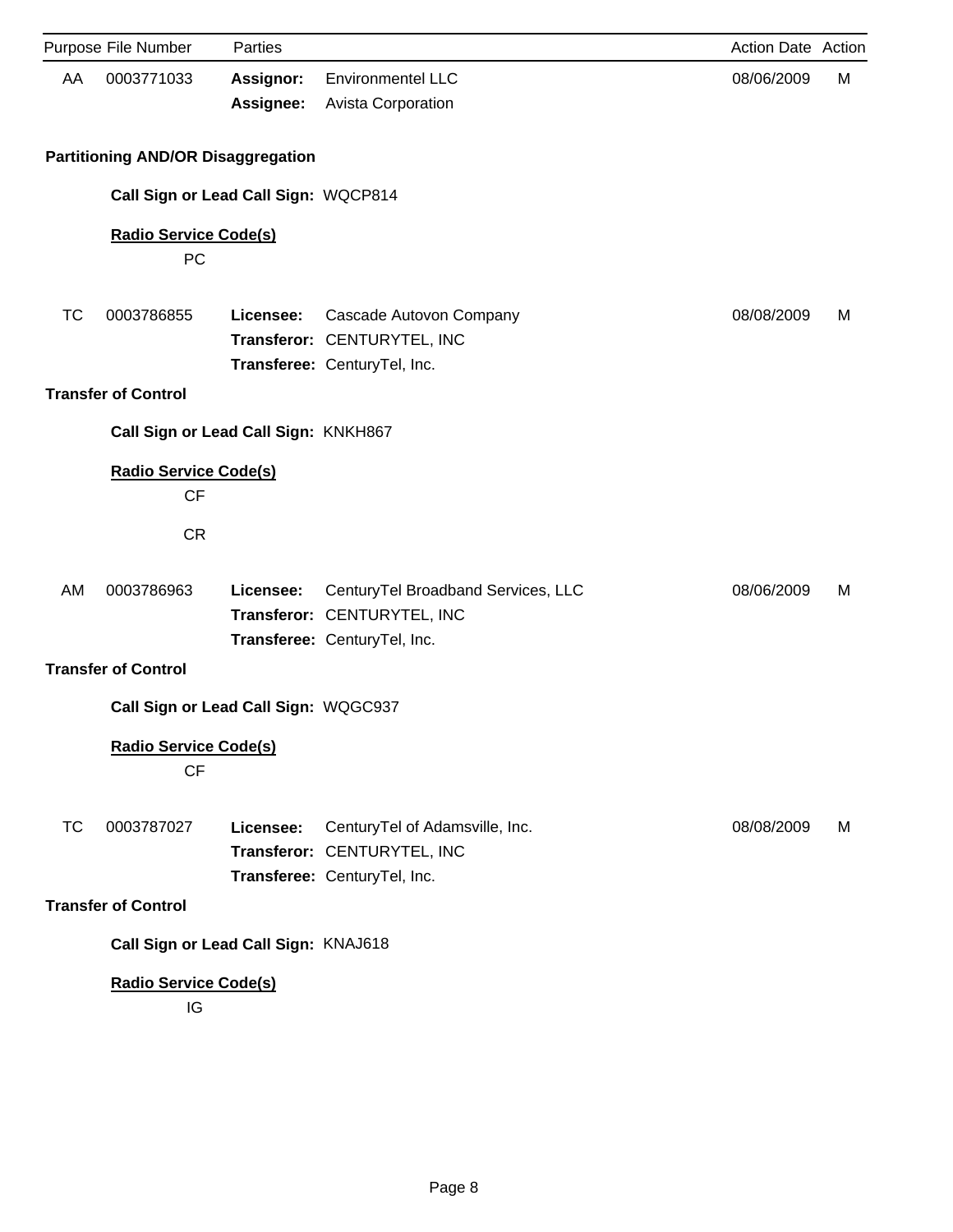|           | Purpose File Number                       | Parties   |                                                                                                    | Action Date Action |   |
|-----------|-------------------------------------------|-----------|----------------------------------------------------------------------------------------------------|--------------------|---|
| <b>TC</b> | 0003787075                                | Licensee: | CenturyTel of Alabama, LLC<br>Transferor: CENTURYTEL, INC<br>Transferee: CenturyTel, Inc.          | 08/06/2009         | М |
|           | <b>Transfer of Control</b>                |           |                                                                                                    |                    |   |
|           | Call Sign or Lead Call Sign: WFY697       |           |                                                                                                    |                    |   |
|           | <b>Radio Service Code(s)</b>              |           |                                                                                                    |                    |   |
|           | CF                                        |           |                                                                                                    |                    |   |
| TC        | 0003787078                                | Licensee: | CenturyTel of Arkasnas, Inc.<br>Transferor: CENTURYTEL, INC<br>Transferee: CenturyTel, Inc.        | 08/08/2009         | M |
|           | <b>Transfer of Control</b>                |           |                                                                                                    |                    |   |
|           | Call Sign or Lead Call Sign: KNKL723      |           |                                                                                                    |                    |   |
|           | <b>Radio Service Code(s)</b><br><b>CR</b> |           |                                                                                                    |                    |   |
|           | IG                                        |           |                                                                                                    |                    |   |
| TC        | 0003787079                                | Licensee: | CenturyTel of Central Arkansas, LLC<br>Transferor: CENTURYTEL, INC<br>Transferee: CenturyTel, Inc. | 08/08/2009         | м |
|           | <b>Transfer of Control</b>                |           |                                                                                                    |                    |   |
|           | Call Sign or Lead Call Sign: KA53549      |           |                                                                                                    |                    |   |
|           | <b>Radio Service Code(s)</b><br>IG        |           |                                                                                                    |                    |   |
| <b>TC</b> | 0003787082                                | Licensee: | CenturyTel of Central Indiana, inc.<br>Transferor: CENTURYTEL, INC<br>Transferee: CenturyTel, Inc. | 08/08/2009         | M |
|           | <b>Transfer of Control</b>                |           |                                                                                                    |                    |   |
|           | Call Sign or Lead Call Sign: WPCK831      |           |                                                                                                    |                    |   |
|           | <b>Radio Service Code(s)</b><br>IG        |           |                                                                                                    |                    |   |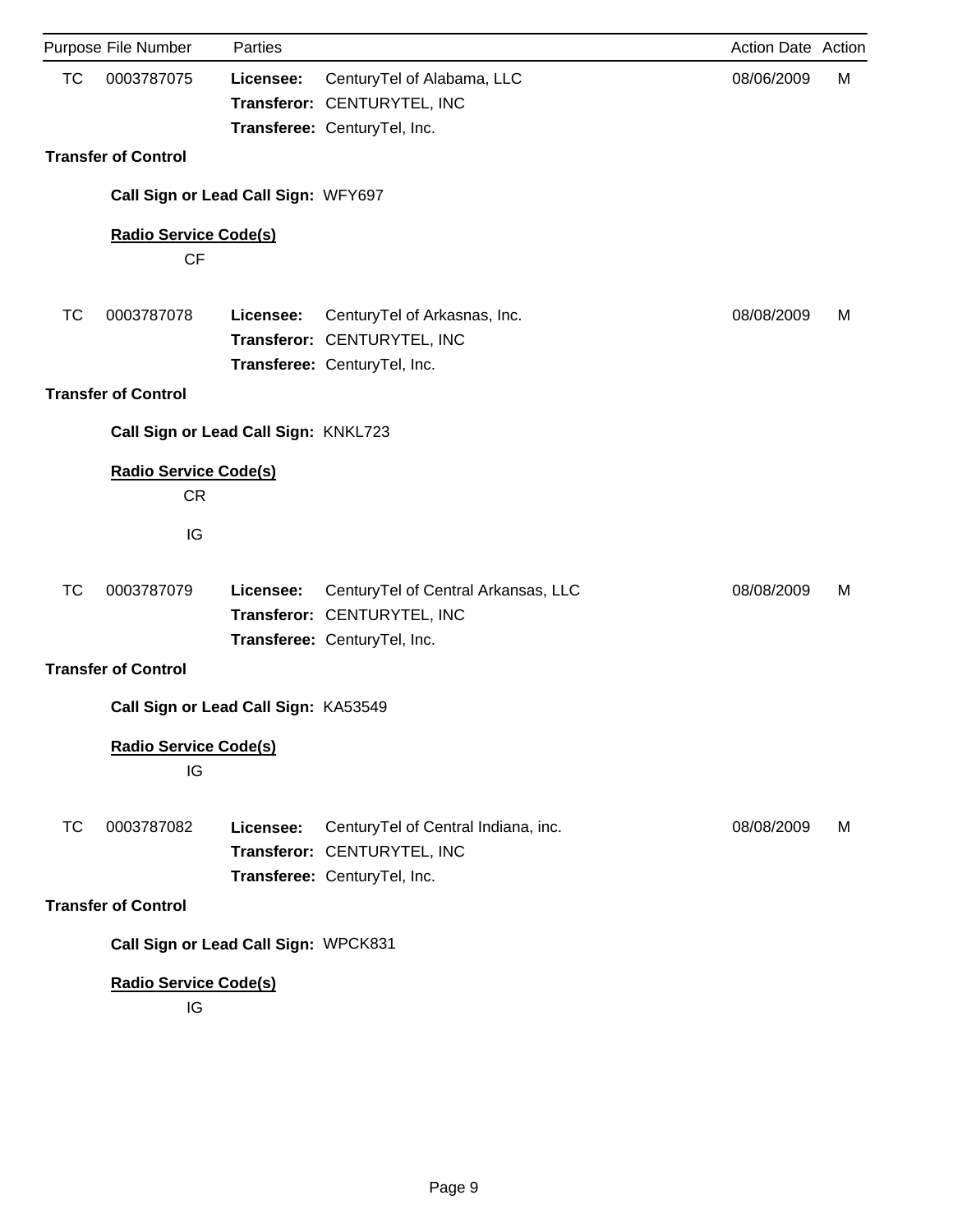|           | Purpose File Number                 | Parties   |                                                                                                     | Action Date Action |   |
|-----------|-------------------------------------|-----------|-----------------------------------------------------------------------------------------------------|--------------------|---|
| <b>TC</b> | 0003787083                          | Licensee: | CenturyTel of Central Louisiana, LLC<br>Transferor: CENTURYTEL, INC<br>Transferee: CenturyTel, Inc. | 08/08/2009         | М |
|           | <b>Transfer of Control</b>          |           |                                                                                                     |                    |   |
|           |                                     |           |                                                                                                     |                    |   |
|           | Call Sign or Lead Call Sign: KRA982 |           |                                                                                                     |                    |   |
|           | <b>Radio Service Code(s)</b>        |           |                                                                                                     |                    |   |
|           | IG                                  |           |                                                                                                     |                    |   |
| TC        | 0003787084                          | Licensee: | CenturyTel of Claiborne, Inc.                                                                       | 08/08/2009         | м |
|           |                                     |           | Transferor: CENTURYTEL, INC                                                                         |                    |   |
|           |                                     |           | Transferee: CenturyTel, Inc.                                                                        |                    |   |
|           | <b>Transfer of Control</b>          |           |                                                                                                     |                    |   |
|           | Call Sign or Lead Call Sign: WRM205 |           |                                                                                                     |                    |   |
|           | <b>Radio Service Code(s)</b>        |           |                                                                                                     |                    |   |
|           | IG                                  |           |                                                                                                     |                    |   |
|           |                                     |           |                                                                                                     |                    |   |
| ТC        | 0003787085                          | Licensee: | CenturyTel of Colorado, Inc.<br>Transferor: CENTURYTEL, INC                                         | 08/06/2009         | м |
|           |                                     |           | Transferee: CenturyTel, Inc.                                                                        |                    |   |
|           | <b>Transfer of Control</b>          |           |                                                                                                     |                    |   |
|           | Call Sign or Lead Call Sign: WMQ709 |           |                                                                                                     |                    |   |
|           | <b>Radio Service Code(s)</b>        |           |                                                                                                     |                    |   |
|           | CF                                  |           |                                                                                                     |                    |   |
|           |                                     |           |                                                                                                     |                    |   |
| <b>TC</b> | 0003787086                          | Licensee: | CenturyTel of Cowiche, Inc.                                                                         | 08/06/2009         | M |
|           |                                     |           | Transferor: CENTURYTEL, INC                                                                         |                    |   |
|           | <b>Transfer of Control</b>          |           | Transferee: CenturyTel, Inc.                                                                        |                    |   |
|           |                                     |           |                                                                                                     |                    |   |
|           | Call Sign or Lead Call Sign: WHA647 |           |                                                                                                     |                    |   |
|           | <b>Radio Service Code(s)</b>        |           |                                                                                                     |                    |   |

CF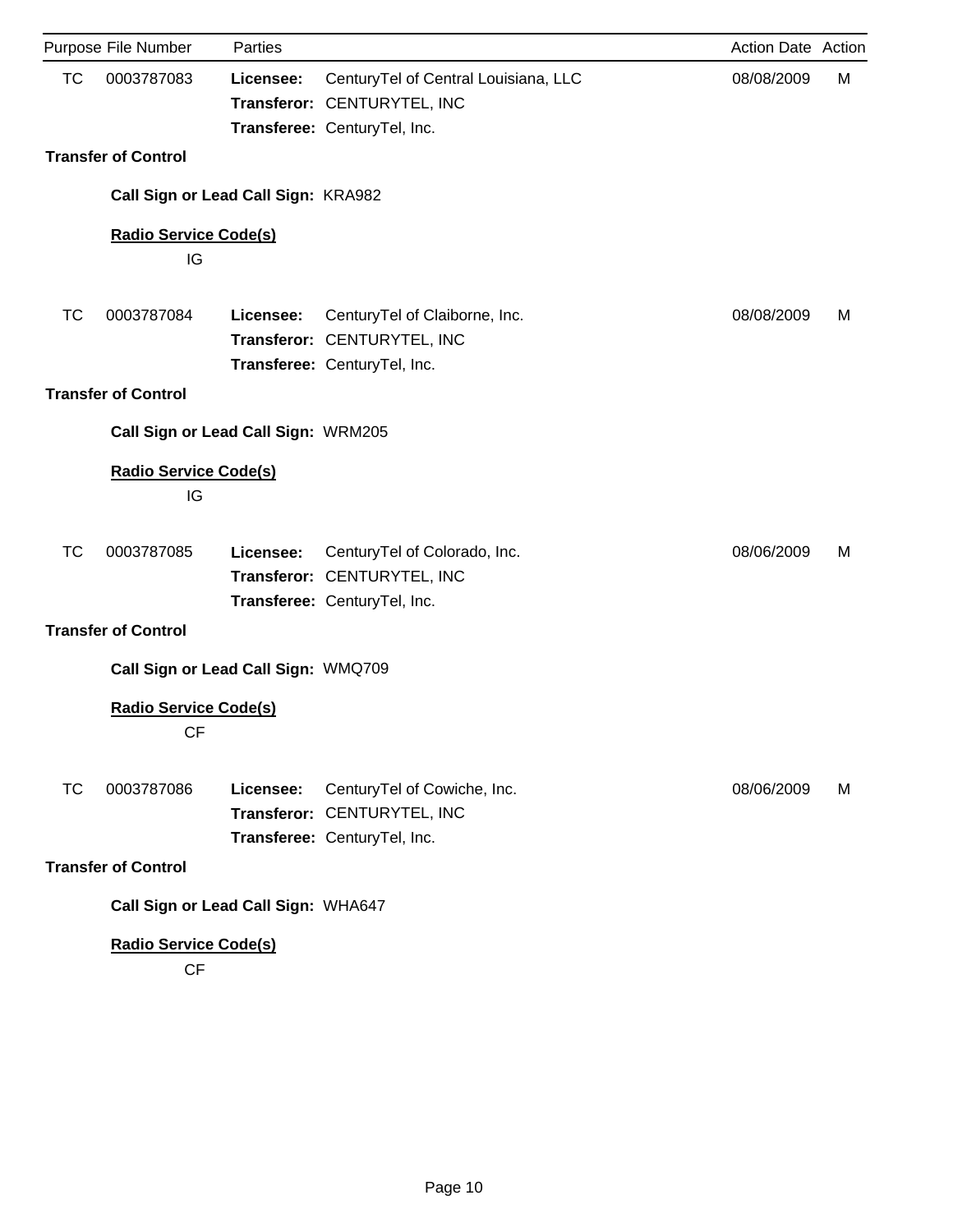|           | Purpose File Number                 | Parties   |                                                                                                   | Action Date Action |   |
|-----------|-------------------------------------|-----------|---------------------------------------------------------------------------------------------------|--------------------|---|
| <b>TC</b> | 0003787088                          | Licensee: | CenturyTel of Eagle, Inc.                                                                         | 08/08/2009         | M |
|           |                                     |           | Transferor: CENTURYTEL, INC                                                                       |                    |   |
|           |                                     |           | Transferee: CenturyTel, Inc.                                                                      |                    |   |
|           | <b>Transfer of Control</b>          |           |                                                                                                   |                    |   |
|           | Call Sign or Lead Call Sign: WHB72  |           |                                                                                                   |                    |   |
|           | <b>Radio Service Code(s)</b>        |           |                                                                                                   |                    |   |
|           | <b>CF</b>                           |           |                                                                                                   |                    |   |
|           | <b>CR</b>                           |           |                                                                                                   |                    |   |
| <b>TC</b> | 0003787089                          | Licensee: | CenturyTel of Eastern Oregon, Inc.<br>Transferor: CENTURYTEL, INC<br>Transferee: CenturyTel, Inc. | 08/08/2009         | М |
|           | <b>Transfer of Control</b>          |           |                                                                                                   |                    |   |
|           | Call Sign or Lead Call Sign: WLU757 |           |                                                                                                   |                    |   |
|           | <b>Radio Service Code(s)</b>        |           |                                                                                                   |                    |   |
|           | CB                                  |           |                                                                                                   |                    |   |
|           | CF                                  |           |                                                                                                   |                    |   |
|           | <b>CR</b>                           |           |                                                                                                   |                    |   |
|           | IG                                  |           |                                                                                                   |                    |   |
| TC        | 0003787090                          | Licensee: | CenturyTel of Evangeline, LLC<br>Transferor: CENTURYTEL, INC<br>Transferee: CenturyTel, Inc.      | 08/08/2009         | M |
|           | <b>Transfer of Control</b>          |           |                                                                                                   |                    |   |
|           | Call Sign or Lead Call Sign: KZX579 |           |                                                                                                   |                    |   |
|           | <b>Radio Service Code(s)</b><br>IG  |           |                                                                                                   |                    |   |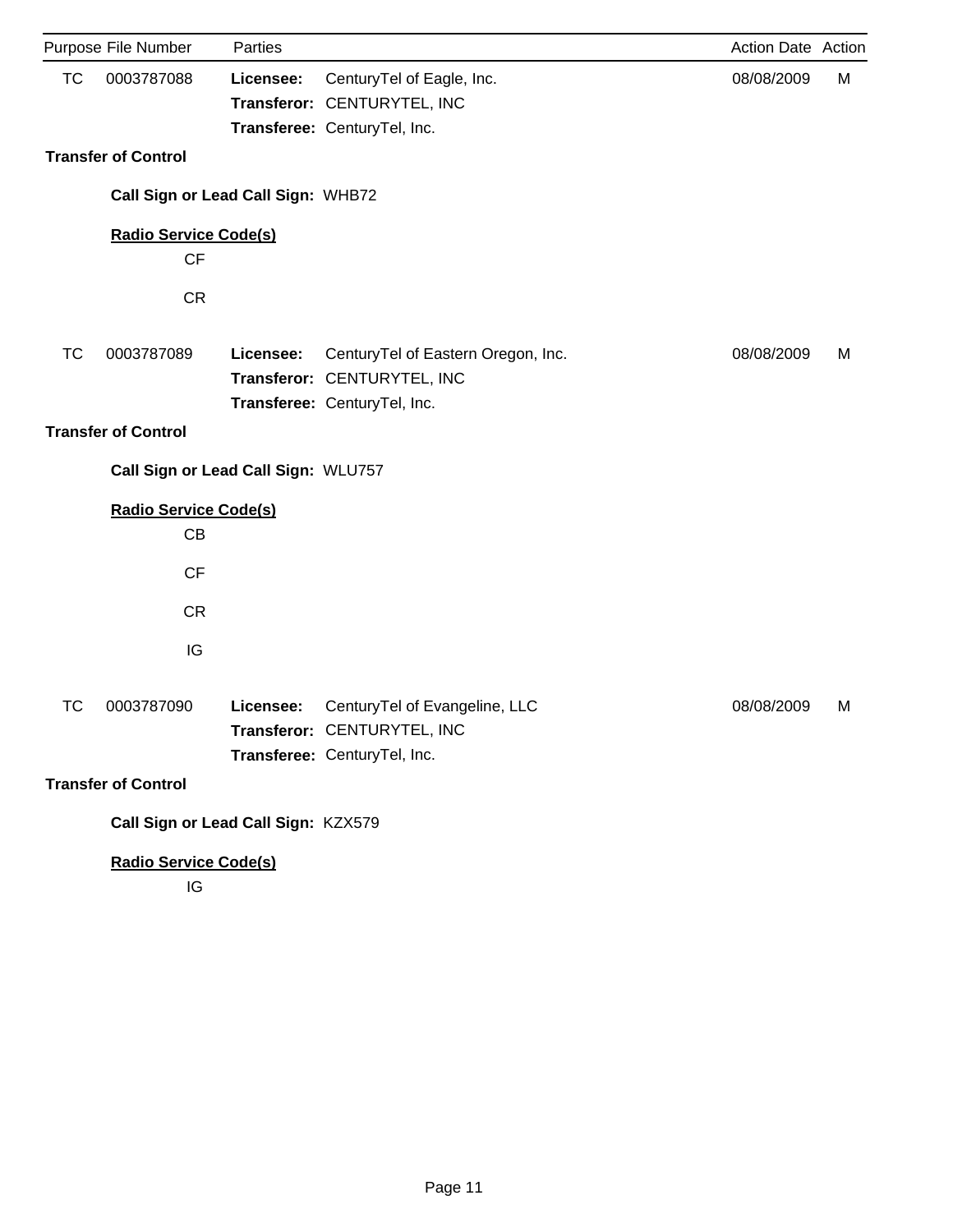|           | Purpose File Number                       | Parties   |                                                                                                 | Action Date Action |   |
|-----------|-------------------------------------------|-----------|-------------------------------------------------------------------------------------------------|--------------------|---|
| <b>TC</b> | 0003787091                                | Licensee: | CenturyTel of Idaho, Inc.<br>Transferor: CENTURYTEL, INC<br>Transferee: CenturyTel, Inc.        | 08/08/2009         | М |
|           | <b>Transfer of Control</b>                |           |                                                                                                 |                    |   |
|           | Call Sign or Lead Call Sign: KNHP406      |           |                                                                                                 |                    |   |
|           | <b>Radio Service Code(s)</b><br>IG        |           |                                                                                                 |                    |   |
|           |                                           |           |                                                                                                 |                    |   |
| TC        | 0003787092                                | Licensee: | CenturyTel of Inter Island, Inc.<br>Transferor: CENTURYTEL, INC<br>Transferee: CenturyTel, Inc. | 08/08/2009         | M |
|           | <b>Transfer of Control</b>                |           |                                                                                                 |                    |   |
|           | Call Sign or Lead Call Sign: WLK587       |           |                                                                                                 |                    |   |
|           | <b>Radio Service Code(s)</b><br><b>CF</b> |           |                                                                                                 |                    |   |
|           | <b>CR</b>                                 |           |                                                                                                 |                    |   |
| TC        | 0003787099                                | Licensee: | CenturyTel of Lake Dallas, Inc.<br>Transferor: CENTURYTEL, INC<br>Transferee: CenturyTel, Inc.  | 08/08/2009         | м |
|           | <b>Transfer of Control</b>                |           |                                                                                                 |                    |   |
|           | Call Sign or Lead Call Sign: KB6738       |           |                                                                                                 |                    |   |
|           | <b>Radio Service Code(s)</b><br>IG        |           |                                                                                                 |                    |   |
| ТC        | 0003787100                                | Licensee: | CenturyTel of Larsen Readfield, LLC<br>Transferor: CENTURYTEL, INC                              | 08/08/2009         | M |
|           | <b>Transfer of Control</b>                |           | Transferee: CenturyTel, Inc.                                                                    |                    |   |
|           |                                           |           |                                                                                                 |                    |   |
|           | Call Sign or Lead Call Sign: WNKW579      |           |                                                                                                 |                    |   |
|           | <b>Radio Service Code(s)</b><br>IG        |           |                                                                                                 |                    |   |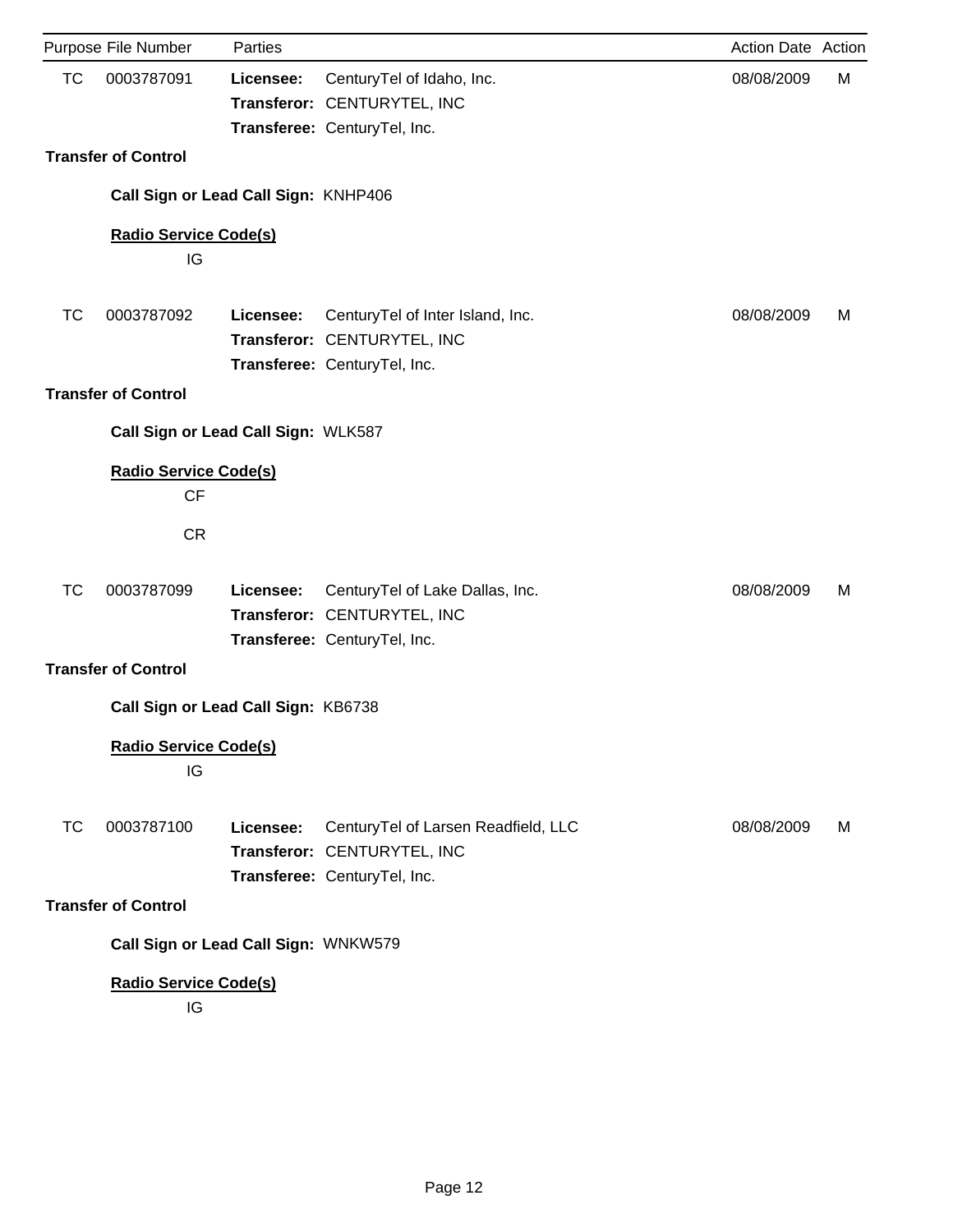|           | Purpose File Number                       | Parties                              |                                                                                                       | Action Date Action |   |
|-----------|-------------------------------------------|--------------------------------------|-------------------------------------------------------------------------------------------------------|--------------------|---|
| <b>TC</b> | 0003787102                                | Licensee:                            | CenturyTel of Michigan, Inc.<br>Transferor: CENTURYTEL, INC<br>Transferee: CenturyTel, Inc.           | 08/08/2009         | М |
|           | <b>Transfer of Control</b>                |                                      |                                                                                                       |                    |   |
|           |                                           | Call Sign or Lead Call Sign: KNKS204 |                                                                                                       |                    |   |
|           | <b>Radio Service Code(s)</b><br><b>CR</b> |                                      |                                                                                                       |                    |   |
| <b>TC</b> | 0003787104                                | Licensee:                            | CenturyTel of Midwest - Michigan, Inc.<br>Transferor: CENTURYTEL, INC<br>Transferee: CenturyTel, Inc. | 08/08/2009         | м |
|           | <b>Transfer of Control</b>                |                                      |                                                                                                       |                    |   |
|           |                                           | Call Sign or Lead Call Sign: WNLC295 |                                                                                                       |                    |   |
|           | <b>Radio Service Code(s)</b><br><b>CR</b> |                                      |                                                                                                       |                    |   |
|           | IG                                        |                                      |                                                                                                       |                    |   |
| TC        | 0003787669                                | Licensee:                            | CenturyTel of Missouri, LLC<br>Transferor: CENTURYTEL, INC<br>Transferee: CenturyTel, Inc.            | 08/08/2009         | м |
|           | <b>Transfer of Control</b>                |                                      |                                                                                                       |                    |   |
|           |                                           | Call Sign or Lead Call Sign: WNMR748 |                                                                                                       |                    |   |
|           | <b>Radio Service Code(s)</b><br>IG        |                                      |                                                                                                       |                    |   |
| <b>TC</b> | 0003787670                                | Licensee:                            | CenturyTel of Montana, Inc.<br>Transferor: CENTURYTEL, INC<br>Transferee: CenturyTel, Inc.            | 08/08/2009         | M |
|           | <b>Transfer of Control</b>                |                                      |                                                                                                       |                    |   |
|           |                                           | Call Sign or Lead Call Sign: WLK591  |                                                                                                       |                    |   |
|           | <b>Radio Service Code(s)</b><br><b>CF</b> |                                      |                                                                                                       |                    |   |
|           | <b>CR</b>                                 |                                      |                                                                                                       |                    |   |
|           | IG                                        |                                      |                                                                                                       |                    |   |
|           |                                           |                                      |                                                                                                       |                    |   |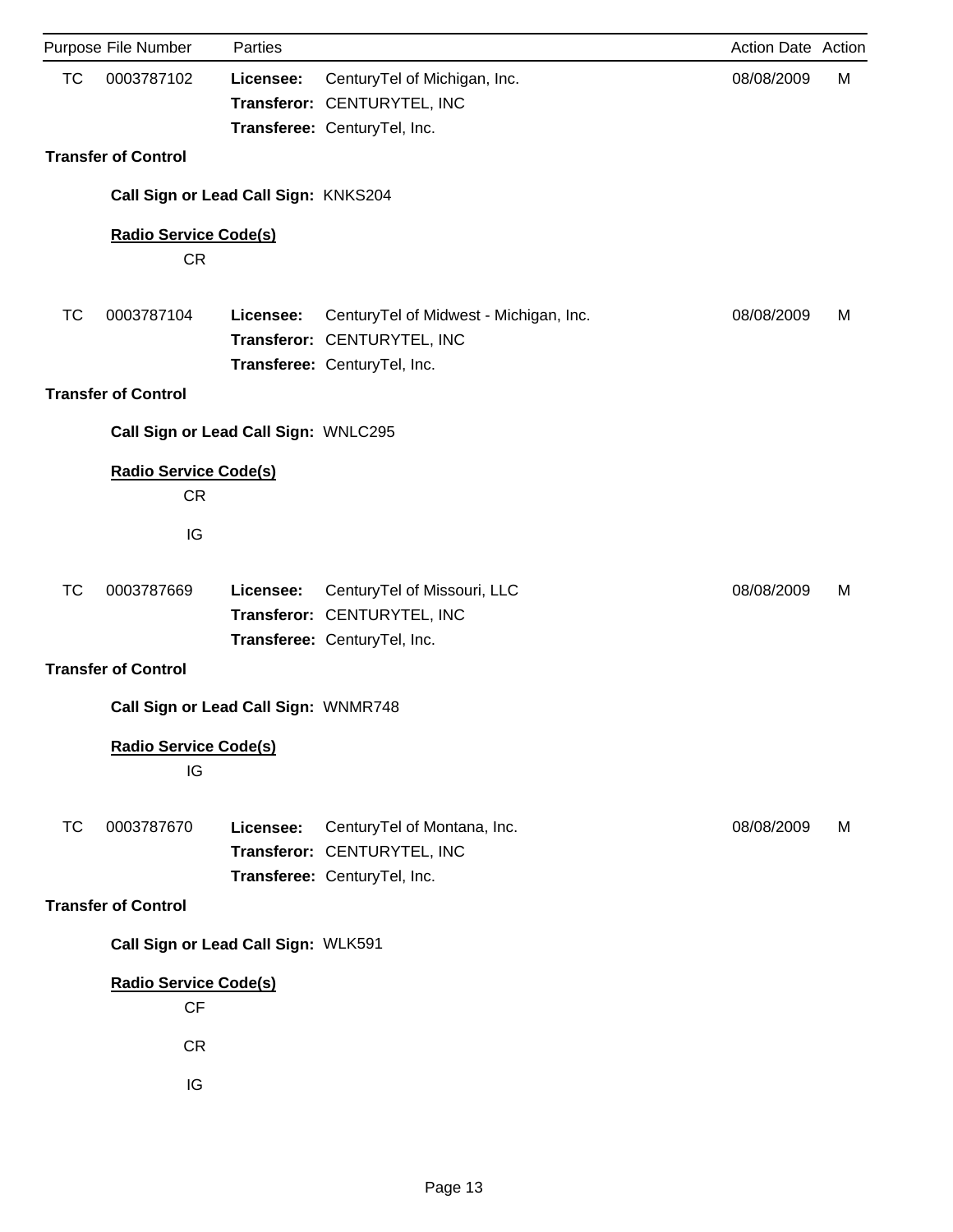|    | Purpose File Number                  | Parties   |                                                                                                       | Action Date Action |   |
|----|--------------------------------------|-----------|-------------------------------------------------------------------------------------------------------|--------------------|---|
| TC | 0003787671                           | Licensee: | CenturyTel of Mountain Home, Inc.<br>Transferor: CENTURYTEL, INC<br>Transferee: CenturyTel, Inc.      | 08/08/2009         | М |
|    | <b>Transfer of Control</b>           |           |                                                                                                       |                    |   |
|    | Call Sign or Lead Call Sign: KDK315  |           |                                                                                                       |                    |   |
|    | <b>Radio Service Code(s)</b><br>IG   |           |                                                                                                       |                    |   |
| ТC | 0003787673                           | Licensee: | CenturyTel of Northern Wisconsin, LLC<br>Transferor: CENTURYTEL, INC<br>Transferee: CenturyTel, Inc.  | 08/08/2009         | M |
|    | <b>Transfer of Control</b>           |           |                                                                                                       |                    |   |
|    | Call Sign or Lead Call Sign: WNSU421 |           |                                                                                                       |                    |   |
|    | <b>Radio Service Code(s)</b><br>IG   |           |                                                                                                       |                    |   |
| ТC | 0003787674                           | Licensee: | CenturyTel of Northwest Arkansas, LLC<br>Transferor: CENTURYTEL, INC<br>Transferee: CenturyTel, Inc.  | 08/08/2009         | M |
|    | <b>Transfer of Control</b>           |           |                                                                                                       |                    |   |
|    | Call Sign or Lead Call Sign: WZM249  |           |                                                                                                       |                    |   |
|    | <b>Radio Service Code(s)</b><br>IG   |           |                                                                                                       |                    |   |
| ТC | 0003787675                           | Licensee: | CenturyTel of Northwest Wisconsin, LLC<br>Transferor: CENTURYTEL, INC<br>Transferee: CenturyTel, Inc. | 08/08/2009         | М |
|    | <b>Transfer of Control</b>           |           |                                                                                                       |                    |   |
|    | Call Sign or Lead Call Sign: WNDD228 |           |                                                                                                       |                    |   |
|    | <b>Radio Service Code(s)</b>         |           |                                                                                                       |                    |   |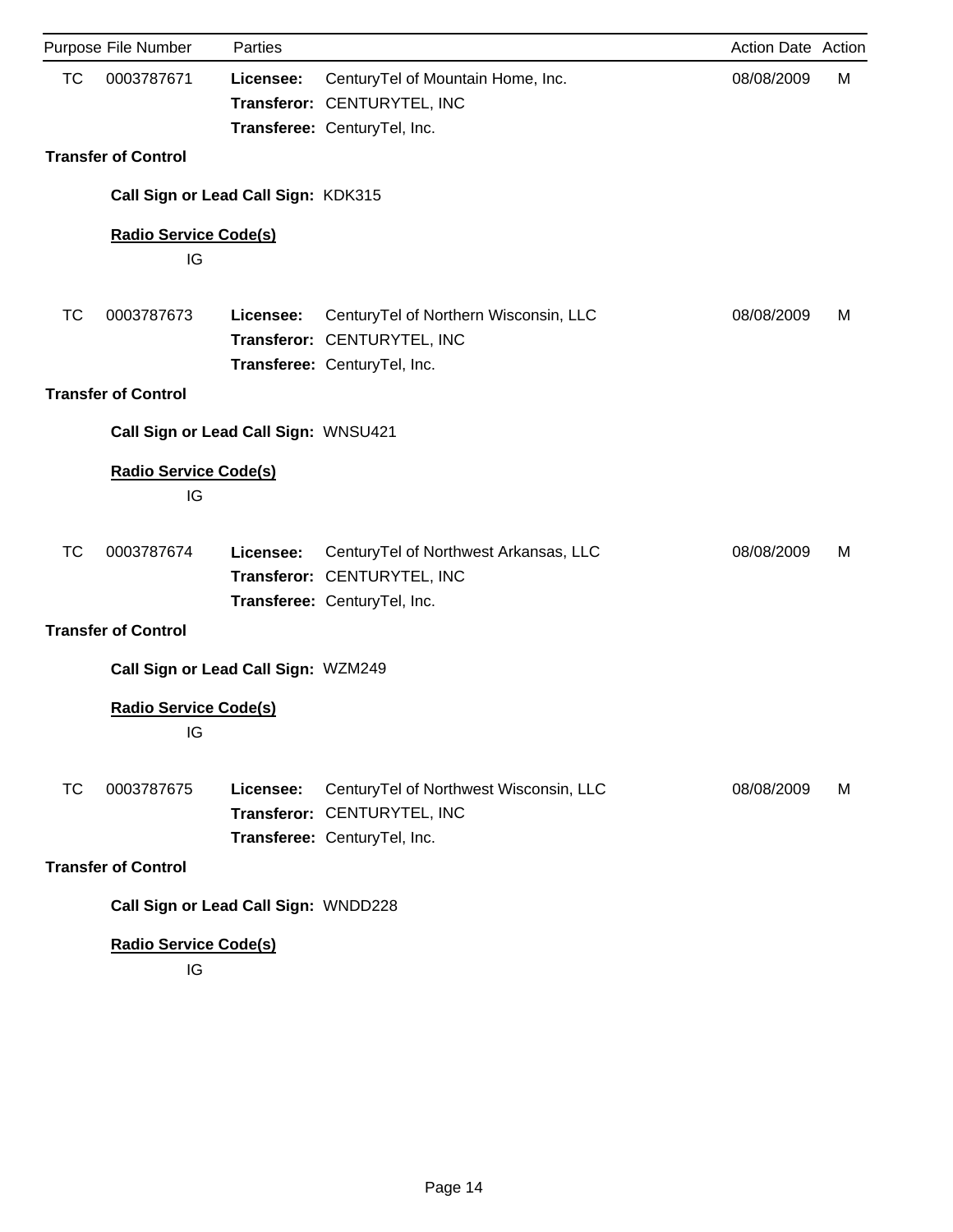|           | Purpose File Number                       | Parties   |                                                                                                       | Action Date Action |   |
|-----------|-------------------------------------------|-----------|-------------------------------------------------------------------------------------------------------|--------------------|---|
| <b>TC</b> | 0003787676                                | Licensee: | CenturyTel of Odon, Inc.<br>Transferor: CENTURYTEL, INC<br>Transferee: CenturyTel, Inc.               | 08/08/2009         | М |
|           | <b>Transfer of Control</b>                |           |                                                                                                       |                    |   |
|           | Call Sign or Lead Call Sign: WPCK886      |           |                                                                                                       |                    |   |
|           | <b>Radio Service Code(s)</b><br>IG        |           |                                                                                                       |                    |   |
| TC        | 0003787678                                | Licensee: | CenturyTel of Ohio, Inc.<br>Transferor: CENTURYTEL, INC<br>Transferee: CenturyTel, Inc.               | 08/08/2009         | M |
|           | <b>Transfer of Control</b>                |           |                                                                                                       |                    |   |
|           | Call Sign or Lead Call Sign: WPGR608      |           |                                                                                                       |                    |   |
|           | <b>Radio Service Code(s)</b><br>IG        |           |                                                                                                       |                    |   |
| TC        | 0003787680                                | Licensee: | CenturyTel of San Marcos, Inc.<br>Transferor: CENTURYTEL, INC<br>Transferee: CenturyTel, Inc.         | 08/08/2009         | M |
|           | <b>Transfer of Control</b>                |           |                                                                                                       |                    |   |
|           | Call Sign or Lead Call Sign: KNKG820      |           |                                                                                                       |                    |   |
|           | <b>Radio Service Code(s)</b><br><b>CR</b> |           |                                                                                                       |                    |   |
|           | IG                                        |           |                                                                                                       |                    |   |
| ТC        | 0003787683                                | Licensee: | CenturyTel of Southeast Louisiana, LLC<br>Transferor: CENTURYTEL, INC<br>Transferee: CenturyTel, Inc. | 08/08/2009         | M |
|           | <b>Transfer of Control</b>                |           |                                                                                                       |                    |   |
|           | Call Sign or Lead Call Sign: KZX578       |           |                                                                                                       |                    |   |
|           | <b>Radio Service Code(s)</b><br>IG        |           |                                                                                                       |                    |   |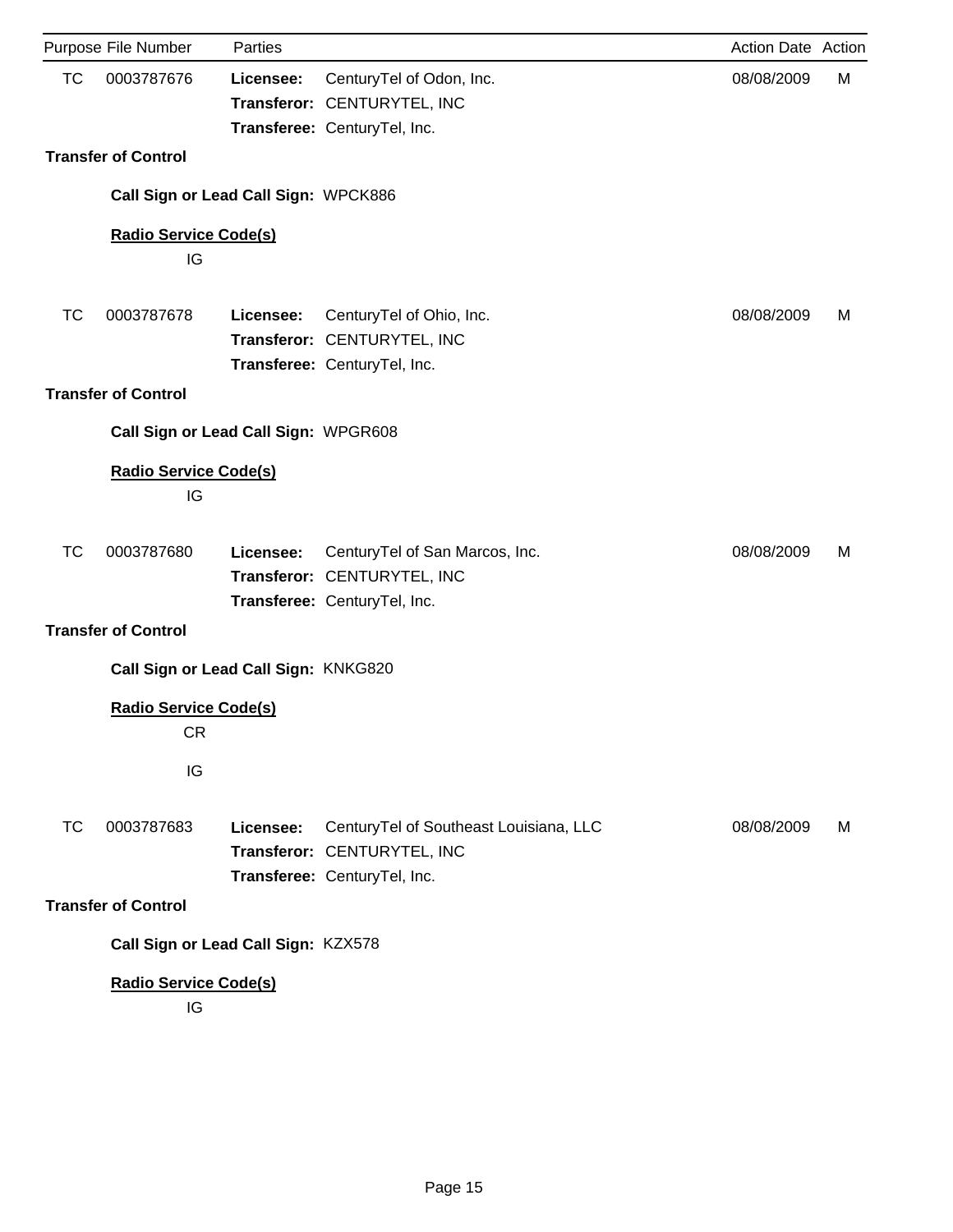|           | Purpose File Number                                    | Parties   |                                                                                                           | Action Date Action |   |
|-----------|--------------------------------------------------------|-----------|-----------------------------------------------------------------------------------------------------------|--------------------|---|
| <b>TC</b> | 0003787684                                             | Licensee: | CenturyTel of Southern Wisconsin, LLC<br>Transferor: CENTURYTEL, INC<br>Transferee: CenturyTel, Inc.      | 08/08/2009         | М |
|           | <b>Transfer of Control</b>                             |           |                                                                                                           |                    |   |
|           | Call Sign or Lead Call Sign: KNGX448                   |           |                                                                                                           |                    |   |
|           | <b>Radio Service Code(s)</b><br>IG                     |           |                                                                                                           |                    |   |
| ТC        | 0003787686                                             | Licensee: | CenturyTel of the Gem State, Inc.<br>Transferor: CENTURYTEL, INC<br>Transferee: CenturyTel, Inc.          | 08/08/2009         | M |
|           | <b>Transfer of Control</b>                             |           |                                                                                                           |                    |   |
|           | Call Sign or Lead Call Sign: WDZ808                    |           |                                                                                                           |                    |   |
|           | <b>Radio Service Code(s)</b><br><b>CF</b><br><b>CR</b> |           |                                                                                                           |                    |   |
| ТC        | 0003787687                                             | Licensee: | CenturyTel of the Midwest - Kendall, LLC<br>Transferor: CENTURYTEL, INC<br>Transferee: CenturyTel, Inc.   | 08/08/2009         | M |
|           | <b>Transfer of Control</b>                             |           |                                                                                                           |                    |   |
|           | Call Sign or Lead Call Sign: WPRG595                   |           |                                                                                                           |                    |   |
|           | <b>Radio Service Code(s)</b><br>IG                     |           |                                                                                                           |                    |   |
| ТC        | 0003787688                                             | Licensee: | CenturyTel of the Midwest - Wisconsin, LLC<br>Transferor: CENTURYTEL, INC<br>Transferee: CenturyTel, Inc. | 08/08/2009         | M |
|           | <b>Transfer of Control</b>                             |           |                                                                                                           |                    |   |
|           | Call Sign or Lead Call Sign: KNKJ834                   |           |                                                                                                           |                    |   |
|           | <b>Radio Service Code(s)</b><br><b>CD</b><br>IG        |           |                                                                                                           |                    |   |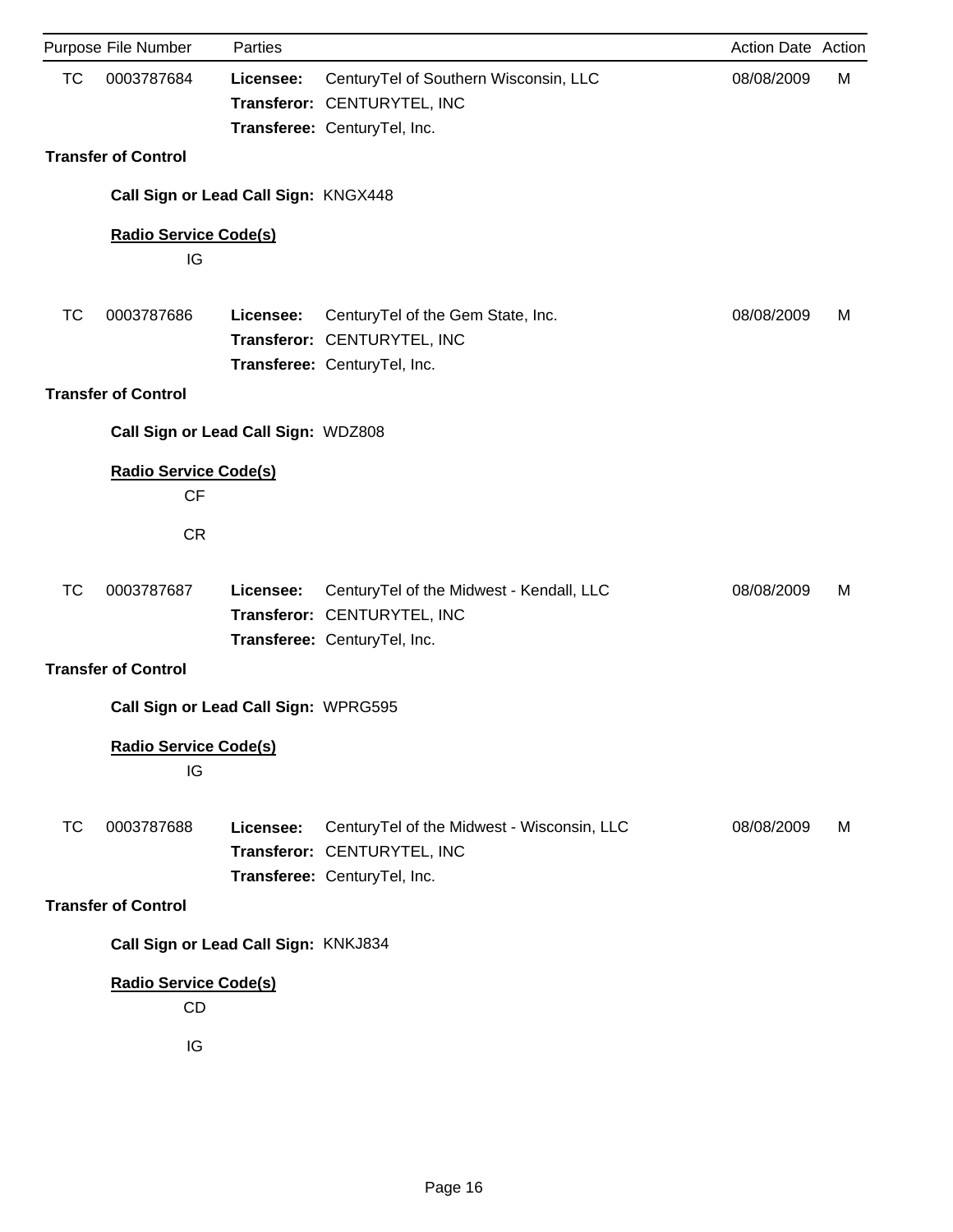|           | Purpose File Number                             | Parties   |                                                                                                   | Action Date Action |   |
|-----------|-------------------------------------------------|-----------|---------------------------------------------------------------------------------------------------|--------------------|---|
| <b>TC</b> | 0003787691                                      | Licensee: | CenturyTel of the Southwest, Inc.<br>Transferor: CENTURYTEL, INC<br>Transferee: CenturyTel, Inc.  | 08/08/2009         | M |
|           | <b>Transfer of Control</b>                      |           |                                                                                                   |                    |   |
|           | Call Sign or Lead Call Sign: WHO540             |           |                                                                                                   |                    |   |
|           | <b>Radio Service Code(s)</b><br>CF              |           |                                                                                                   |                    |   |
|           | <b>CR</b>                                       |           |                                                                                                   |                    |   |
|           | <b>CT</b>                                       |           |                                                                                                   |                    |   |
|           | IG                                              |           |                                                                                                   |                    |   |
| <b>TC</b> | 0003787692                                      | Licensee: | CenturyTel of Upper Michigan, Inc.<br>Transferor: CENTURYTEL, INC<br>Transferee: CenturyTel, Inc. | 08/08/2009         | М |
|           | <b>Transfer of Control</b>                      |           |                                                                                                   |                    |   |
|           | Call Sign or Lead Call Sign: KNKP350            |           |                                                                                                   |                    |   |
|           | <b>Radio Service Code(s)</b><br><b>CR</b>       |           |                                                                                                   |                    |   |
| <b>TC</b> | 0003787693                                      | Licensee: | CenturyTel of Washington, Inc.<br>Transferor: CENTURYTEL, INC<br>Transferee: CenturyTel, Inc.     | 08/08/2009         | M |
|           | <b>Transfer of Control</b>                      |           |                                                                                                   |                    |   |
|           | Call Sign or Lead Call Sign: KGN894             |           |                                                                                                   |                    |   |
|           | <b>Radio Service Code(s)</b><br><b>CF</b><br>CR |           |                                                                                                   |                    |   |
|           | IG                                              |           |                                                                                                   |                    |   |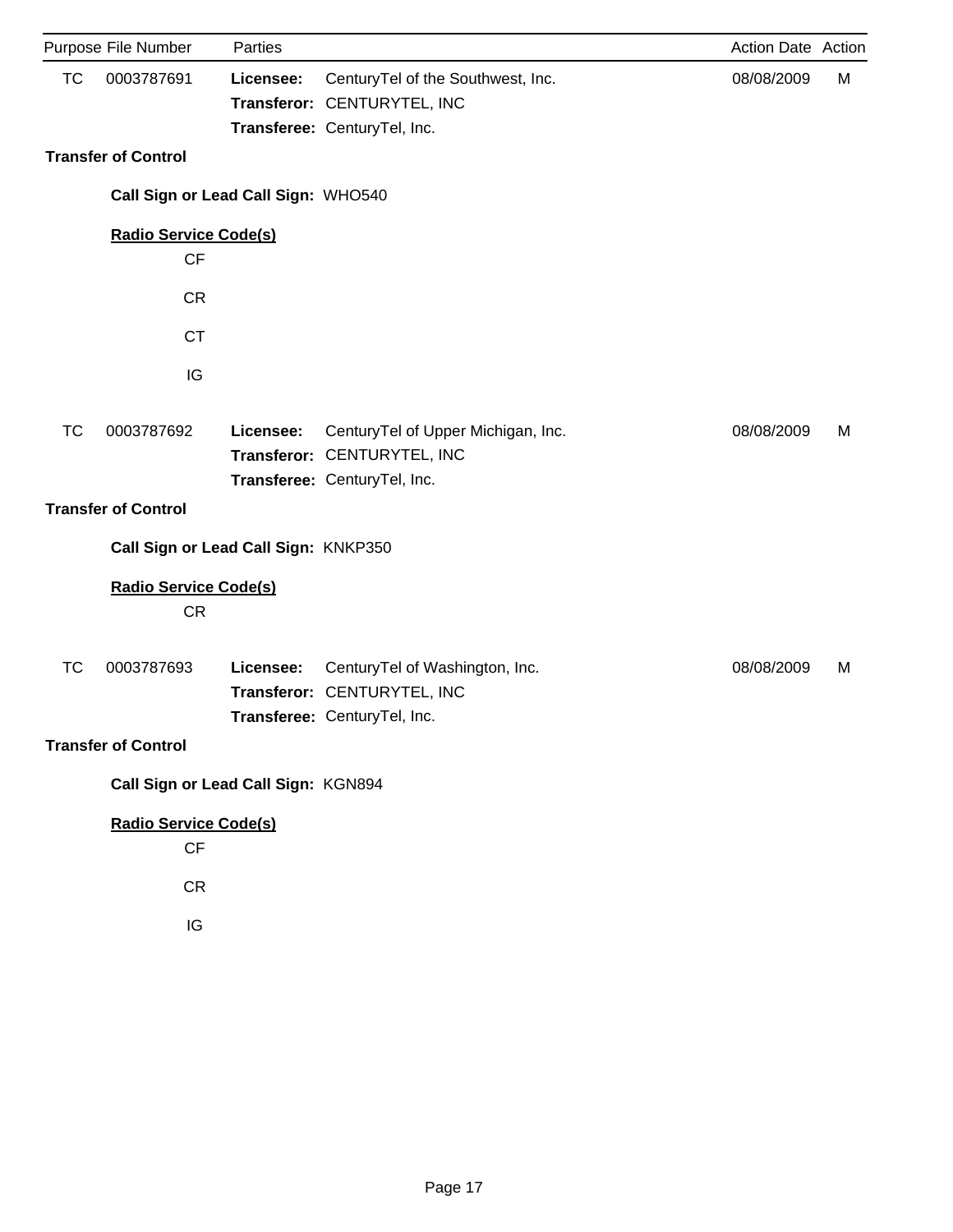|           | Purpose File Number                       | Parties   |                                                                                                  | Action Date Action |   |
|-----------|-------------------------------------------|-----------|--------------------------------------------------------------------------------------------------|--------------------|---|
| <b>TC</b> | 0003787695                                | Licensee: | CenturyTel of Wisconsin, LLC<br>Transferor: CENTURYTEL, INC<br>Transferee: CenturyTel, Inc.      | 08/08/2009         | М |
|           | <b>Transfer of Control</b>                |           |                                                                                                  |                    |   |
|           | Call Sign or Lead Call Sign: WPHN901      |           |                                                                                                  |                    |   |
|           | <b>Radio Service Code(s)</b><br>IG        |           |                                                                                                  |                    |   |
| <b>TC</b> | 0003787696                                | Licensee: | CenturyTel of Wyoming, Inc.<br>Transferor: CENTURYTEL, INC<br>Transferee: CenturyTel, Inc.       | 08/08/2009         | М |
|           | <b>Transfer of Control</b>                |           |                                                                                                  |                    |   |
|           | Call Sign or Lead Call Sign: KVH60        |           |                                                                                                  |                    |   |
|           | <b>Radio Service Code(s)</b><br><b>CF</b> |           |                                                                                                  |                    |   |
|           | <b>CR</b>                                 |           |                                                                                                  |                    |   |
|           | IG                                        |           |                                                                                                  |                    |   |
| <b>TC</b> | 0003787700                                | Licensee: | CenturyTel Security Systems, Inc.<br>Transferor: CENTURYTEL, INC<br>Transferee: CenturyTel, Inc. | 08/08/2009         | M |
|           | <b>Transfer of Control</b>                |           |                                                                                                  |                    |   |
|           | Call Sign or Lead Call Sign: WPCI524      |           |                                                                                                  |                    |   |
|           | <b>Radio Service Code(s)</b><br>IG        |           |                                                                                                  |                    |   |
| <b>TC</b> | 0003787736                                | Licensee: | Coastal Utilities, Inc.<br>Transferor: CENTURYTEL, INC<br>Transferee: CenturyTel, Inc.           | 08/08/2009         | M |
|           | <b>Transfer of Control</b>                |           |                                                                                                  |                    |   |
|           | Call Sign or Lead Call Sign: KXB401       |           |                                                                                                  |                    |   |
|           | <b>Radio Service Code(s)</b><br>CD        |           |                                                                                                  |                    |   |
|           | IG                                        |           |                                                                                                  |                    |   |
|           |                                           |           |                                                                                                  |                    |   |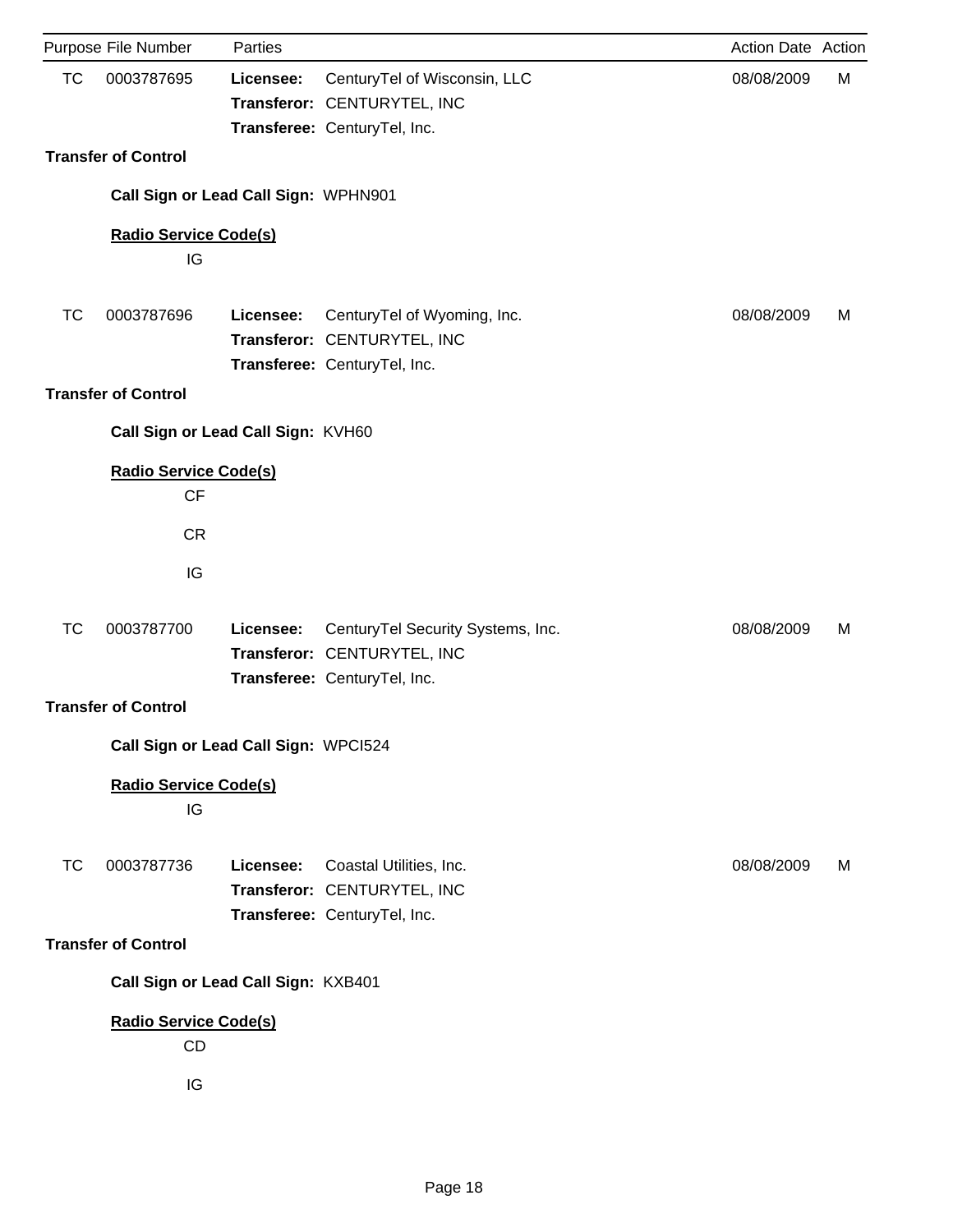|           | Purpose File Number                  | Parties   |                                                                                                   | Action Date Action |   |
|-----------|--------------------------------------|-----------|---------------------------------------------------------------------------------------------------|--------------------|---|
| <b>TC</b> | 0003787737                           | Licensee: | Gallatin River Communications, LLC<br>Transferor: CENTURYTEL, INC<br>Transferee: CenturyTel, Inc. | 08/08/2009         | М |
|           | <b>Transfer of Control</b>           |           |                                                                                                   |                    |   |
|           | Call Sign or Lead Call Sign: WPCE511 |           |                                                                                                   |                    |   |
|           | <b>Radio Service Code(s)</b><br>IG   |           |                                                                                                   |                    |   |
| <b>TC</b> | 0003787740                           | Licensee: | <b>Gulf Telephone Company</b><br>Transferor: CENTURYTEL, INC<br>Transferee: CenturyTel, Inc.      | 08/08/2009         | M |
|           | <b>Transfer of Control</b>           |           |                                                                                                   |                    |   |
|           | Call Sign or Lead Call Sign: WPTC630 |           |                                                                                                   |                    |   |
|           | <b>Radio Service Code(s)</b><br>IG   |           |                                                                                                   |                    |   |
| TC        | 0003787744                           | Licensee: | Spectra Communications Group, LLC<br>Transferor: CENTURYTEL, INC<br>Transferee: CenturyTel, Inc.  | 08/08/2009         | М |
|           | <b>Transfer of Control</b>           |           |                                                                                                   |                    |   |
|           | Call Sign or Lead Call Sign: WNKG562 |           |                                                                                                   |                    |   |
|           | <b>Radio Service Code(s)</b><br>IG   |           |                                                                                                   |                    |   |
| ТC        | 0003788050                           | Licensee: | CENTRAL VERMONT COMMUNICATIONS, INC.<br>Transferor: SUKER, JOHN R<br>Transferee: SUKER, STEPHAN J | 08/07/2009         | М |
|           | <b>Transfer of Control</b>           |           |                                                                                                   |                    |   |
|           | Call Sign or Lead Call Sign: WPZG412 |           |                                                                                                   |                    |   |
|           | <b>Radio Service Code(s)</b><br>CP   |           |                                                                                                   |                    |   |
|           | IG                                   |           |                                                                                                   |                    |   |
|           | IK                                   |           |                                                                                                   |                    |   |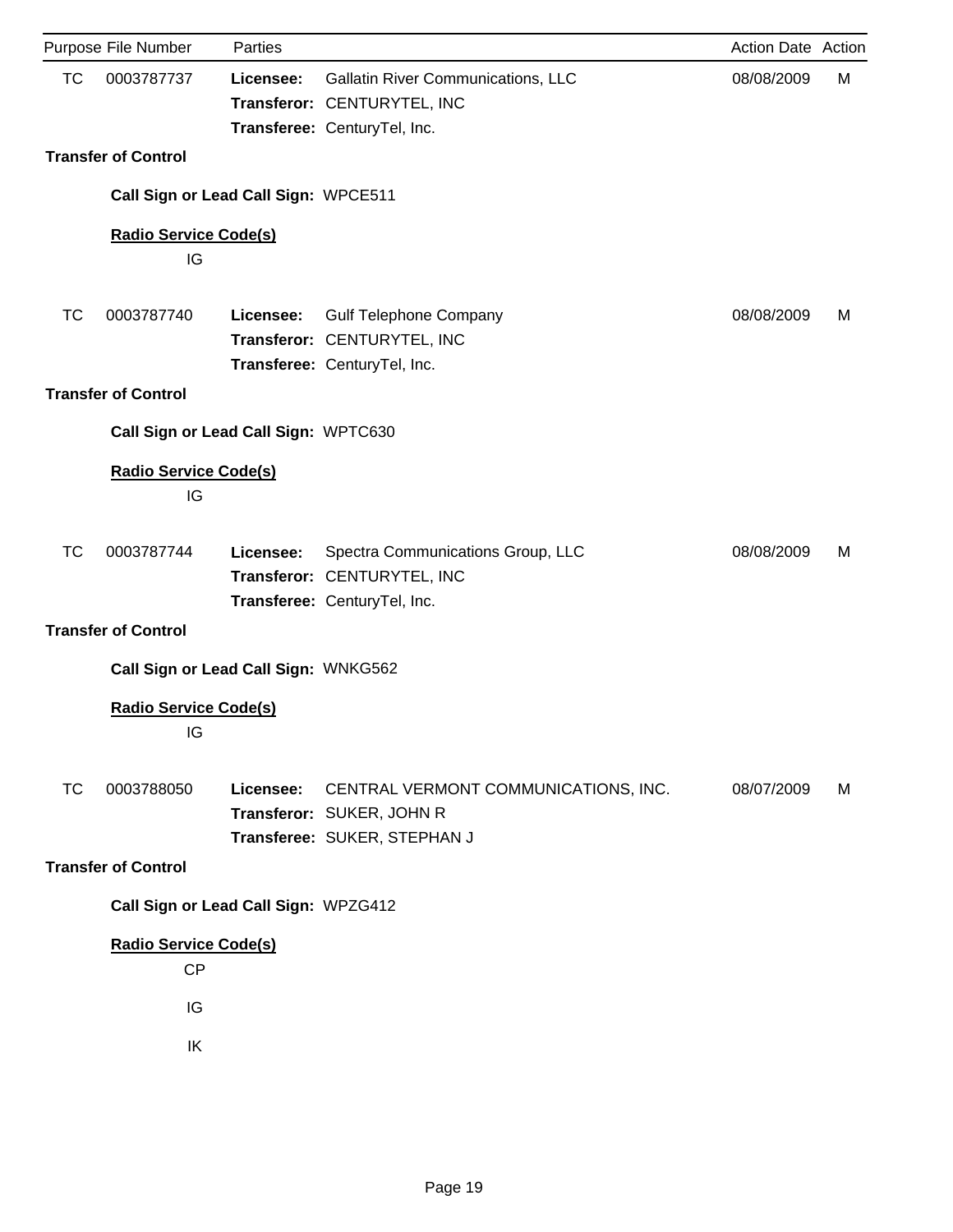|           | Purpose File Number                       | Parties          |                                                                                              | Action Date Action |   |
|-----------|-------------------------------------------|------------------|----------------------------------------------------------------------------------------------|--------------------|---|
| <b>TC</b> | 0003788071                                | Licensee:        | CenturyTel Service Group, LLC<br>Transferor: CENTURYTEL, INC<br>Transferee: CenturyTel, Inc. | 08/08/2009         | М |
|           | <b>Transfer of Control</b>                |                  |                                                                                              |                    |   |
|           | Call Sign or Lead Call Sign: WPJK533      |                  |                                                                                              |                    |   |
|           | <b>Radio Service Code(s)</b><br>IG        |                  |                                                                                              |                    |   |
| AM        | 0003788260                                | <b>Assignor:</b> | Muzak LLC                                                                                    | 08/06/2009         | Q |
|           |                                           | <b>Assignee:</b> | Muzak LLC Debtor-in-Possession                                                               |                    |   |
|           | <b>Full Assignment</b>                    |                  |                                                                                              |                    |   |
|           | Call Sign or Lead Call Sign: WFY553       |                  |                                                                                              |                    |   |
|           | <b>Radio Service Code(s)</b><br><b>BR</b> |                  |                                                                                              |                    |   |
|           | <b>MG</b>                                 |                  |                                                                                              |                    |   |
| ТC        | 0003788276                                | Licensee:        | Actel, LLC<br>Transferor: CENTURYTEL, INC<br>Transferee: CenturyTel, Inc.                    | 08/06/2009         | M |
|           | <b>Transfer of Control</b>                |                  |                                                                                              |                    |   |
|           | Call Sign or Lead Call Sign: WPLM451      |                  |                                                                                              |                    |   |
|           | <b>Radio Service Code(s)</b><br>LD        |                  |                                                                                              |                    |   |
| <b>TC</b> | 0003788283                                | Licensee:        | CenturyTel Solutions, LLC<br>Transferor: CENTURYTEL, INC<br>Transferee: CenturyTel, Inc.     | 08/06/2009         | M |
|           | <b>Transfer of Control</b>                |                  |                                                                                              |                    |   |
|           | Call Sign or Lead Call Sign: WPLM469      |                  |                                                                                              |                    |   |
|           | <b>Radio Service Code(s)</b><br>LD        |                  |                                                                                              |                    |   |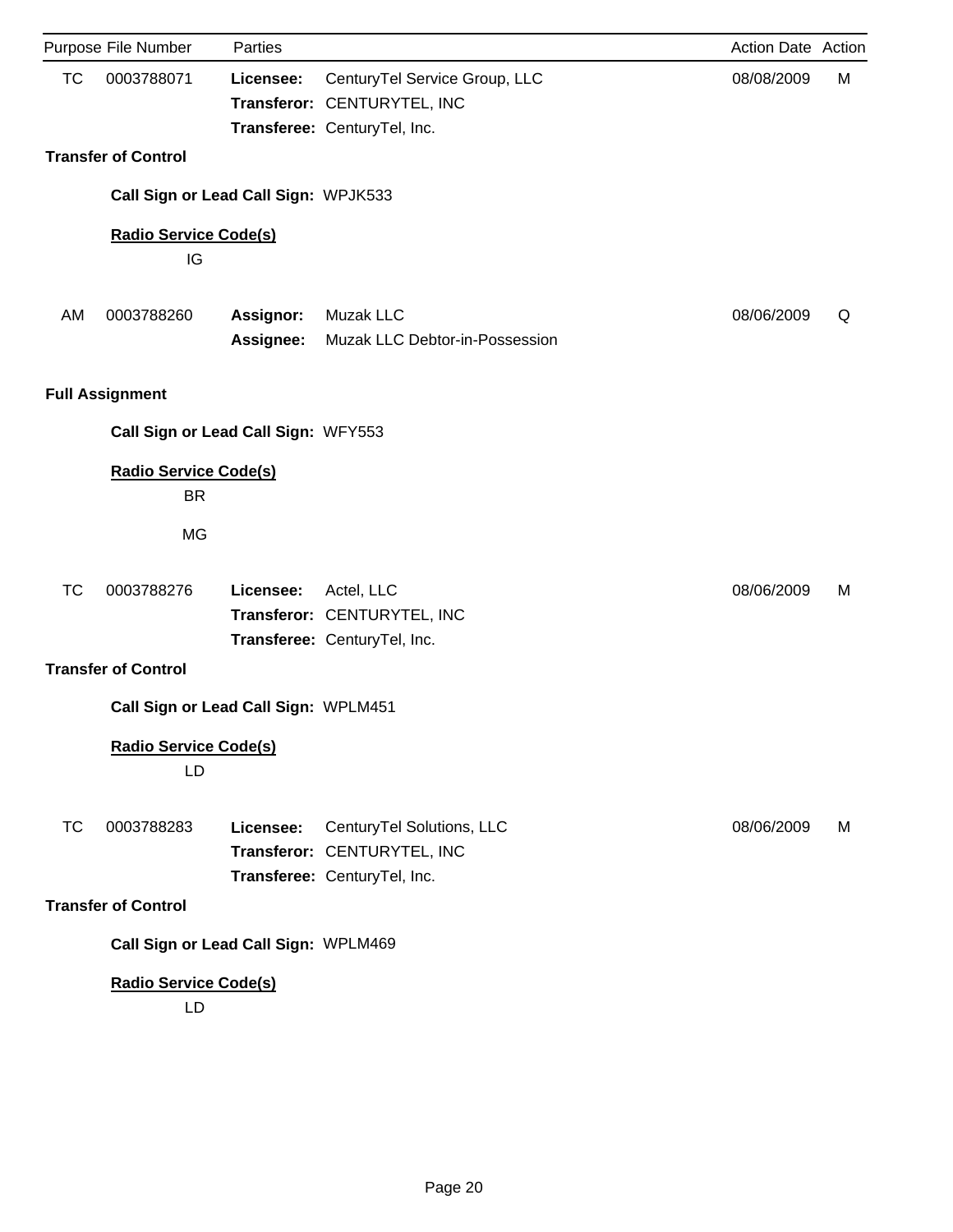|    | Purpose File Number                       | Parties                |                                                              | Action Date Action |   |
|----|-------------------------------------------|------------------------|--------------------------------------------------------------|--------------------|---|
| AA | 0003793365                                | Assignor:<br>Assignee: | Allen, Carol J<br>Allen Wireless Settlement Group            | 08/05/2009         | Z |
|    | <b>Full Assignment</b>                    |                        |                                                              |                    |   |
|    | Call Sign or Lead Call Sign: WPGN436      |                        |                                                              |                    |   |
|    | <b>Radio Service Code(s)</b><br><b>GM</b> |                        |                                                              |                    |   |
|    | GX                                        |                        |                                                              |                    |   |
| AA | 0003793385                                | Assignor:<br>Assignee: | Estate of Eugene M. Allen<br>Allen Wireless Settlement Group | 08/05/2009         | Ζ |
|    | <b>Full Assignment</b>                    |                        |                                                              |                    |   |
|    | Call Sign or Lead Call Sign: WPHH305      |                        |                                                              |                    |   |
|    | <b>Radio Service Code(s)</b><br><b>GM</b> |                        |                                                              |                    |   |
|    | GX                                        |                        |                                                              |                    |   |
| AA | 0003793407                                | Assignor:<br>Assignee: | Allen, Don<br>Allen Wireless Settlement Group                | 08/05/2009         | Z |
|    | <b>Full Assignment</b>                    |                        |                                                              |                    |   |
|    | Call Sign or Lead Call Sign: WPHI224      |                        |                                                              |                    |   |
|    | <b>Radio Service Code(s)</b><br><b>GM</b> |                        |                                                              |                    |   |
|    | GX                                        |                        |                                                              |                    |   |
| AA | 0003796275                                | Assignor:<br>Assignee: | Verde Systems LLC<br>Avista Corporation                      | 08/06/2009         | М |
|    | <b>Partitioning AND/OR Disaggregation</b> |                        |                                                              |                    |   |
|    | Call Sign or Lead Call Sign: WQCP816      |                        |                                                              |                    |   |
|    | <b>Radio Service Code(s)</b><br>PC        |                        |                                                              |                    |   |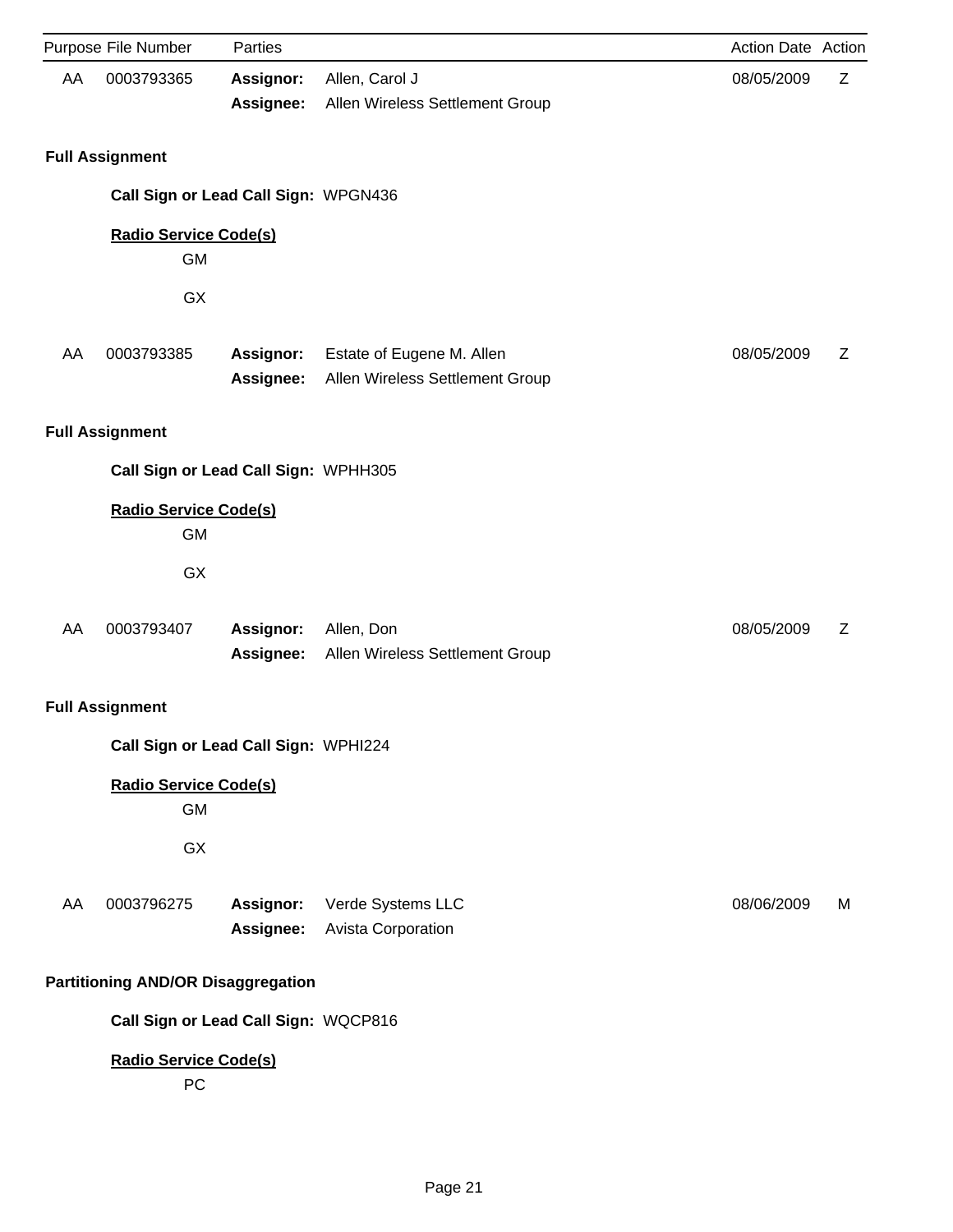|    | Purpose File Number                       | Parties                              |                                                     | Action Date Action |   |
|----|-------------------------------------------|--------------------------------------|-----------------------------------------------------|--------------------|---|
| AA | 0003796380                                | <b>Assignor:</b><br>Assignee:        | Verde Systems LLC<br>Avista Corporation             | 08/06/2009         | M |
|    | <b>Partitioning AND/OR Disaggregation</b> |                                      |                                                     |                    |   |
|    |                                           | Call Sign or Lead Call Sign: WQCP817 |                                                     |                    |   |
|    | <b>Radio Service Code(s)</b><br>PC        |                                      |                                                     |                    |   |
| AM | 0003811657                                | <b>Assignor:</b><br>Assignee:        | Robinson, Mary A<br>Mid Michigan Repeaters          | 08/08/2009         | D |
|    | <b>Full Assignment</b>                    |                                      |                                                     |                    |   |
|    |                                           | Call Sign or Lead Call Sign: WNNZ225 |                                                     |                    |   |
|    | <b>Radio Service Code(s)</b><br>IG        |                                      |                                                     |                    |   |
| AA | 0003839424                                | Assignor:<br>Assignee:               | Koch Nitrogen Company<br>Koch Nitrogen Company, LLC | 08/06/2009         | М |
|    | <b>Full Assignment</b>                    |                                      |                                                     |                    |   |
|    |                                           | Call Sign or Lead Call Sign: WQAL978 |                                                     |                    |   |
|    | <b>Radio Service Code(s)</b><br>IG        |                                      |                                                     |                    |   |
| AA | 0003839436                                | Assignor:<br>Assignee:               | Koch Nitrogen Company<br>Koch Nitrogen Company, LLC | 08/06/2009         | M |
|    | <b>Full Assignment</b>                    |                                      |                                                     |                    |   |
|    |                                           | Call Sign or Lead Call Sign: WQAD881 |                                                     |                    |   |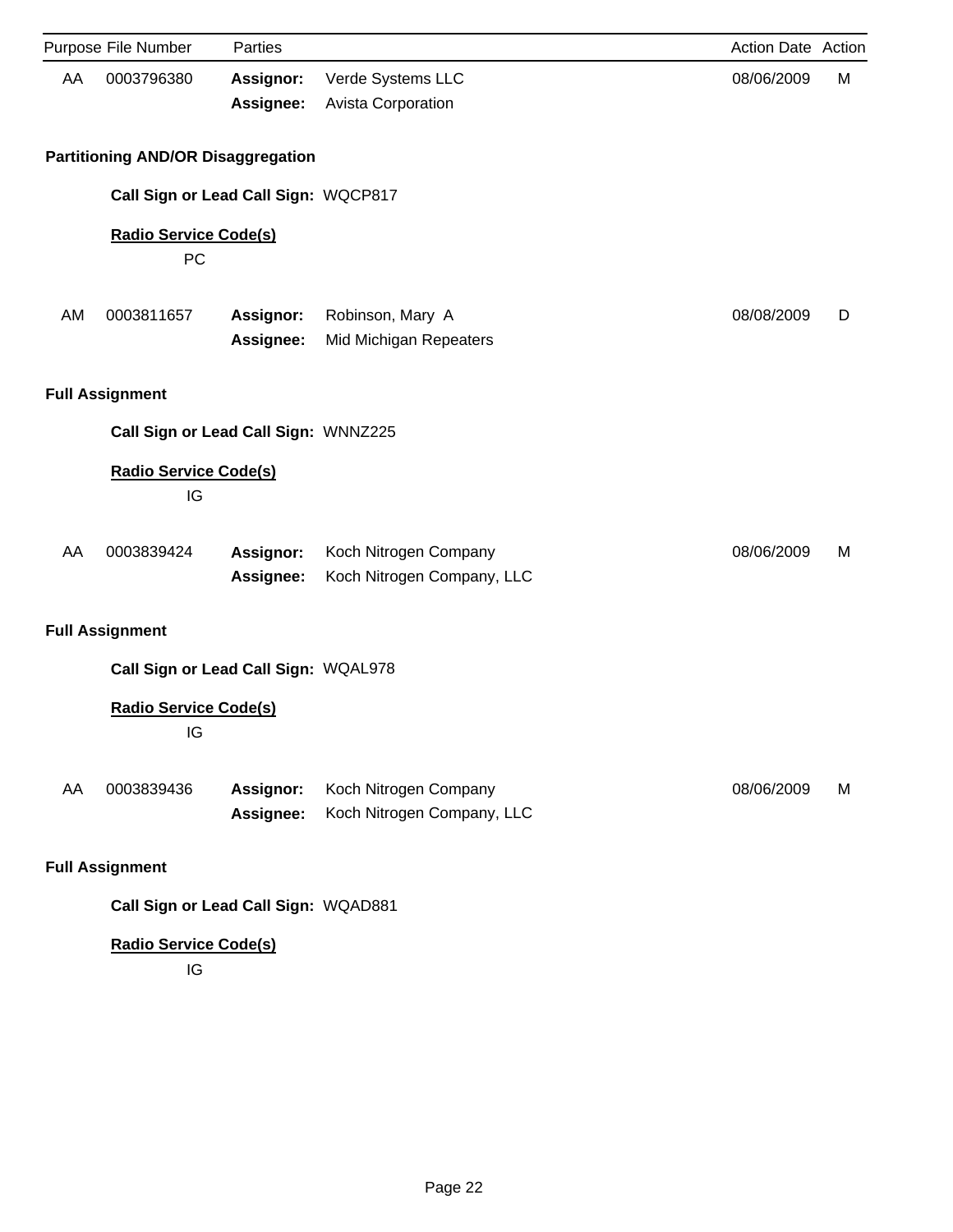|    | Purpose File Number                  | Parties                       |                                                     | Action Date Action |   |
|----|--------------------------------------|-------------------------------|-----------------------------------------------------|--------------------|---|
| AA | 0003839439                           | Assignor:<br>Assignee:        | Koch Nitrogen Company<br>Koch Nitrogen Company, LLC | 08/06/2009         | М |
|    | <b>Full Assignment</b>               |                               |                                                     |                    |   |
|    | Call Sign or Lead Call Sign: KNIG892 |                               |                                                     |                    |   |
|    | <b>Radio Service Code(s)</b><br>IG   |                               |                                                     |                    |   |
| AA | 0003839442                           | Assignor:<br>Assignee:        | Koch Nitrogen Company<br>Koch Nitrogen Company, LLC | 08/06/2009         | M |
|    | <b>Full Assignment</b>               |                               |                                                     |                    |   |
|    | Call Sign or Lead Call Sign: KNDW230 |                               |                                                     |                    |   |
|    | <b>Radio Service Code(s)</b><br>IG   |                               |                                                     |                    |   |
| AA | 0003839445                           | <b>Assignor:</b><br>Assignee: | Koch Nitrogen Company<br>Koch Nitrogen Company, LLC | 08/06/2009         | M |
|    | <b>Full Assignment</b>               |                               |                                                     |                    |   |
|    | Call Sign or Lead Call Sign: WQBC375 |                               |                                                     |                    |   |
|    | <b>Radio Service Code(s)</b><br>IG   |                               |                                                     |                    |   |
| AA | 0003839451                           | Assignor:<br>Assignee:        | Koch Nitrogen Company<br>Koch Nitrogen Company, LLC | 08/06/2009         | M |
|    | <b>Full Assignment</b>               |                               |                                                     |                    |   |
|    | Call Sign or Lead Call Sign: WQCP876 |                               |                                                     |                    |   |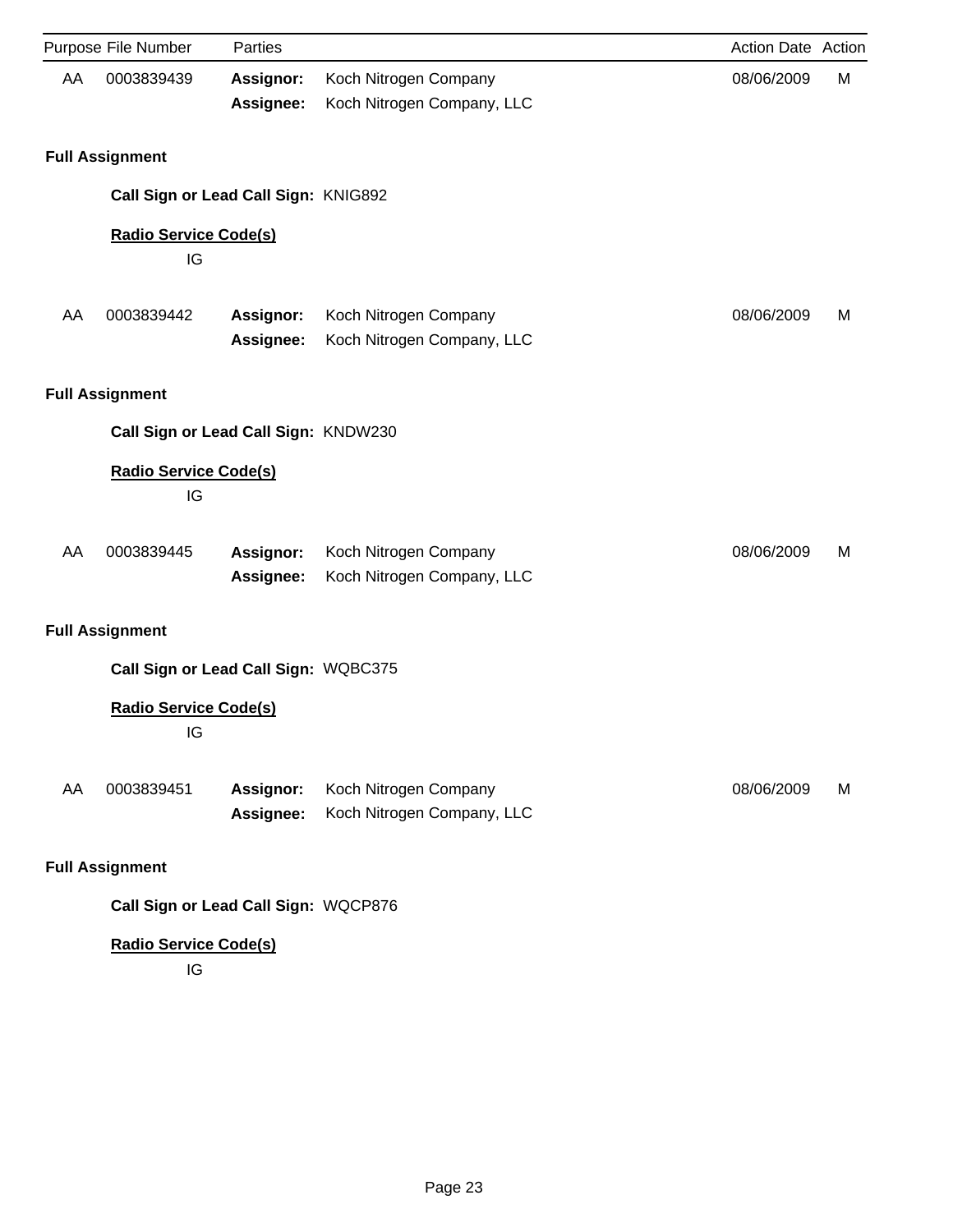|    | Purpose File Number                       | Parties                              |                                                     | Action Date Action |   |
|----|-------------------------------------------|--------------------------------------|-----------------------------------------------------|--------------------|---|
| AA | 0003839461                                | <b>Assignor:</b><br>Assignee:        | Koch Nitrogen Company<br>Koch Nitrogen Company, LLC | 08/06/2009         | М |
|    | <b>Full Assignment</b>                    |                                      |                                                     |                    |   |
|    |                                           | Call Sign or Lead Call Sign: WPML249 |                                                     |                    |   |
|    | <b>Radio Service Code(s)</b><br>IG        |                                      |                                                     |                    |   |
| AA | 0003839467                                | Assignor:<br>Assignee:               | Koch Nitrogen Company<br>Koch Nitrogen Company, LLC | 08/06/2009         | M |
|    | <b>Full Assignment</b>                    |                                      |                                                     |                    |   |
|    |                                           | Call Sign or Lead Call Sign: WNMV587 |                                                     |                    |   |
|    | <b>Radio Service Code(s)</b><br>IG        |                                      |                                                     |                    |   |
| AA | 0003839469                                | <b>Assignor:</b><br>Assignee:        | Koch Nitrogen Company<br>Koch Nitrogen Company, LLC | 08/06/2009         | M |
|    | <b>Full Assignment</b>                    |                                      |                                                     |                    |   |
|    |                                           | Call Sign or Lead Call Sign: WPYY717 |                                                     |                    |   |
|    | <b>Radio Service Code(s)</b><br><b>MC</b> |                                      |                                                     |                    |   |
| AA | 0003839472                                | Assignor:<br>Assignee:               | Koch Nitrogen Company<br>Koch Nitrogen Company, LLC | 08/06/2009         | M |
|    | <b>Full Assignment</b>                    |                                      |                                                     |                    |   |
|    |                                           | Call Sign or Lead Call Sign: WPYT506 |                                                     |                    |   |

MC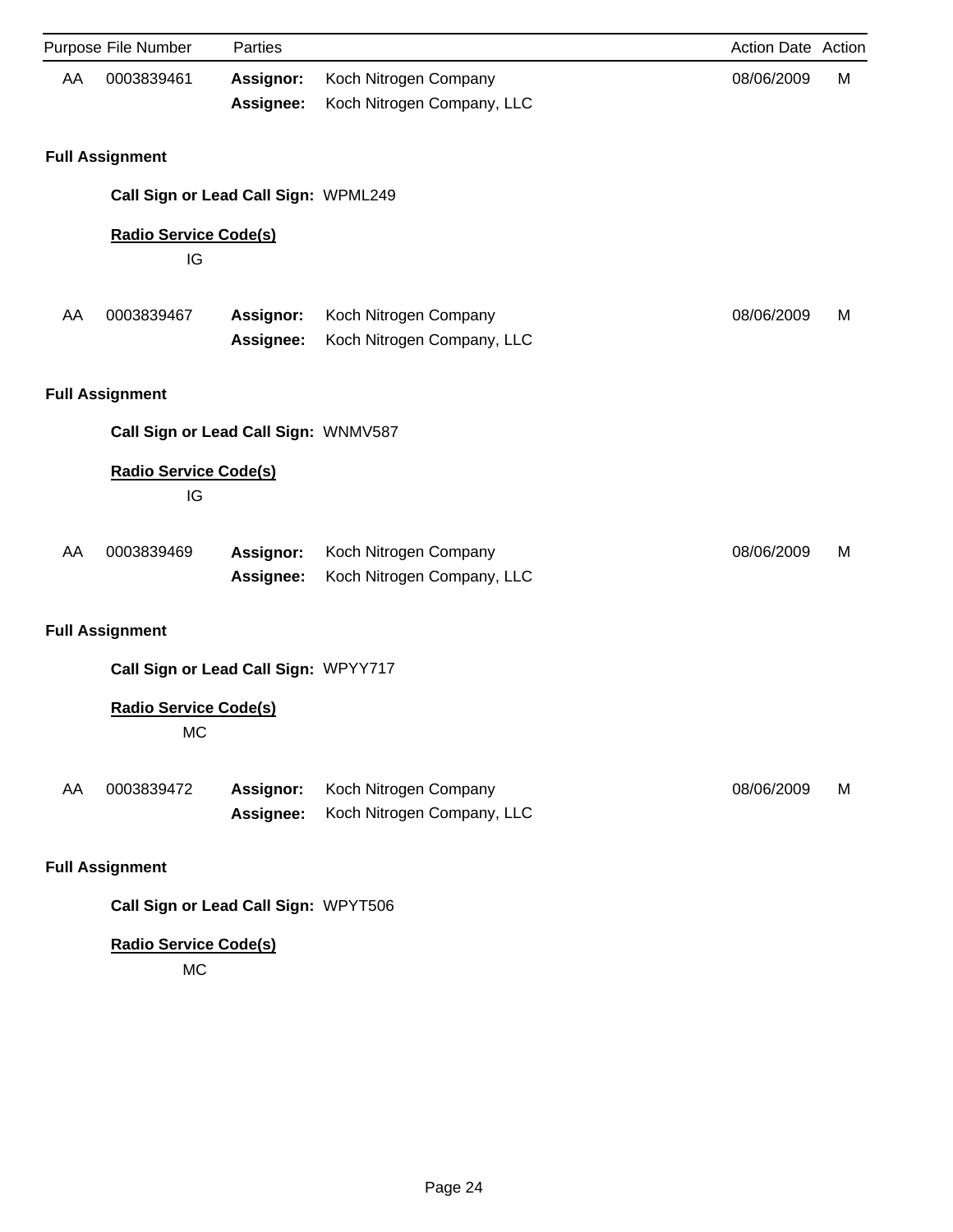|           | Purpose File Number                             | Parties                       |                                                                                                                                       | Action Date Action |   |
|-----------|-------------------------------------------------|-------------------------------|---------------------------------------------------------------------------------------------------------------------------------------|--------------------|---|
| AA        | 0003839669                                      | <b>Assignor:</b><br>Assignee: | Oberdorfer, Richard L<br>MacIntyre, Scott C                                                                                           | 08/04/2009         | M |
|           | <b>Full Assignment</b>                          |                               |                                                                                                                                       |                    |   |
|           | Call Sign or Lead Call Sign: WPVH377            |                               |                                                                                                                                       |                    |   |
|           | <b>Radio Service Code(s)</b><br><b>CP</b>       |                               |                                                                                                                                       |                    |   |
| <b>WD</b> | 00038422291                                     | Assignor:<br><b>Assignee:</b> | COLORADO CALLCOMM INC<br>SOUTHWEST MOBILE COMMUNCATIONS LLC                                                                           | 07/29/2009         | W |
|           | <b>Full Assignment</b>                          |                               |                                                                                                                                       |                    |   |
|           | Call Sign or Lead Call Sign: WPZW744            |                               |                                                                                                                                       |                    |   |
|           | <b>Radio Service Code(s)</b><br><b>CP</b>       |                               |                                                                                                                                       |                    |   |
| <b>TC</b> | 0003848838<br><b>Transfer of Control</b>        | Licensee:                     | Pymatuning Independent Telephone Company<br>Transferor: PT Communications Corporation<br>Transferee: Townes Tele-Communications, Inc. | 08/07/2009         | C |
|           | Call Sign or Lead Call Sign: WYG797             |                               |                                                                                                                                       |                    |   |
|           | <b>Radio Service Code(s)</b><br><b>CD</b><br>IG |                               |                                                                                                                                       |                    |   |
| AA        | 0003857537                                      | <b>Assignor:</b><br>Assignee: | PREMIER PAGING INC<br>Valois, Paul L                                                                                                  | 08/05/2009         | D |
|           | <b>Full Assignment</b>                          |                               |                                                                                                                                       |                    |   |
|           | Call Sign or Lead Call Sign: WPDE705            |                               |                                                                                                                                       |                    |   |
|           | <b>Radio Service Code(s)</b><br>IG<br>IK        |                               |                                                                                                                                       |                    |   |

1 Because the subject application has been withdrawn, the petition to deny/informal objection and related pleadings are dismissed as moot.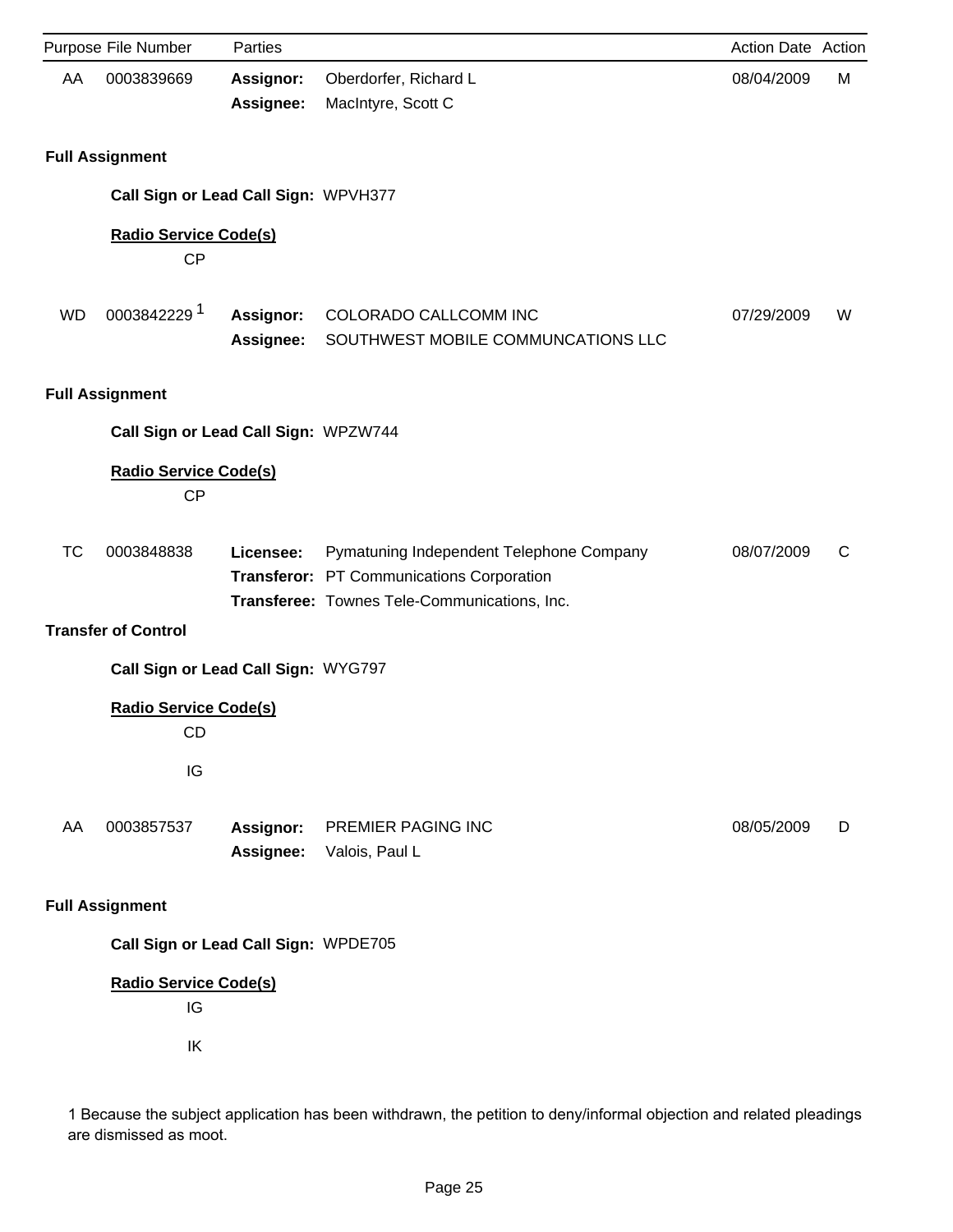|    | Purpose File Number                | Parties                              |                                                                                                                           | Action Date Action |   |
|----|------------------------------------|--------------------------------------|---------------------------------------------------------------------------------------------------------------------------|--------------------|---|
| AA | 0003864223                         | <b>Assignor:</b><br>Assignee:        | <b>Vought Aircraft Industries</b><br>The Boeing Company                                                                   | 08/06/2009         | М |
|    | <b>Full Assignment</b>             |                                      |                                                                                                                           |                    |   |
|    |                                    | Call Sign or Lead Call Sign: WQHL959 |                                                                                                                           |                    |   |
|    | <b>Radio Service Code(s)</b><br>IG |                                      |                                                                                                                           |                    |   |
| ТC | 0003878024                         | Licensee:                            | Kingwood Mining Company, LLC<br>Transferor: Alpha Natural Resources, Inc.<br>Transferee: Foundation Coal Holdings, Inc.   | 08/06/2009         | M |
|    | <b>Transfer of Control</b>         |                                      |                                                                                                                           |                    |   |
|    |                                    | Call Sign or Lead Call Sign: WQIT955 |                                                                                                                           |                    |   |
|    | <b>Radio Service Code(s)</b><br>IG |                                      |                                                                                                                           |                    |   |
| ТC | 0003878032                         | Licensee:                            | Emerald Coal Resources, LP<br>Transferor: Foundation Coal Holdings, Inc<br>Transferee: Foundation Coal Holdings, Inc.     | 08/06/2009         | M |
|    | <b>Transfer of Control</b>         |                                      |                                                                                                                           |                    |   |
|    |                                    | Call Sign or Lead Call Sign: WQBN532 |                                                                                                                           |                    |   |
|    | <b>Radio Service Code(s)</b><br>IG |                                      |                                                                                                                           |                    |   |
| ТC | 0003878147                         | Licensee:                            | Brooks Run Mining Company, LLC<br>Transferor: Alpha Natural Resources, Inc.<br>Transferee: Foundation Coal Holdings, Inc. | 08/06/2009         | М |
|    | <b>Transfer of Control</b>         |                                      |                                                                                                                           |                    |   |
|    |                                    | Call Sign or Lead Call Sign: WQIX584 |                                                                                                                           |                    |   |
|    | <b>Radio Service Code(s)</b><br>IG |                                      |                                                                                                                           |                    |   |
|    | LN                                 |                                      |                                                                                                                           |                    |   |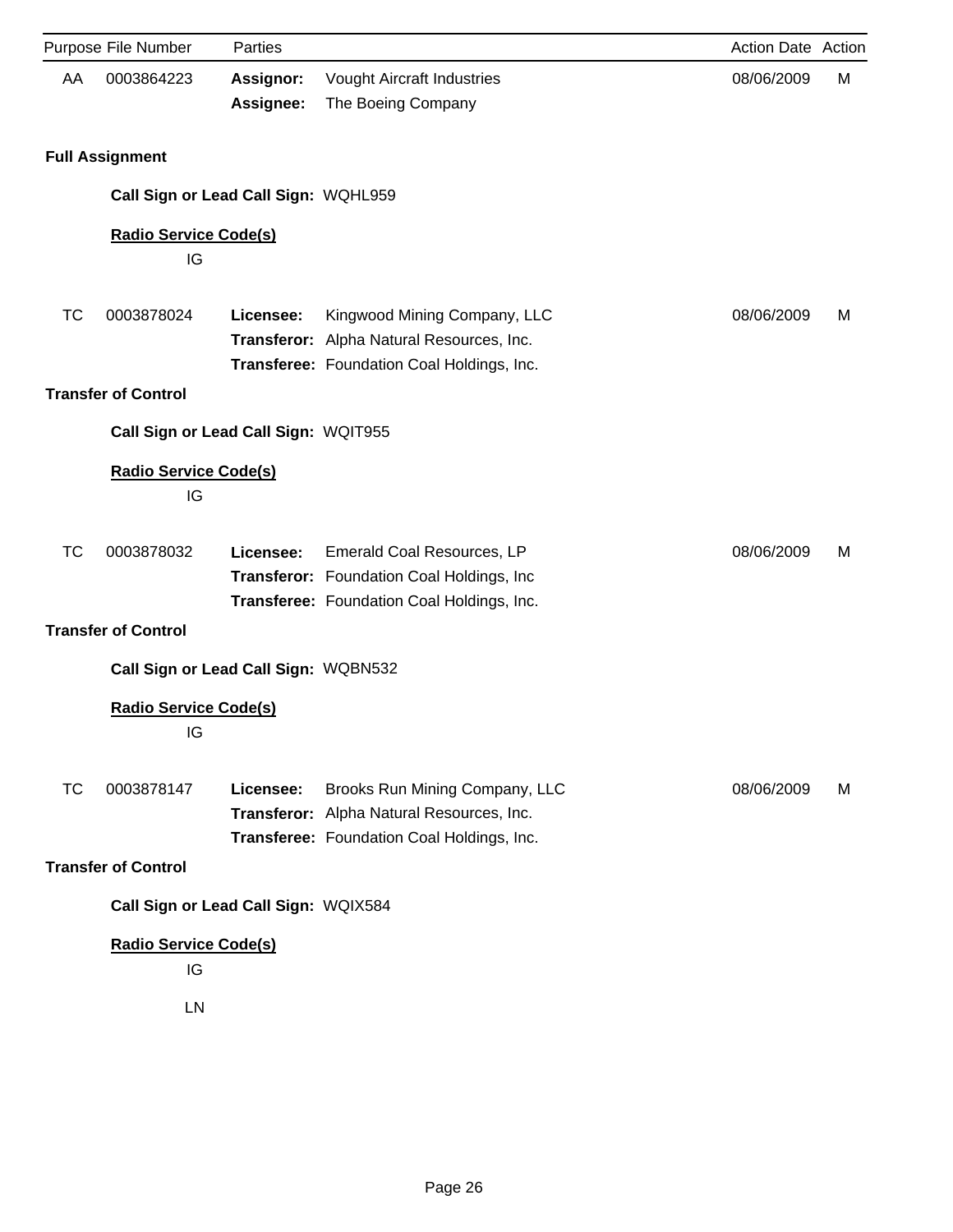|           | Purpose File Number                  | Parties   |                                                                                                                           | Action Date Action |   |
|-----------|--------------------------------------|-----------|---------------------------------------------------------------------------------------------------------------------------|--------------------|---|
| <b>TC</b> | 0003878151                           | Licensee: | Cobra Natural Resources, LLC<br>Transferor: Alpha Natural Resources, Inc.<br>Transferee: Foundation Coal Holdings, Inc.   | 08/06/2009         | М |
|           | <b>Transfer of Control</b>           |           |                                                                                                                           |                    |   |
|           | Call Sign or Lead Call Sign: WPDS287 |           |                                                                                                                           |                    |   |
|           | <b>Radio Service Code(s)</b>         |           |                                                                                                                           |                    |   |
|           | IG                                   |           |                                                                                                                           |                    |   |
| ТC        | 0003878155                           | Licensee: | Riverside Energy Company, LLC                                                                                             | 08/06/2009         | M |
|           |                                      |           | Transferor: Alpha Natural Resources, Inc.                                                                                 |                    |   |
|           |                                      |           | Transferee: Foundation Coal Holdings, Inc.                                                                                |                    |   |
|           | <b>Transfer of Control</b>           |           |                                                                                                                           |                    |   |
|           | Call Sign or Lead Call Sign: WQJA210 |           |                                                                                                                           |                    |   |
|           | <b>Radio Service Code(s)</b><br>IG   |           |                                                                                                                           |                    |   |
| <b>TC</b> | 0003878156                           | Licensee: | Enterprise Mining Company, LLC<br>Transferor: Alpha Natural Resources, Inc.<br>Transferee: Foundation Coal Holdings, Inc. | 08/06/2009         | M |
|           | <b>Transfer of Control</b>           |           |                                                                                                                           |                    |   |
|           | Call Sign or Lead Call Sign: WXU729  |           |                                                                                                                           |                    |   |
|           | <b>Radio Service Code(s)</b><br>GB   |           |                                                                                                                           |                    |   |
|           | IG                                   |           |                                                                                                                           |                    |   |
| ТC        | 0003878157                           | Licensee: | Kepler Processing Company, LLC                                                                                            | 08/06/2009         | M |
|           |                                      |           | Transferor: Alpha Natural Resources, Inc.                                                                                 |                    |   |
|           |                                      |           | Transferee: Foundation Coal Holdings, Inc.                                                                                |                    |   |
|           | <b>Transfer of Control</b>           |           |                                                                                                                           |                    |   |
|           | Call Sign or Lead Call Sign: WPPZ313 |           |                                                                                                                           |                    |   |
|           | <b>Radio Service Code(s)</b><br>IG   |           |                                                                                                                           |                    |   |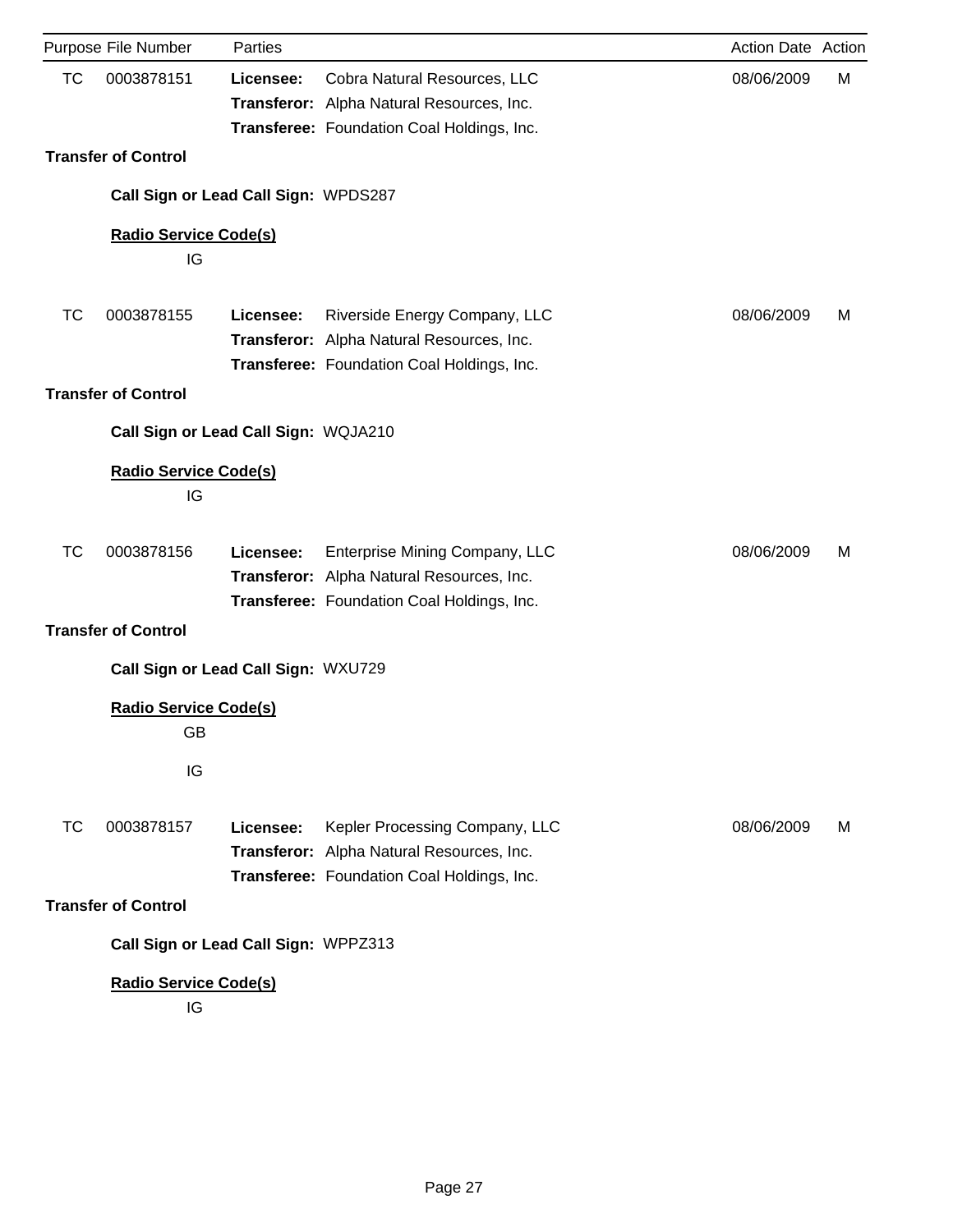|           | Purpose File Number                  | Parties   |                                            | Action Date Action |   |
|-----------|--------------------------------------|-----------|--------------------------------------------|--------------------|---|
| <b>TC</b> | 0003878158                           | Licensee: | Paramont Coal Company Virginia, LLC        | 08/06/2009         | М |
|           |                                      |           | Transferor: Alpha Natural Resources, Inc.  |                    |   |
|           |                                      |           | Transferee: Foundation Coal Holdings, Inc. |                    |   |
|           | <b>Transfer of Control</b>           |           |                                            |                    |   |
|           | Call Sign or Lead Call Sign: WNQF879 |           |                                            |                    |   |
|           | <b>Radio Service Code(s)</b>         |           |                                            |                    |   |
|           | IG                                   |           |                                            |                    |   |
|           |                                      |           |                                            |                    |   |
| ТC        | 0003878160                           | Licensee: | Dickenson-Russell Coal Company, LLC        | 08/06/2009         | M |
|           |                                      |           | Transferor: Alpha Natural Resources, Inc.  |                    |   |
|           |                                      |           | Transferee: Foundation Coal Holdings, Inc. |                    |   |
|           | <b>Transfer of Control</b>           |           |                                            |                    |   |
|           | Call Sign or Lead Call Sign: WQCN370 |           |                                            |                    |   |
|           | <b>Radio Service Code(s)</b>         |           |                                            |                    |   |
|           | IG                                   |           |                                            |                    |   |
|           |                                      |           |                                            |                    |   |
| <b>TC</b> | 0003878221                           | Licensee: | Kingston Resources, Inc.                   | 08/06/2009         | M |
|           |                                      |           | Transferor: Foundation Coal Holdings, Inc. |                    |   |
|           |                                      |           | Transferee: Foundation Coal Holdings, Inc. |                    |   |
|           | <b>Transfer of Control</b>           |           |                                            |                    |   |
|           | Call Sign or Lead Call Sign: WQGN485 |           |                                            |                    |   |
|           | <b>Radio Service Code(s)</b>         |           |                                            |                    |   |
|           | IG                                   |           |                                            |                    |   |
|           |                                      |           |                                            |                    |   |
| ТC        | 0003878763                           | Licensee: | Litwar Processing Company, LLC             | 08/06/2009         | м |
|           |                                      |           | Transferor: Alpha Natural Resources, Inc.  |                    |   |
|           |                                      |           | Transferee: Foundation Coal Holdings, Inc. |                    |   |
|           | <b>Transfer of Control</b>           |           |                                            |                    |   |
|           | Call Sign or Lead Call Sign: WQCE679 |           |                                            |                    |   |
|           | <b>Radio Service Code(s)</b>         |           |                                            |                    |   |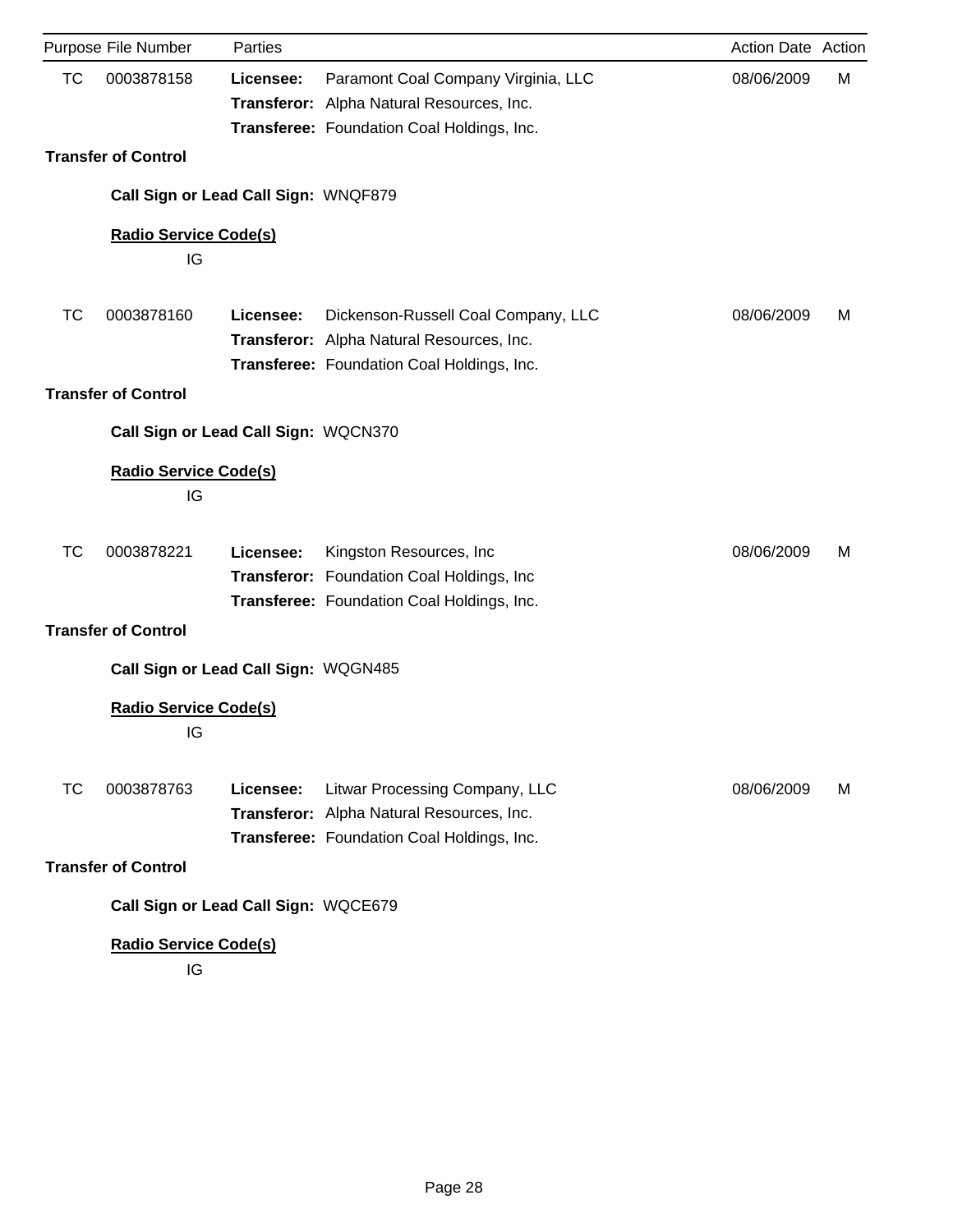|           | Purpose File Number                  | Parties   |                                                                                                                           | Action Date Action |   |
|-----------|--------------------------------------|-----------|---------------------------------------------------------------------------------------------------------------------------|--------------------|---|
| <b>TC</b> | 0003879147                           | Licensee: | Rockspring Development Inc.<br>Transferor: Foundation Coal Holdings, Inc.<br>Transferee: Foundation Coal Holdings, Inc.   | 08/06/2009         | М |
|           | <b>Transfer of Control</b>           |           |                                                                                                                           |                    |   |
|           | Call Sign or Lead Call Sign: KFZ237  |           |                                                                                                                           |                    |   |
|           | <b>Radio Service Code(s)</b><br>IG   |           |                                                                                                                           |                    |   |
|           |                                      |           |                                                                                                                           |                    |   |
| TC        | 0003879148                           | Licensee: | Foundation Coal West, Inc.<br>Transferor: Foundation Coal Holdings, Inc.<br>Transferee: Foundation Coal Holdings, Inc.    | 08/06/2009         | M |
|           | <b>Transfer of Control</b>           |           |                                                                                                                           |                    |   |
|           | Call Sign or Lead Call Sign: WPMY346 |           |                                                                                                                           |                    |   |
|           | <b>Radio Service Code(s)</b><br>IG   |           |                                                                                                                           |                    |   |
|           | <b>RS</b>                            |           |                                                                                                                           |                    |   |
| <b>TC</b> | 0003879161                           | Licensee: | <b>SIMMONS FORK MINING</b><br>Transferor: Foundation Coal Holdings, Inc.<br>Transferee: Foundation Coal Holdings, Inc.    | 08/06/2009         | M |
|           | <b>Transfer of Control</b>           |           |                                                                                                                           |                    |   |
|           | Call Sign or Lead Call Sign: WQJB605 |           |                                                                                                                           |                    |   |
|           | <b>Radio Service Code(s)</b><br>IG   |           |                                                                                                                           |                    |   |
| ТC        | 0003879163                           | Licensee: | Cumberland Coal Resources, LP<br>Transferor: Foundation Coal Holdings, Inc.<br>Transferee: Foundation Coal Holdings, Inc. | 08/06/2009         | м |
|           | <b>Transfer of Control</b>           |           |                                                                                                                           |                    |   |
|           | Call Sign or Lead Call Sign: WPIE601 |           |                                                                                                                           |                    |   |
|           | <b>Radio Service Code(s)</b><br>IG   |           |                                                                                                                           |                    |   |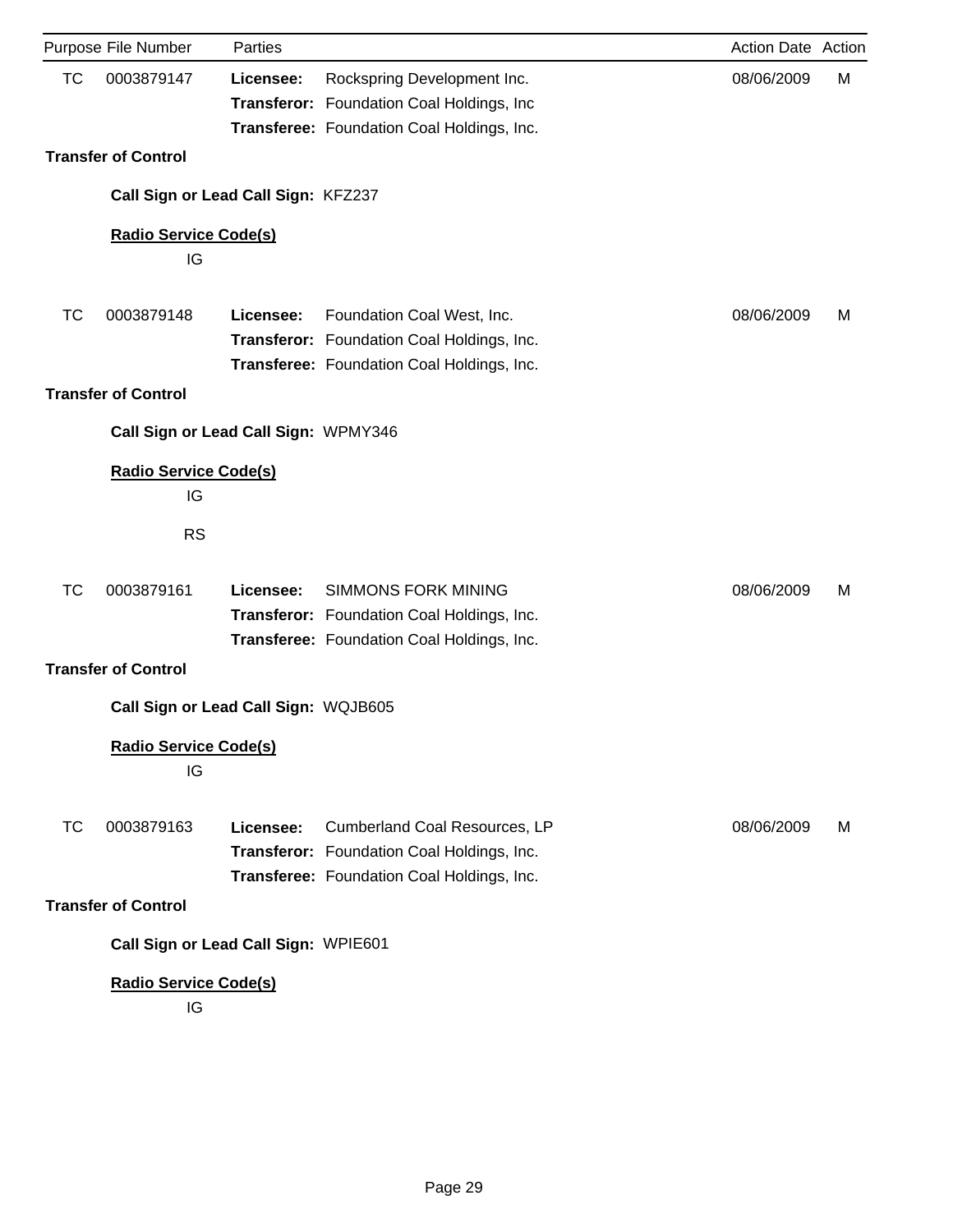|           | Purpose File Number                      | Parties                              |                                                                                                                           | Action Date Action |   |
|-----------|------------------------------------------|--------------------------------------|---------------------------------------------------------------------------------------------------------------------------|--------------------|---|
| AA        | 0003884072                               | <b>Assignor:</b><br>Assignee:        | Wimbledon/Courtenay Public School<br><b>Griggs County Central School District</b>                                         | 07/31/2009         | P |
|           | <b>Full Assignment</b>                   |                                      |                                                                                                                           |                    |   |
|           |                                          | Call Sign or Lead Call Sign: WLX909  |                                                                                                                           |                    |   |
|           | <b>Radio Service Code(s)</b><br>ED       |                                      |                                                                                                                           |                    |   |
| AA        | 0003884097                               | <b>Assignor:</b><br>Assignee:        | <b>Barnes County North School District</b><br><b>Griggs County School District</b>                                        | 07/31/2009         | P |
|           | <b>Full Assignment</b>                   |                                      |                                                                                                                           |                    |   |
|           |                                          | Call Sign or Lead Call Sign: WLX909  |                                                                                                                           |                    |   |
|           | <b>Radio Service Code(s)</b><br>ED       |                                      |                                                                                                                           |                    |   |
| AA        | 0003885228                               | Assignor:<br>Assignee:               | Clancy Enterprises, Inc.<br>Day Management Corp DBA Day Wireless Systems                                                  | 08/04/2009         | M |
|           | <b>Full Assignment</b>                   |                                      |                                                                                                                           |                    |   |
|           |                                          | Call Sign or Lead Call Sign: WPOY562 |                                                                                                                           |                    |   |
|           | <b>Radio Service Code(s)</b><br>IG       |                                      |                                                                                                                           |                    |   |
| <b>TC</b> | 0003887276<br><b>Transfer of Control</b> | Licensee:                            | Brooks Run Mining Company, LLC<br>Transferor: Alpha Natural Resources, Inc.<br>Transferee: Foundation Coal Holdings, Inc. | 08/06/2009         | м |
|           |                                          | Call Sign or Lead Call Sign: WQKK852 |                                                                                                                           |                    |   |
|           | <b>Radio Service Code(s)</b>             |                                      |                                                                                                                           |                    |   |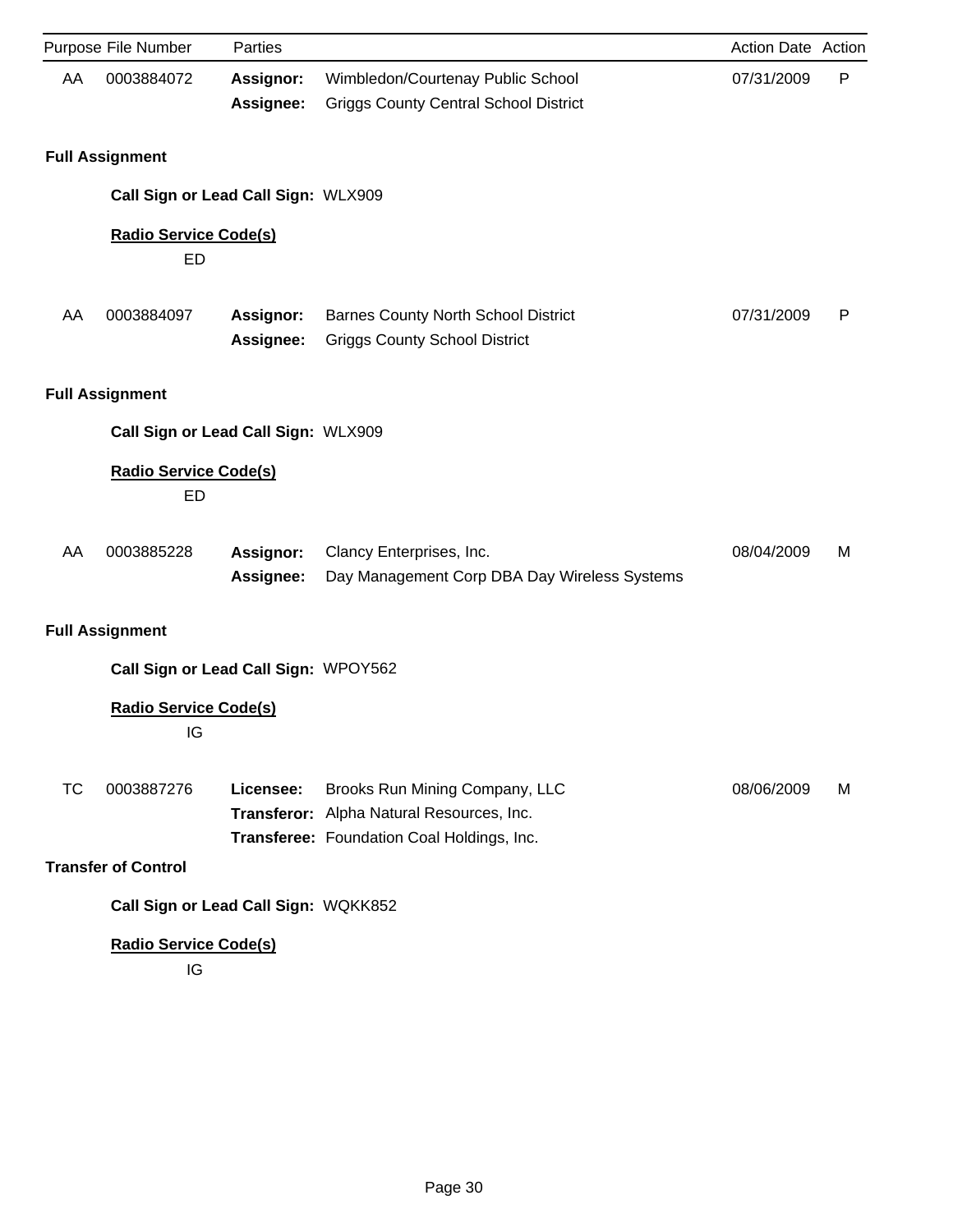| Purpose File Number                       | Parties                       |                                                                                                                              | <b>Action Date Action</b> |   |
|-------------------------------------------|-------------------------------|------------------------------------------------------------------------------------------------------------------------------|---------------------------|---|
| <b>TC</b><br>0003887277                   | Licensee:                     | <b>AMFIRE Mining Company, LLC</b><br>Transferor: Alpha Natural Resources, Inc.<br>Transferee: Foundation Coal Holdings, Inc. | 08/06/2009                | М |
| <b>Transfer of Control</b>                |                               |                                                                                                                              |                           |   |
| Call Sign or Lead Call Sign: WQKK848      |                               |                                                                                                                              |                           |   |
| <b>Radio Service Code(s)</b><br>IG        |                               |                                                                                                                              |                           |   |
| AA<br>0003891818                          | <b>Assignor:</b><br>Assignee: | Twedt, Blake<br>NSAC, LLC                                                                                                    | 08/06/2009                | Z |
| <b>Full Assignment</b>                    |                               |                                                                                                                              |                           |   |
| Call Sign or Lead Call Sign: WMX233       |                               |                                                                                                                              |                           |   |
| <b>Radio Service Code(s)</b><br><b>BR</b> |                               |                                                                                                                              |                           |   |
| <b>AM</b><br>0003893472                   | <b>Assignor:</b><br>Assignee: | BRK Wireless Company, Inc.<br>FWC Communications, Inc.                                                                       | 08/06/2009                | Z |
| <b>Full Assignment</b>                    |                               |                                                                                                                              |                           |   |
| Call Sign or Lead Call Sign: KNLF436      |                               |                                                                                                                              |                           |   |
| <b>Radio Service Code(s)</b><br><b>CW</b> |                               |                                                                                                                              |                           |   |
| AA<br>0003896310                          | <b>Assignor:</b><br>Assignee: | MOBILE RADIO ENGINEERING<br><b>GRANITE ELECTRONICS INC</b>                                                                   | 08/04/2009                | М |
| <b>Partial Assignment</b>                 |                               |                                                                                                                              |                           |   |

**Call Sign or Lead Call Sign:** WPMF546

# **Radio Service Code(s)**

YG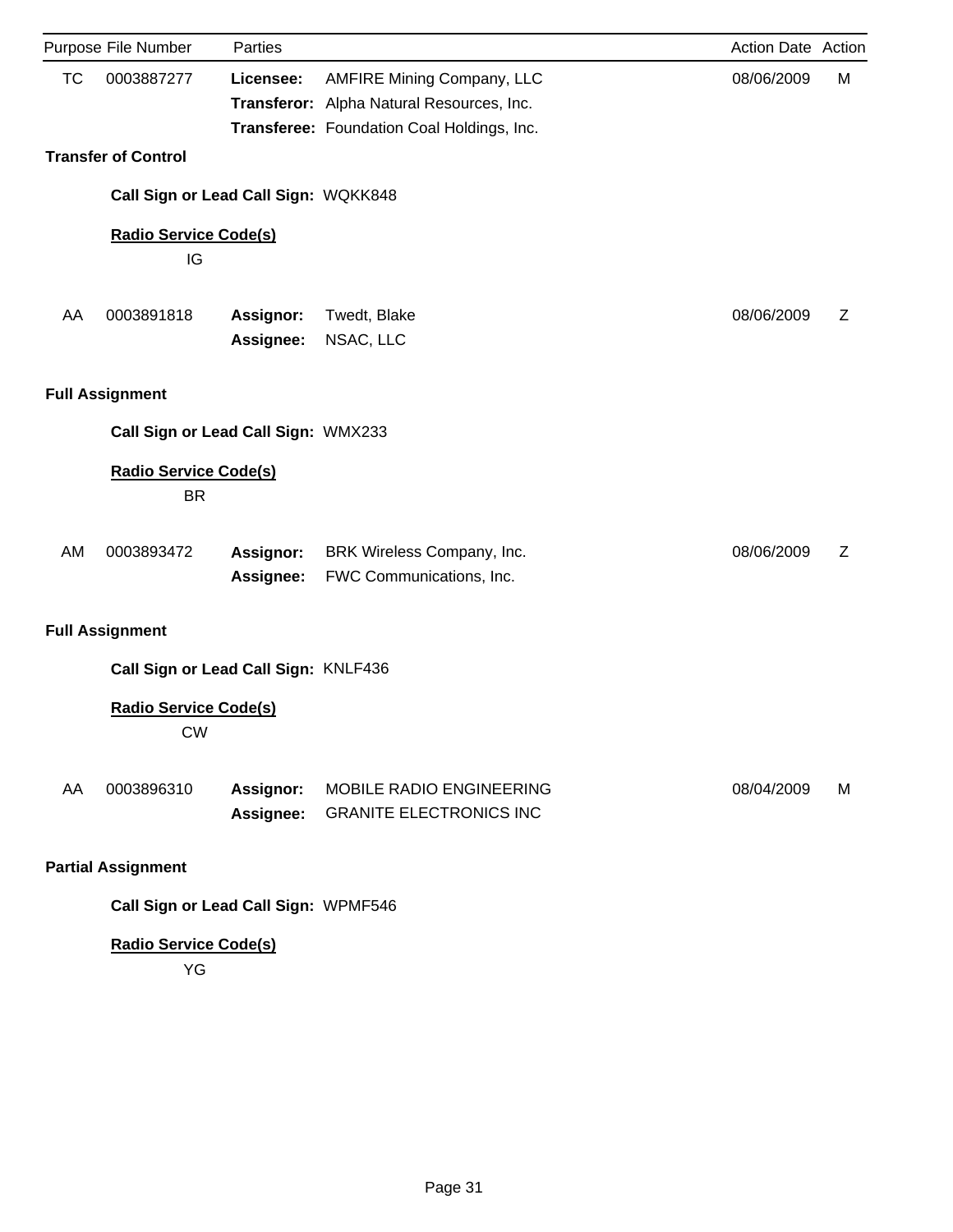|    | Purpose File Number                      | Parties                              |                                                          | Action Date Action |   |
|----|------------------------------------------|--------------------------------------|----------------------------------------------------------|--------------------|---|
| AA | 0003896707                               | <b>Assignor:</b><br>Assignee:        | Laurel Creek Co Inc<br>Delbarton Mining Company          | 08/04/2009         | M |
|    | <b>Full Assignment</b>                   |                                      |                                                          |                    |   |
|    | Call Sign or Lead Call Sign: WQGY486     |                                      |                                                          |                    |   |
|    | <b>Radio Service Code(s)</b><br>IG       |                                      |                                                          |                    |   |
| AA | 0003905990                               | Assignor:<br>Assignee:               | Georgia 220 Mhz Alliance LLC<br>Cornerstone SMR, Inc.    | 08/04/2009         | M |
|    | <b>Full Assignment</b>                   |                                      |                                                          |                    |   |
|    | Call Sign or Lead Call Sign: WPCW984     |                                      |                                                          |                    |   |
|    | <b>Radio Service Code(s)</b><br>QA<br>QT |                                      |                                                          |                    |   |
| AA | 0003908635                               | Assignor:<br>Assignee:               | AM SOUTH CENTER MANAGEMENT<br>HERTZ JACKSON ONE LLC      | 08/08/2009         | M |
|    | <b>Full Assignment</b>                   |                                      |                                                          |                    |   |
|    | Call Sign or Lead Call Sign: WQBY392     |                                      |                                                          |                    |   |
|    | <b>Radio Service Code(s)</b><br>IG       |                                      |                                                          |                    |   |
| AA | 0003908642                               | <b>Assignor:</b><br><b>Assignee:</b> | DIVERSCO INTERGRATED SERVICES<br><b>SPARTAN STAFFING</b> | 08/08/2009         | M |
|    | <b>Full Assignment</b>                   |                                      |                                                          |                    |   |
|    | Call Sign or Lead Call Sign: WQAL474     |                                      |                                                          |                    |   |
|    | <b>Radio Service Code(s)</b><br>IG       |                                      |                                                          |                    |   |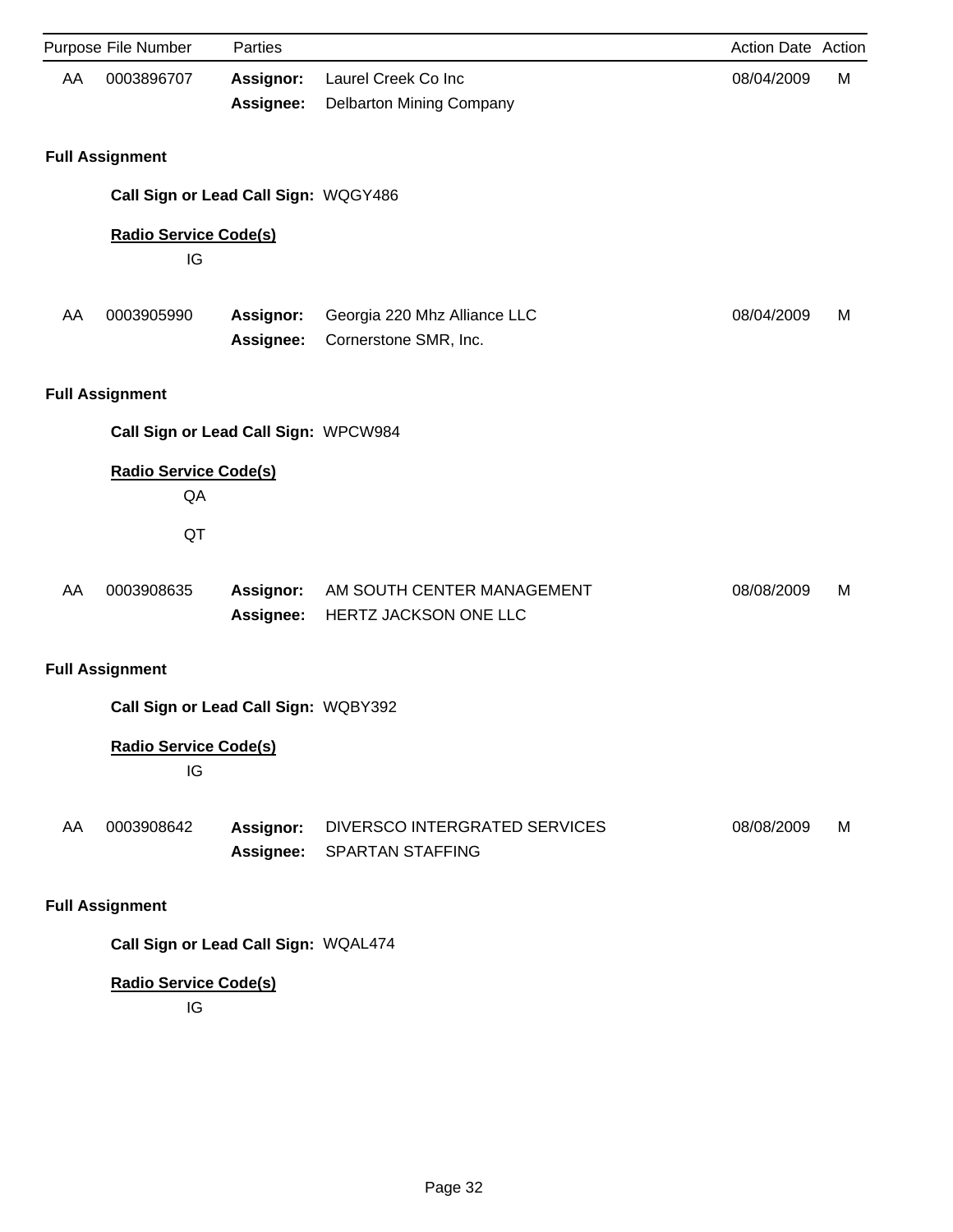|           | Purpose File Number                                                  | Parties                              |                                                                                                                       | Action Date Action |   |
|-----------|----------------------------------------------------------------------|--------------------------------------|-----------------------------------------------------------------------------------------------------------------------|--------------------|---|
| AA        | 0003908968                                                           | <b>Assignor:</b><br>Assignee:        | <b>LOUIS A GRANT INC</b><br><b>KT GRANT INC</b>                                                                       | 08/06/2009         | M |
|           | <b>Full Assignment</b>                                               |                                      |                                                                                                                       |                    |   |
|           | Call Sign or Lead Call Sign: WNZX268                                 |                                      |                                                                                                                       |                    |   |
|           | <b>Radio Service Code(s)</b><br>IG                                   |                                      |                                                                                                                       |                    |   |
| AA        | 0003909012                                                           | Assignor:<br><b>Assignee:</b>        | JACOBS SUERDRUP ROME GROUP<br>JACOBS TECHNOLOGY INC                                                                   | 08/04/2009         | M |
|           | <b>Full Assignment</b>                                               |                                      |                                                                                                                       |                    |   |
|           | Call Sign or Lead Call Sign: WPQG786                                 |                                      |                                                                                                                       |                    |   |
|           | <b>Radio Service Code(s)</b><br>IG                                   |                                      |                                                                                                                       |                    |   |
| AA        | 0003909521                                                           | <b>Assignor:</b><br><b>Assignee:</b> | OHIO L&M COMPANY INC<br>ALLIANCE PETROLEUM CORPORATION                                                                | 08/06/2009         | M |
|           | <b>Full Assignment</b>                                               |                                      |                                                                                                                       |                    |   |
|           | Call Sign or Lead Call Sign: WPAI859                                 |                                      |                                                                                                                       |                    |   |
|           | <b>Radio Service Code(s)</b><br>IG                                   |                                      |                                                                                                                       |                    |   |
| <b>WD</b> | 0003914687<br><b>Transfer of Control</b>                             | Licensee:                            | Business Only Broadband, LLC<br>Transferor: Business Only Broadband, LLC<br>Transferee: The Goldman Sachs Group, Inc. | 08/04/2009         | W |
|           |                                                                      |                                      |                                                                                                                       |                    |   |
|           | Call Sign or Lead Call Sign: WQKN219<br><b>Radio Service Code(s)</b> |                                      |                                                                                                                       |                    |   |

CF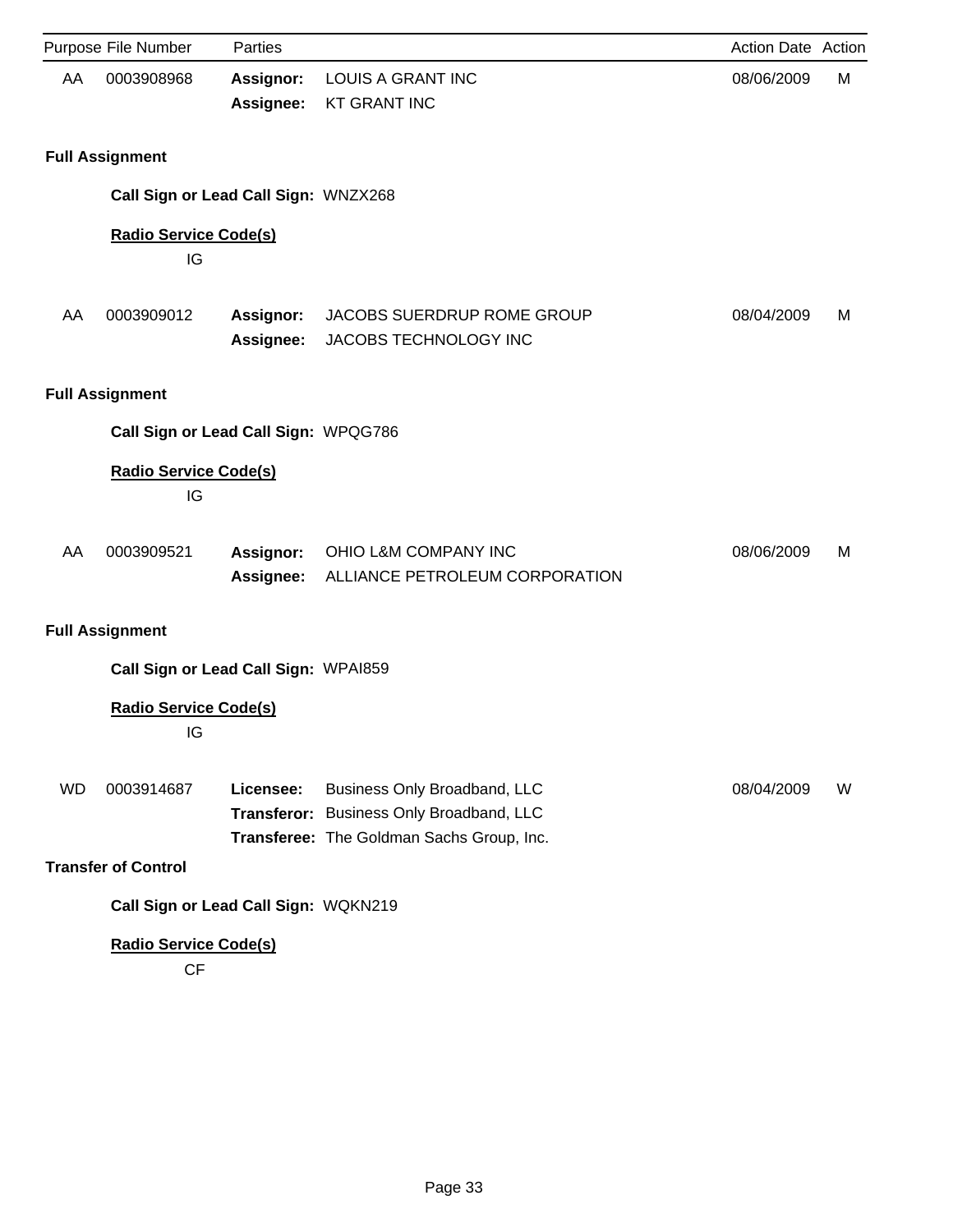|    | Purpose File Number                       | Parties                       |                                                                             | Action Date Action |   |
|----|-------------------------------------------|-------------------------------|-----------------------------------------------------------------------------|--------------------|---|
| AA | 0003914712                                | <b>Assignor:</b><br>Assignee: | Falls Communications, Inc.<br>Ski Lift, Inc.                                | 08/08/2009         | C |
|    | <b>Full Assignment</b>                    |                               |                                                                             |                    |   |
|    | Call Sign or Lead Call Sign: WPMK692      |                               |                                                                             |                    |   |
|    | <b>Radio Service Code(s)</b><br>IG        |                               |                                                                             |                    |   |
| AA | 0003916878                                | Assignor:<br>Assignee:        | Western World Inc<br>Circle J Trailers Inc                                  | 08/04/2009         | M |
|    | <b>Full Assignment</b>                    |                               |                                                                             |                    |   |
|    | Call Sign or Lead Call Sign: WQFT395      |                               |                                                                             |                    |   |
|    | <b>Radio Service Code(s)</b><br>IG        |                               |                                                                             |                    |   |
| AA | 0003917427                                | Assignor:<br>Assignee:        | Crossroads Wireless, Inc., Debtor-In-Possession<br>Chickasaw Wireless, Inc. | 08/07/2009         | C |
|    | <b>Full Assignment</b>                    |                               |                                                                             |                    |   |
|    | Call Sign or Lead Call Sign: KNLG656      |                               |                                                                             |                    |   |
|    | <b>Radio Service Code(s)</b><br><b>CW</b> |                               |                                                                             |                    |   |
| AA | 0003917562                                | Assignor:<br>Assignee:        | Poplar PCS - Hays, LLC<br>NE Colorado Cellular, Inc.                        | 08/08/2009         | C |
|    | <b>Full Assignment</b>                    |                               |                                                                             |                    |   |
|    | Call Sign or Lead Call Sign: KNLG746      |                               |                                                                             |                    |   |

CW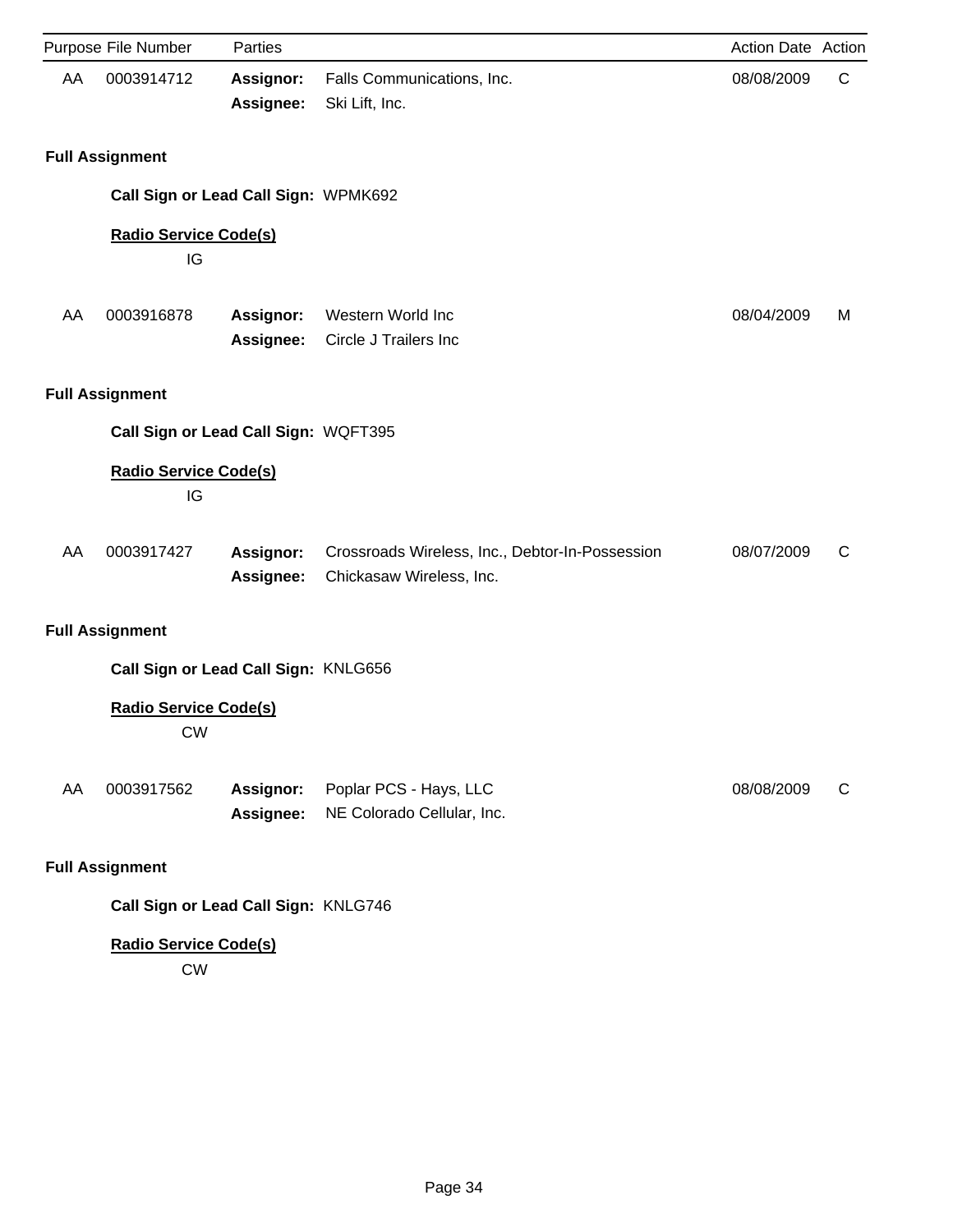|    | Purpose File Number                       | Parties                       |                                                                                | Action Date Action |   |
|----|-------------------------------------------|-------------------------------|--------------------------------------------------------------------------------|--------------------|---|
| AA | 0003918108                                | Assignor:<br>Assignee:        | Maine School Administrative District #71<br>Regional School Unit #21           | 08/04/2009         | M |
|    | <b>Full Assignment</b>                    |                               |                                                                                |                    |   |
|    | Call Sign or Lead Call Sign: WQJJ728      |                               |                                                                                |                    |   |
|    | <b>Radio Service Code(s)</b><br>IG        |                               |                                                                                |                    |   |
| AA | 0003918439                                | <b>Assignor:</b><br>Assignee: | <b>FAXE PAPER PIGMENTS</b><br>AMERICARB INC IMERYS PCC                         | 08/08/2009         | M |
|    | <b>Full Assignment</b>                    |                               |                                                                                |                    |   |
|    | Call Sign or Lead Call Sign: WPPB315      |                               |                                                                                |                    |   |
|    | <b>Radio Service Code(s)</b><br>IG        |                               |                                                                                |                    |   |
| AA | 0003918649                                | <b>Assignor:</b><br>Assignee: | Chickasaw Wireless, Inc.<br>Crossroads Wireless, Inc., Debtor-In-Possession    | 08/07/2009         | C |
|    | <b>Partitioning AND/OR Disaggregation</b> |                               |                                                                                |                    |   |
|    | Call Sign or Lead Call Sign: KNLF591      |                               |                                                                                |                    |   |
|    | <b>Radio Service Code(s)</b><br><b>CW</b> |                               |                                                                                |                    |   |
| AA | 0003918859                                | Assignor:<br><b>Assignee:</b> | American Electric Power Service Corporation<br>Nextel License Holdings 4, Inc. | 08/05/2009         | C |
|    | <b>Partial Assignment</b>                 |                               |                                                                                |                    |   |
|    | Call Sign or Lead Call Sign: WPMD625      |                               |                                                                                |                    |   |
|    | <b>Radio Service Code(s)</b><br>YJ        |                               |                                                                                |                    |   |

YO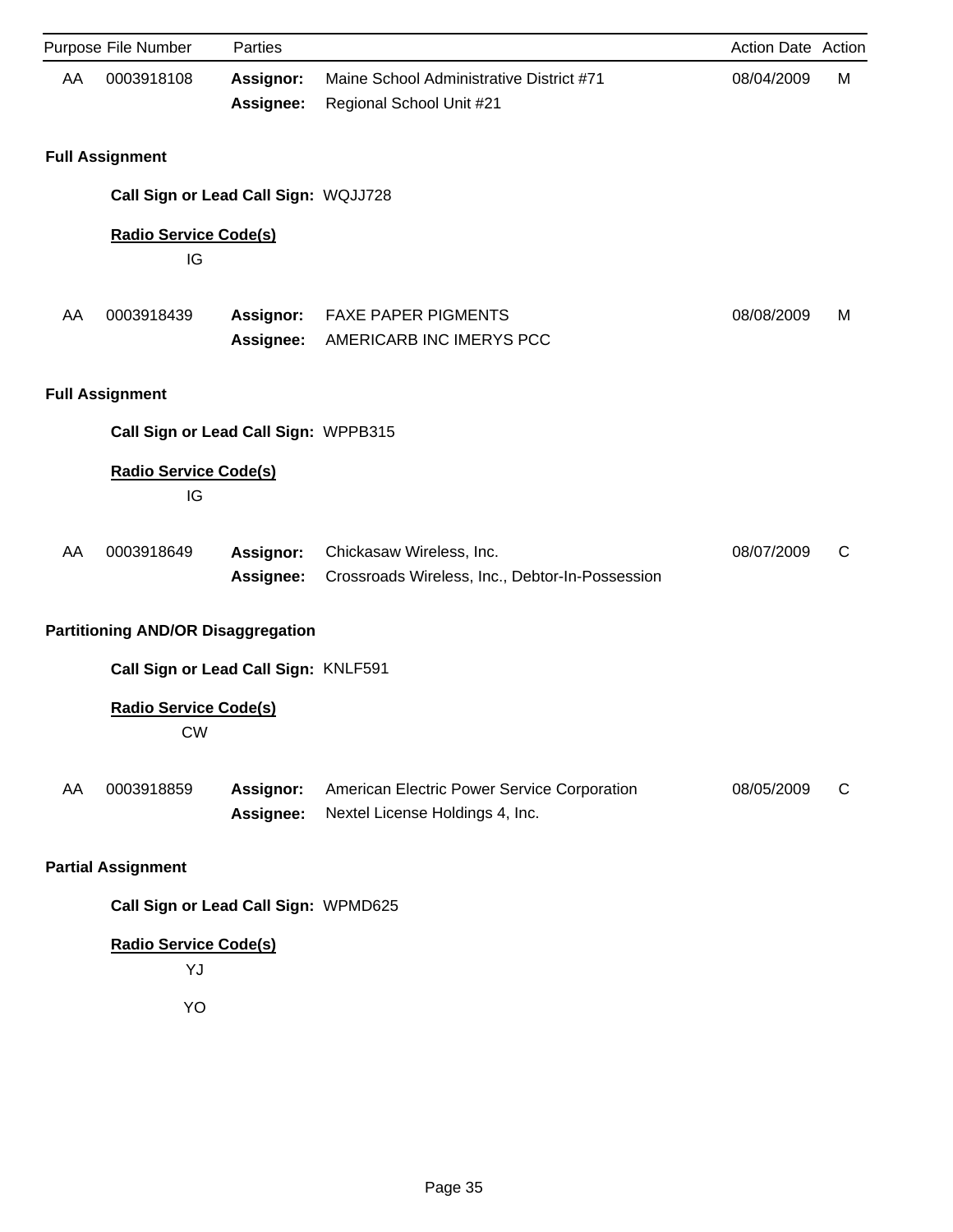|    | Purpose File Number                       | Parties                       |                                                                                     | Action Date Action |             |
|----|-------------------------------------------|-------------------------------|-------------------------------------------------------------------------------------|--------------------|-------------|
| AA | 0003919930                                | <b>Assignor:</b><br>Assignee: | G&G INVESTMENTS OF CHIPPEWA VALLEY LLC DBA (08/04/2009<br>S & A 7305 LLC DBA SUBWAY |                    | $\mathsf C$ |
|    | <b>Full Assignment</b>                    |                               |                                                                                     |                    |             |
|    | Call Sign or Lead Call Sign: WPGS727      |                               |                                                                                     |                    |             |
|    | <b>Radio Service Code(s)</b><br>IG        |                               |                                                                                     |                    |             |
| AA | 0003922534                                | Assignor:<br>Assignee:        | Crossroads License Holding Sub A Inc.<br>THC Holdings, Inc.                         | 08/06/2009         | Q           |
|    | <b>Full Assignment</b>                    |                               |                                                                                     |                    |             |
|    | Call Sign or Lead Call Sign: KNKQ263      |                               |                                                                                     |                    |             |
|    | <b>Radio Service Code(s)</b><br><b>CL</b> |                               |                                                                                     |                    |             |
| AA | 0003922572                                | Assignor:<br><b>Assignee:</b> | <b>KTC AWS Limited Partnership</b><br>KTC AWS Limited Liability Company             | 08/07/2009         | C           |
|    | <b>Full Assignment</b>                    |                               |                                                                                     |                    |             |
|    | Call Sign or Lead Call Sign: WQGL804      |                               |                                                                                     |                    |             |
|    | <b>Radio Service Code(s)</b><br>AW        |                               |                                                                                     |                    |             |
|    | <b>WY</b>                                 |                               |                                                                                     |                    |             |
| AA | 0003923251                                | Assignor:<br>Assignee:        | Xcel Energy-Tolk Station<br>Xcel Energy Services Inc.                               | 08/08/2009         | M           |
|    | <b>Full Assignment</b>                    |                               |                                                                                     |                    |             |
|    | Call Sign or Lead Call Sign: WQKM796      |                               |                                                                                     |                    |             |
|    | <b>Radio Service Code(s)</b><br>IG        |                               |                                                                                     |                    |             |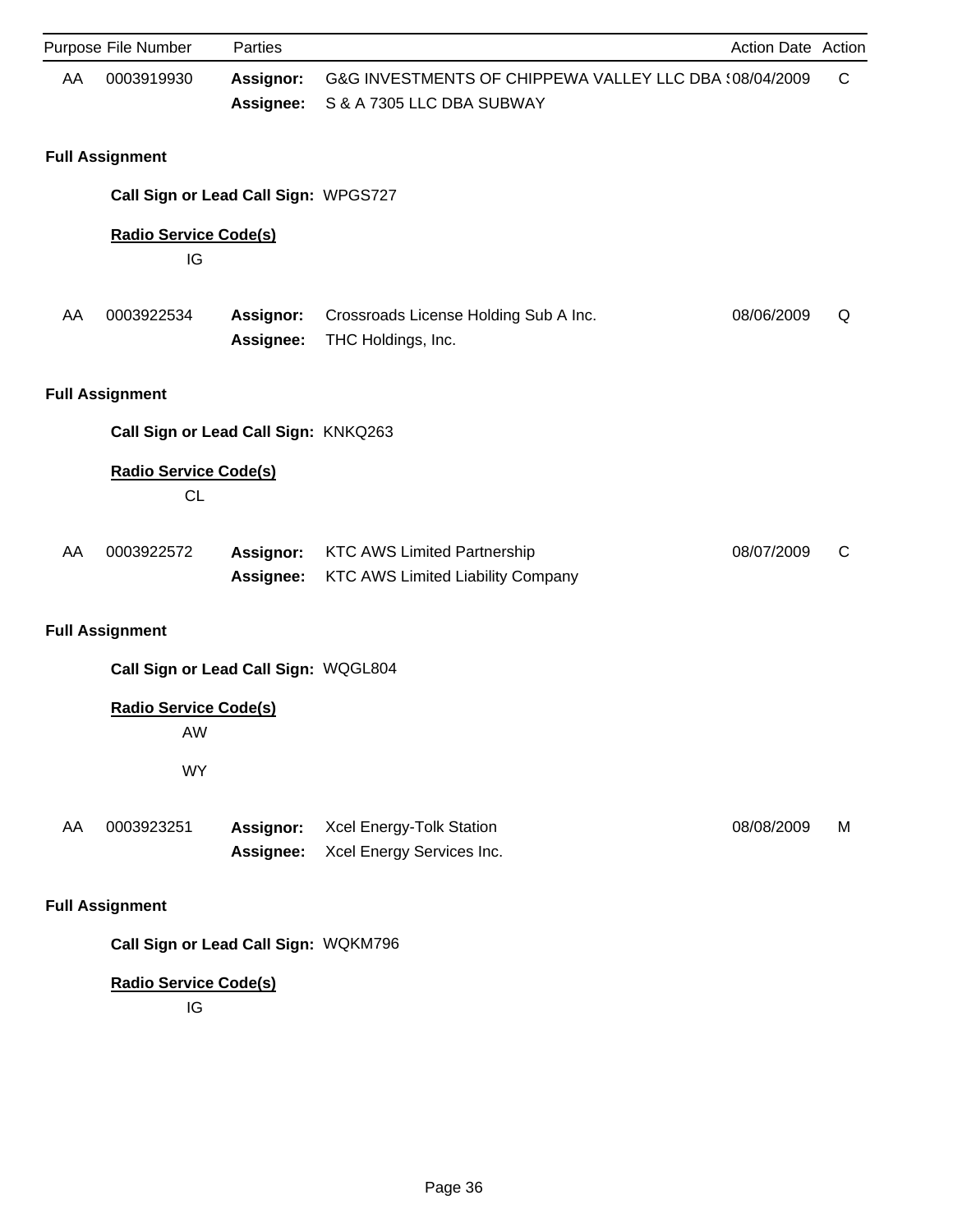|    | Purpose File Number                | Parties                              |                                                                | Action Date Action |   |
|----|------------------------------------|--------------------------------------|----------------------------------------------------------------|--------------------|---|
| AA | 0003923292                         | <b>Assignor:</b><br>Assignee:        | Xcel Energy-Plant X<br>Xcel Energy Services Inc.               | 08/08/2009         | М |
|    | <b>Full Assignment</b>             |                                      |                                                                |                    |   |
|    |                                    | Call Sign or Lead Call Sign: WQKM800 |                                                                |                    |   |
|    | <b>Radio Service Code(s)</b><br>IG |                                      |                                                                |                    |   |
| AA | 0003925029                         | Assignor:<br>Assignee:               | RINKER MATERIALS OF FLORIDA INC<br>PREFERRED MATERIALS INC     | 08/07/2009         | C |
|    | <b>Full Assignment</b>             |                                      |                                                                |                    |   |
|    |                                    | Call Sign or Lead Call Sign: WPGC809 |                                                                |                    |   |
|    | <b>Radio Service Code(s)</b><br>IG |                                      |                                                                |                    |   |
| AA | 0003925407                         | Assignor:<br>Assignee:               | ABG 45 HOTEL LLC<br>ROOM MATE HOTEL NY INC DBA ROOM MATE GRACE | 08/07/2009         | C |
|    | <b>Full Assignment</b>             |                                      |                                                                |                    |   |
|    |                                    | Call Sign or Lead Call Sign: WQCG497 |                                                                |                    |   |
|    | <b>Radio Service Code(s)</b><br>IG |                                      |                                                                |                    |   |
| AA | 0003925506                         | Assignor:<br>Assignee:               | ABLE TRANSPORTATION INC<br><b>KENDU ABLE INC</b>               | 08/07/2009         | C |
|    | <b>Full Assignment</b>             |                                      |                                                                |                    |   |
|    |                                    | Call Sign or Lead Call Sign: WPGE813 |                                                                |                    |   |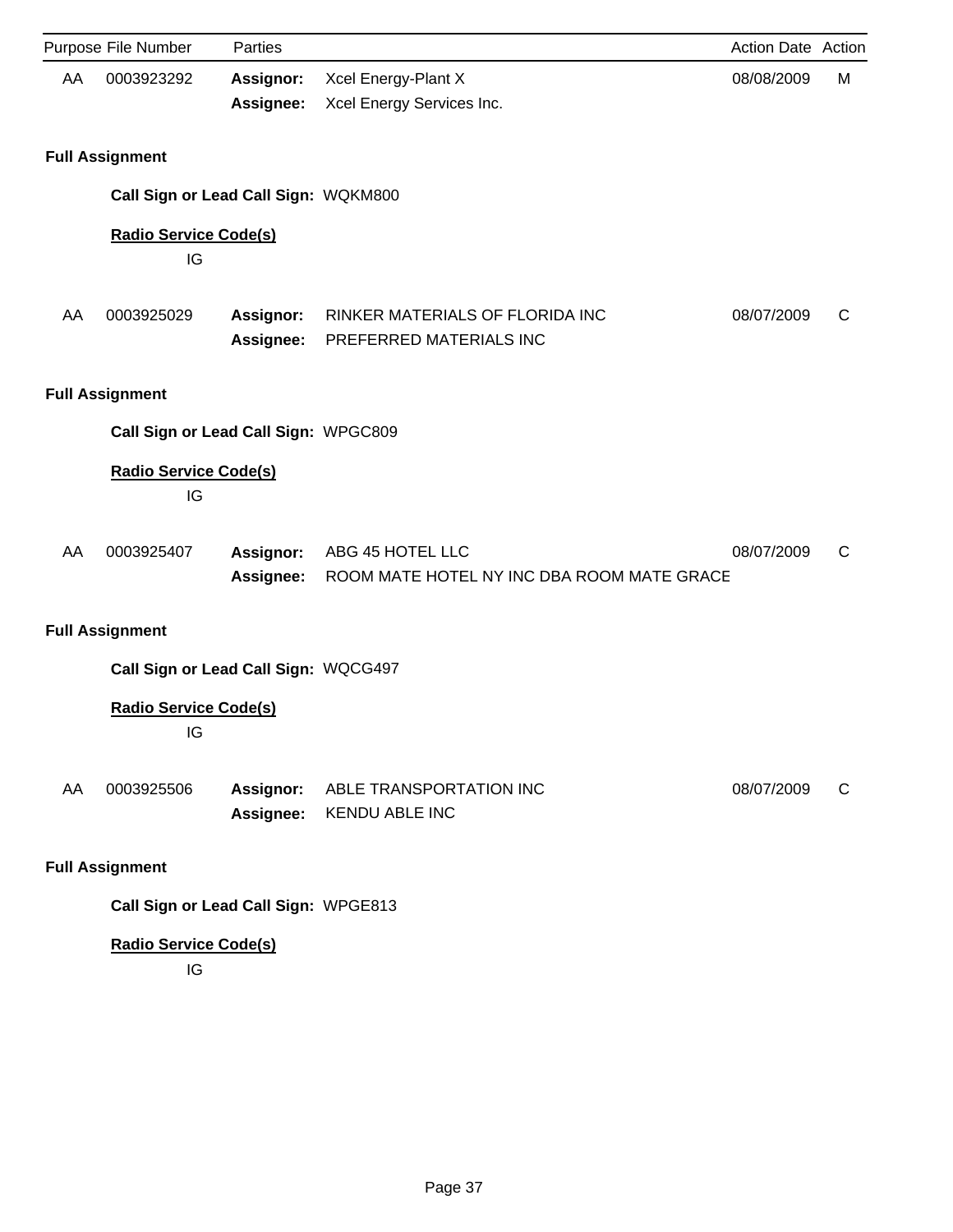|                                      | Purpose File Number                       | Parties                |                                                                                  | <b>Action Date Action</b> |   |  |
|--------------------------------------|-------------------------------------------|------------------------|----------------------------------------------------------------------------------|---------------------------|---|--|
| AA                                   | 0003925530                                | Assignor:<br>Assignee: | <b>GARYS DISPOSAL AND RECYCLING</b><br><b>GARYS DISPOSAL &amp; RECYCLING LLC</b> | 08/07/2009                | C |  |
|                                      | <b>Full Assignment</b>                    |                        |                                                                                  |                           |   |  |
|                                      | Call Sign or Lead Call Sign: WNRW461      |                        |                                                                                  |                           |   |  |
|                                      | <b>Radio Service Code(s)</b><br>IG        |                        |                                                                                  |                           |   |  |
| AA                                   | 0003926174                                | Assignor:<br>Assignee: | Crossroads Wireless, Inc., Debtor-In-Possession<br>WGH Communications, Inc.      | 08/07/2009                | C |  |
|                                      | <b>Full Assignment</b>                    |                        |                                                                                  |                           |   |  |
|                                      | Call Sign or Lead Call Sign: WQGH653      |                        |                                                                                  |                           |   |  |
|                                      | <b>Radio Service Code(s)</b><br><b>CW</b> |                        |                                                                                  |                           |   |  |
| AA                                   | 0003927520                                | Assignor:<br>Assignee: | Crossroads License Holding Sub A Inc.<br>Bellevue Wireless, LLC                  | 08/08/2009                | C |  |
| <b>Full Assignment</b>               |                                           |                        |                                                                                  |                           |   |  |
| Call Sign or Lead Call Sign: WQHY472 |                                           |                        |                                                                                  |                           |   |  |

CW

# *De Facto***Transfer Lease Applications and Spectrum Manager Lease Notifications Action**

| Purpose File Number |            | Parties   |                               | Action Date Action |              |
|---------------------|------------|-----------|-------------------------------|--------------------|--------------|
| LC.                 | 0003888901 | Licensee: | BellSouth Mobile Data, Inc.   | 08/07/2009         | <sub>z</sub> |
|                     |            | Lessee:   | Person County, North Carolina |                    |              |

## **Spectrum Manager Lease**

**Call Sign or Lead Call Sign:** L000001240

## **Radio Service Code(s)**

WS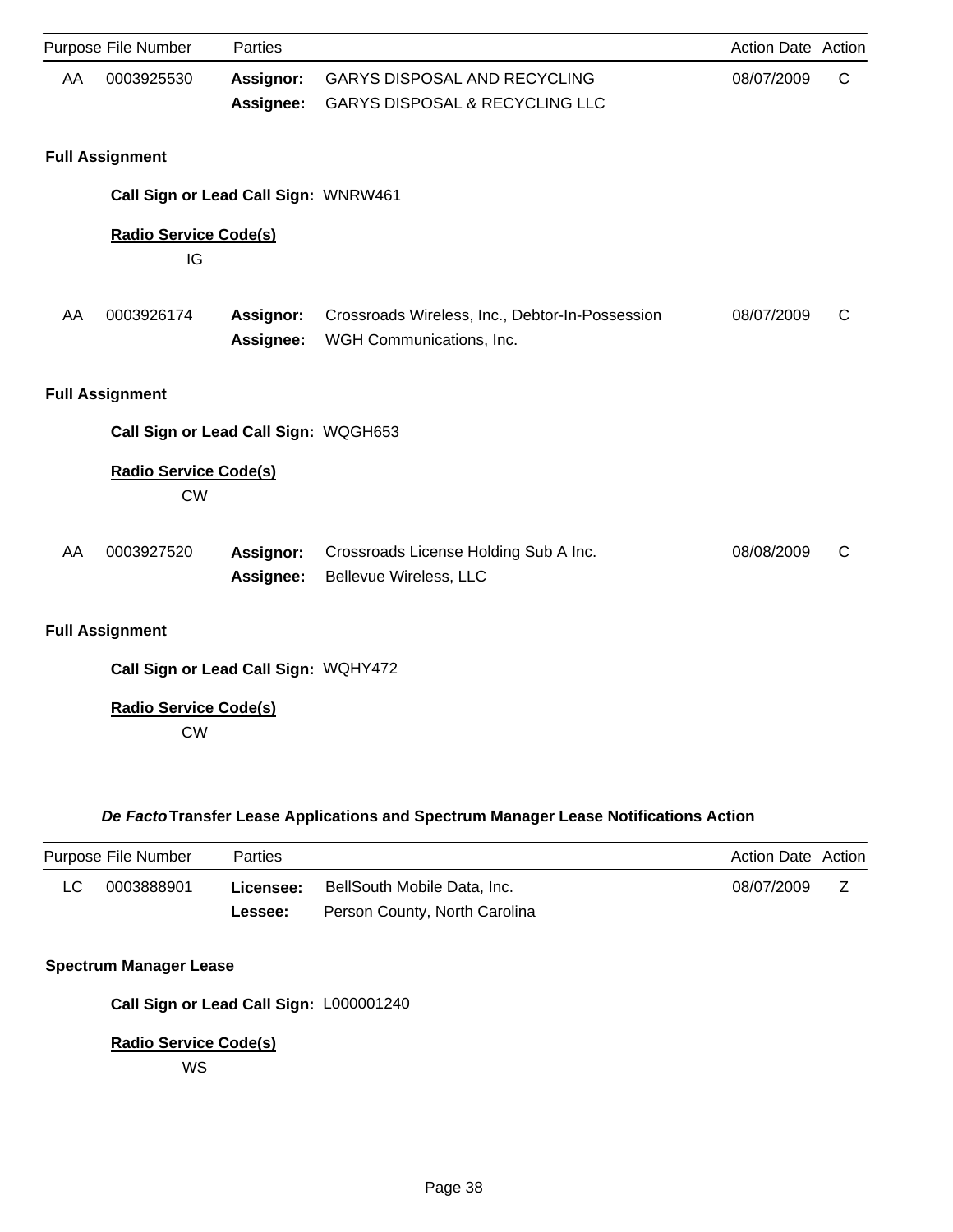|    | Purpose File Number                       | Parties              |                                                                                                         | Action Date Action |   |
|----|-------------------------------------------|----------------------|---------------------------------------------------------------------------------------------------------|--------------------|---|
| LN | 0003897813                                | Licensee:<br>Lessee: | North American Catholic Education Programming Foundati08/08/2009<br>CLEARWIRE SPECTRUM HOLDINGS II, LLC |                    | G |
|    | De Facto Transfer Lease                   |                      |                                                                                                         |                    |   |
|    | Call Sign or Lead Call Sign: WLX510       |                      |                                                                                                         |                    |   |
|    | <b>Radio Service Code(s)</b><br><b>ED</b> |                      |                                                                                                         |                    |   |
| LN | 0003898579                                | Licensee:<br>Lessee: | Maryland State Department of Education<br>Clearwire Spectrum Holdings III, LLC                          | 08/08/2009         | G |
|    | De Facto Transfer Lease                   |                      |                                                                                                         |                    |   |
|    | Call Sign or Lead Call Sign: WNC845       |                      |                                                                                                         |                    |   |
|    | <b>Radio Service Code(s)</b><br><b>ED</b> |                      |                                                                                                         |                    |   |
| LN | 0003899485                                | Licensee:<br>Lessee: | WJCT, Inc.<br>CLEARWIRE SPECTRUM HOLDINGS II, LLC                                                       | 08/08/2009         | G |
|    | De Facto Transfer Lease                   |                      |                                                                                                         |                    |   |
|    | Call Sign or Lead Call Sign: WNC678       |                      |                                                                                                         |                    |   |
|    | <b>Radio Service Code(s)</b><br>ED        |                      |                                                                                                         |                    |   |
| LN | 0003901671                                | Licensee:<br>Lessee: | <b>LUBBOCK CHRISTIAN UNIVERSITY</b><br>Fixed Wireless Holdings, LLC                                     | 08/08/2009         | G |
|    | De Facto Transfer Lease                   |                      |                                                                                                         |                    |   |
|    | Call Sign or Lead Call Sign: WLX308       |                      |                                                                                                         |                    |   |
|    | <b>Radio Service Code(s)</b><br>ED        |                      |                                                                                                         |                    |   |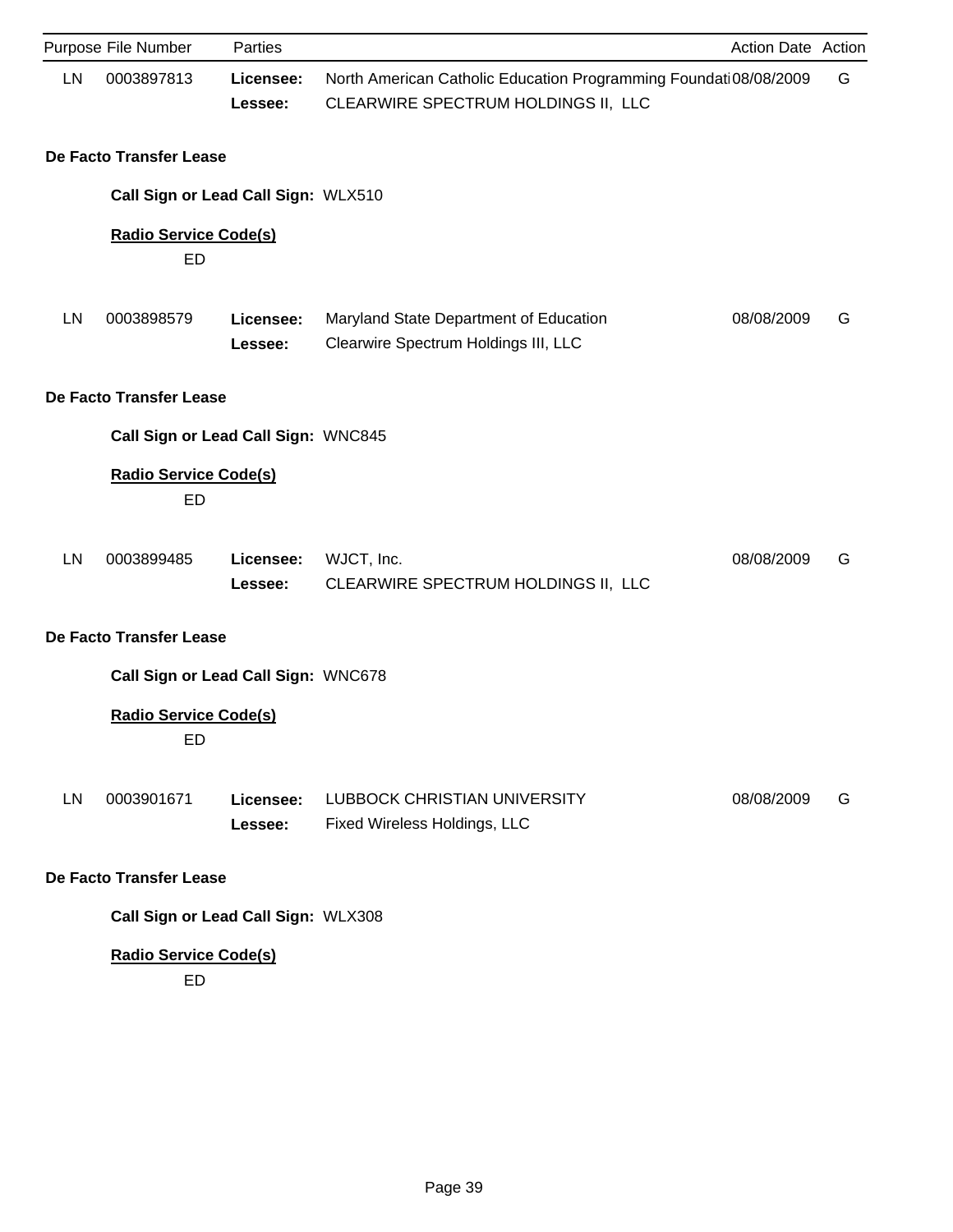|    | Purpose File Number                       | Parties              |                                                                       | Action Date Action |   |
|----|-------------------------------------------|----------------------|-----------------------------------------------------------------------|--------------------|---|
| LN | 0003901686                                | Licensee:<br>Lessee: | <b>LUBBOCK CHRISTIAN UNIVERSITY</b><br>NSAC, LLC                      | 08/08/2009         | G |
|    | De Facto Transfer Lease                   |                      |                                                                       |                    |   |
|    | Call Sign or Lead Call Sign: WND243       |                      |                                                                       |                    |   |
|    | <b>Radio Service Code(s)</b><br><b>ED</b> |                      |                                                                       |                    |   |
| LN | 0003914713                                | Licensee:<br>Lessee: | EDUCATION NORTH VALLEY INC<br>NSAC, LLC                               | 08/07/2009         | G |
|    | De Facto Transfer Lease                   |                      |                                                                       |                    |   |
|    | Call Sign or Lead Call Sign: WLX808       |                      |                                                                       |                    |   |
|    | <b>Radio Service Code(s)</b><br><b>ED</b> |                      |                                                                       |                    |   |
| LN | 0003920784                                | Licensee:<br>Lessee: | West Georgia RESA<br>UW-Thomasville, LLC                              | 08/05/2009         | G |
|    | De Facto Transfer Lease                   |                      |                                                                       |                    |   |
|    | Call Sign or Lead Call Sign: WNC415       |                      |                                                                       |                    |   |
|    | <b>Radio Service Code(s)</b><br><b>ED</b> |                      |                                                                       |                    |   |
| LC | 0003921440                                | Licensee:<br>Lessee: | <b>ART Licensing Corporation</b><br><b>Access Plus Communications</b> | 08/05/2009         | Q |
|    | <b>Spectrum Manager Lease</b>             |                      |                                                                       |                    |   |
|    | Call Sign or Lead Call Sign: L000001944   |                      |                                                                       |                    |   |
|    | <b>Radio Service Code(s)</b><br>CF        |                      |                                                                       |                    |   |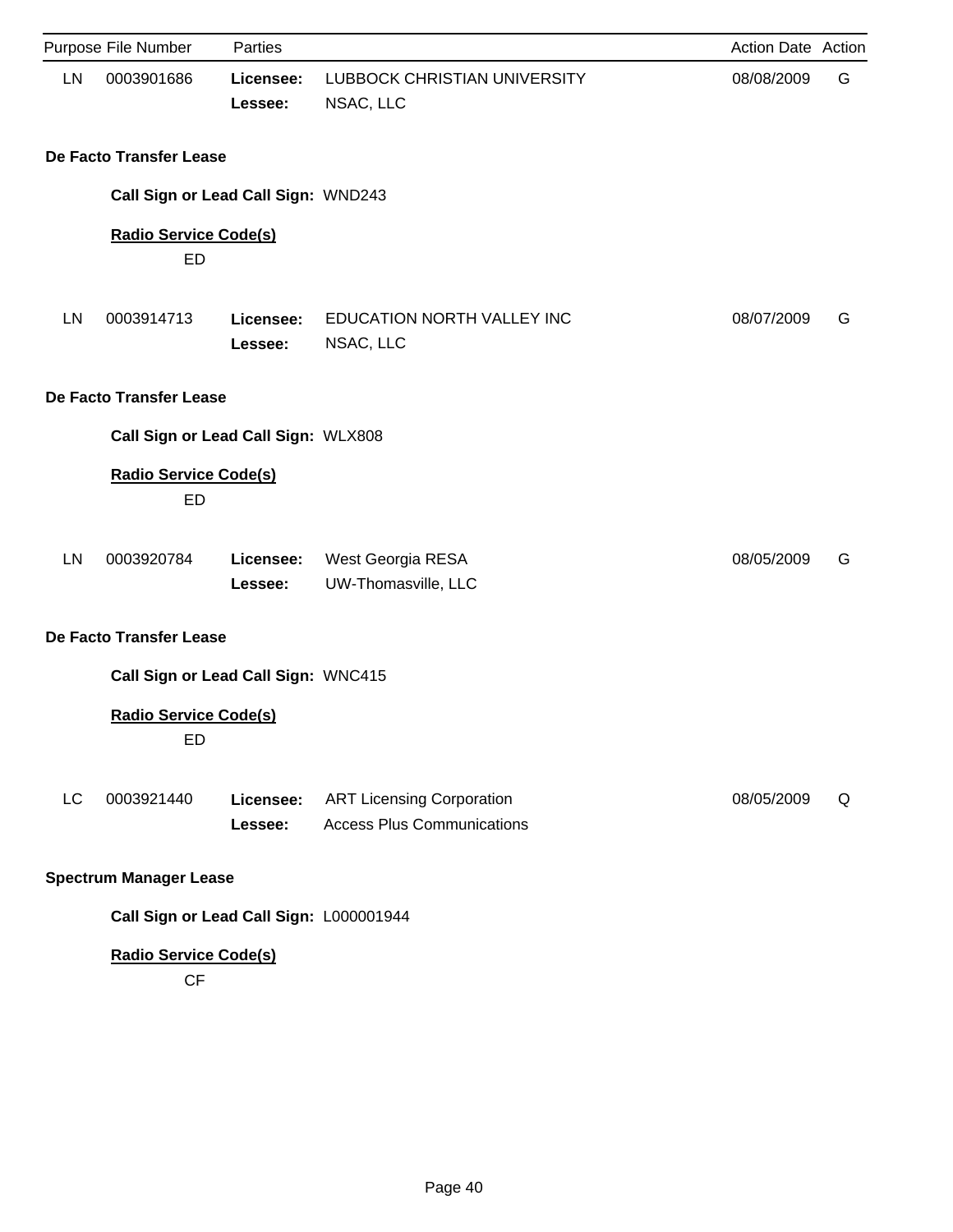| Purpose File Number |            | <b>Parties</b> |                                            |            | Action Date Action |
|---------------------|------------|----------------|--------------------------------------------|------------|--------------------|
|                     | 0003927513 |                | <b>Licensee:</b> ART Licensing Corporation | 08/08/2009 | O                  |
|                     |            | <b>Lessee:</b> | Belwave Communications Inc.                |            |                    |

# **Spectrum Manager Lease**

**Call Sign or Lead Call Sign:** L000000118

**Radio Service Code(s)**

TN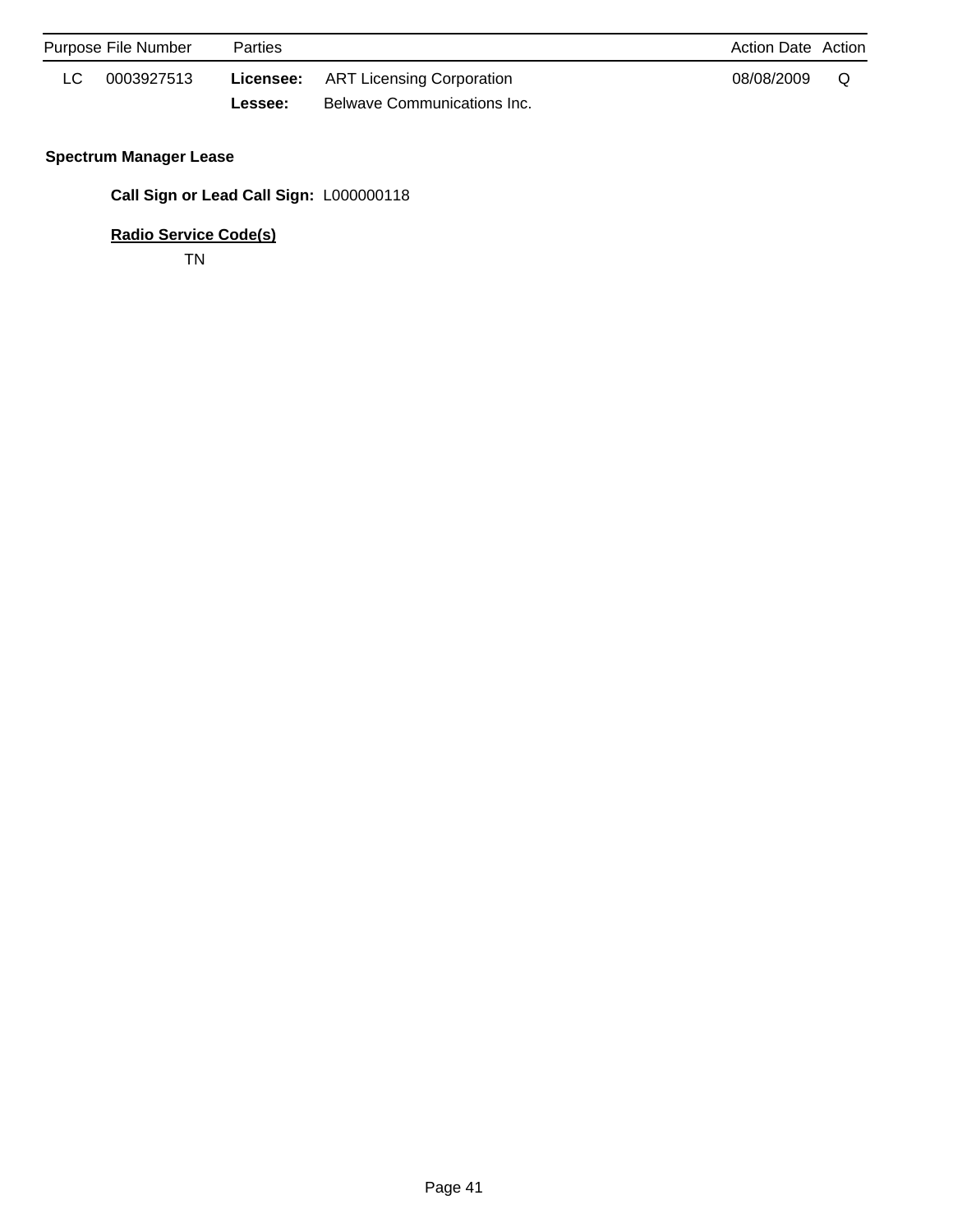## **De Facto Transfer Lease Applications and Spectrum Manager Lease Notifications Action**

| Purpose | File Number                                                                                         | Parties                                                                                                               | <b>Action Date</b> | Action |
|---------|-----------------------------------------------------------------------------------------------------|-----------------------------------------------------------------------------------------------------------------------|--------------------|--------|
| LE      | 6045EDSL09                                                                                          | Licensee: Caribbean University<br>NSAC, LLC<br>Lessee:<br><b>Sublessee: WHTV Broadcasting Corporation</b>             | 08/10/2009         | G      |
|         | De Facto Transfer Sublease<br>Call Sign or Lead Call Sign: WLX315<br><b>Lead Lease Identifier:</b>  | L000001973                                                                                                            |                    |        |
|         | <b>Radio Service Code(s):</b><br><b>ED</b>                                                          |                                                                                                                       |                    |        |
| LE      | 6046EDSL09                                                                                          | Licensee: Catholic Archdiocese of San Juan<br>NSAC, LLC<br>Lessee:<br><b>Sublessee: WHTV Broadcasting Corporation</b> | 08/10/2009         | G      |
|         | De Facto Transfer Sublease<br>Call Sign or Lead Call Sign: WLX321<br><b>Lead Lease Identifier:</b>  | L000001957                                                                                                            |                    |        |
|         | <b>Radio Service Code(s):</b><br><b>ED</b>                                                          |                                                                                                                       |                    |        |
| LE      | 6047EDSL09                                                                                          | Licensee: Puerto Rico Medical Association<br>NSAC, LLC<br>Lessee:<br><b>Sublessee: WHTV Broadcasting Corporation</b>  | 08/10/2009         | G      |
|         | De Facto Transfer Sublease<br>Call Sign or Lead Call Sign: WLX322<br><b>Lead Lease Identifier:</b>  | L000001805                                                                                                            |                    |        |
|         | <b>Radio Service Code(s):</b><br>ED                                                                 |                                                                                                                       |                    |        |
| LE      | 6054CWSL09                                                                                          | Licensee: WirelessCo, L.P.<br>WWC Holding Co., Inc.<br>Lessee:<br>Sublessee: W. Stephen Cannon, Management Trustee    | 08/11/2009         | G      |
|         | De Facto Transfer Sublease<br>Call Sign or Lead Call Sign: WPZZ711<br><b>Lead Lease Identifier:</b> | L000001001                                                                                                            |                    |        |
|         | <b>Radio Service Code(s):</b><br>CW                                                                 |                                                                                                                       |                    |        |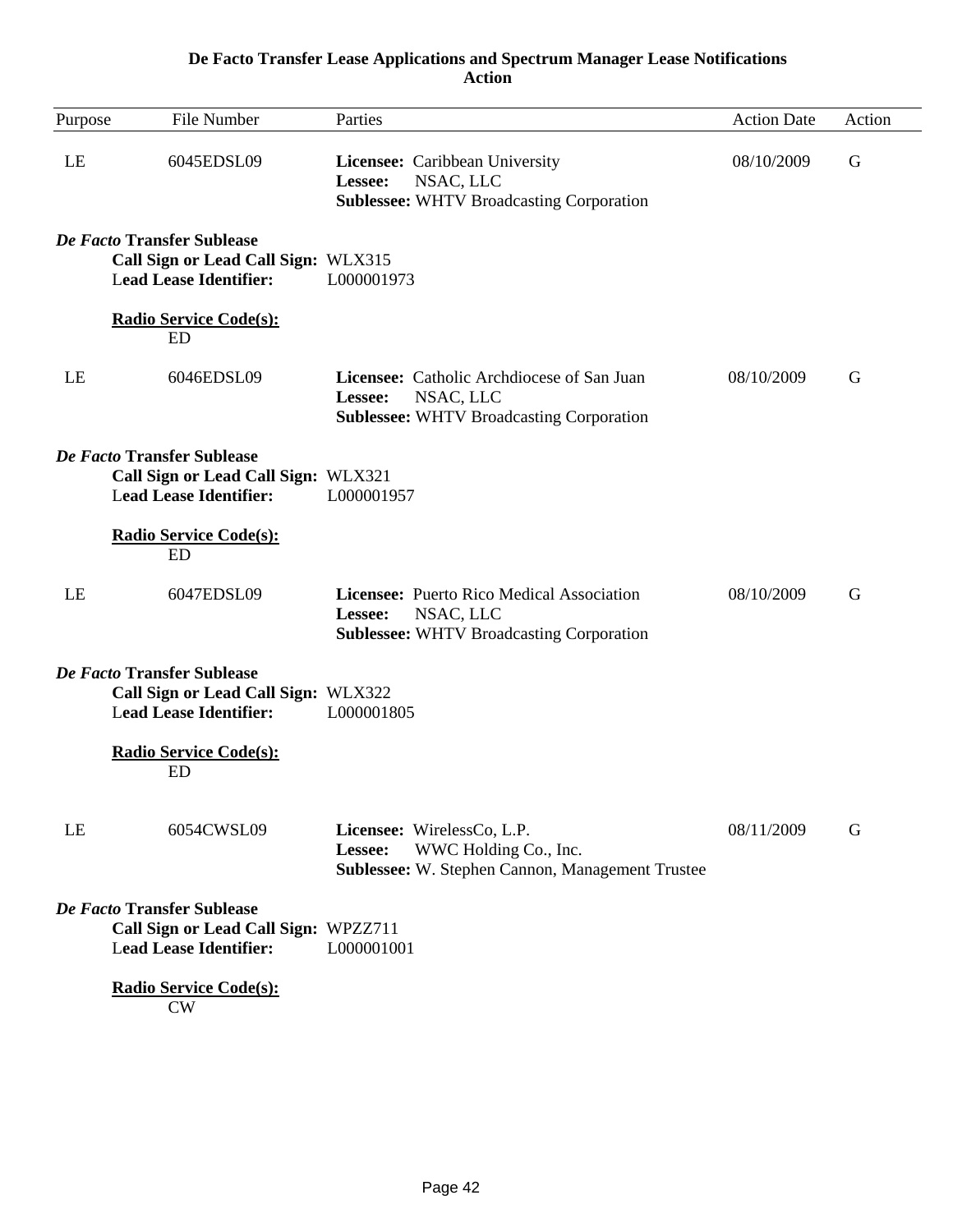#### **Purpose Key:**

- 
- 
- 
- LC Cancel of a Lease/Sublease/Private Commons RE DE Reportable Event Arrangement TC Transfer of Control
- LE Extend the Term of a Lease/Sublease/Private Commons WD Withdrawal Arrangement

#### **Action Key:**

- 
- D Dismissed Q Accepted
- 
- 
- M Consummated M W Withdrawn<br>
Z Application

#### **Radio Service Key:**

- AA Aviation Auxiliary Group
- AB Aural Microwave Booster
- AF Aeronautical and Fixed
- AI Aural Intercity Relay
- AR Aviation Radionavigation
- AS Aural Studio Transmitter Link
- AW AWS, 1710-1755/2110-2155 MHz bands
- BA 1390-1392 MHz Band, Market Area
- BB 1392-1395 and 1432-1435 MHz Bands, Market Area
- BC 1670-1675 MHz Band, Market Area
- BR Broadband Radio Service
- CA Commercial Air-ground Radiotelephone
- CB BETRS
- CD Paging and Radiotelephone
- CE Digital Electronic Message Service
- CF Point to Point Microwave
- CG Air-ground Radiotelephone
- CJ Commercial Aviation Air-Ground Radiotelephone (800 MHz band)
- CL **Cellular**
- CN PCS Narrowband
- CO Offshore Radiotelephone
- CP Part 22 VHF/UHF Paging (excluding 931MHz)
- CR Rural Radiotelephone
- CT Local Television Transmission
- CW PCS Broadband
- CY 1910-1915/1990-1995 MHz Bands, Market Area
- CZ Paging and Radiotelephone, Auctioned
- DV Multichannel Video Distribution AND Data Service
- ED Educational Broadband Service
- GB Business, 806-821/851-866 MHz, Conventional
- GC 929-930 MHz Paging Systems, Auction
- GI Other Indust/Land Transp, 896-901/935-940 MHz, Conv.
- GJ Business and Industrial/Land Transportation (809 - 824 and 8)
- GL 900 MHz Conventional SMR (SMR, Site-Specific)
- GM 800 MHz Conventional SMR (SMR, Site-specific)
- GO Other Indust/Land Transp, 806-821/851-866 MHz, Conv.
- GR SMR, 896-901/935-940 MHz, Conventional
- GS Private Carrier Paging, 929-930 MHz
- GU Business, 896-901/935-940 MHz, Conventional
- GX SMR, 806-821/851-866 MHz, Conventional
- IG Industrial/Business Pool, Conventional
- IK Industrial/Business Pool Commercial, Conventional
- LD Local Multipoint Distribution Service
- LN 902-928 MHz Location Narrowband (Non-Multilateration)
- LP Broadcast Auxiliary Low Power
- Location and Monitoring Service, Multilateration (LMS) LS
- Low Power Wireless Assist Video Devices LV
- LW 902-928 MHz Location Wideband (Grandfathered AVM)
- AA Assignment of Authorization LM Modification of a Lease/Sublease/Private Commons Arrangement
- AM Amendment **Amendment** 2008 Commons Arrangement LN New Lease/Sublease/Private Commons Arrangement
- AR DE Annual Report **LT** Transfer of Control of a Lessee/Sublessee
	-
	-
	-
- C Consented **C** Consented **P** Returned to pending **D** Dismissed **P** Returned to pending
	-
- G Granted **R** Returned
- K Killed T Terminated
	-
	- Application removed from GAP
	- MA Marine Auxiliary Group
	- MC Coastal Group
	- MG Microwave Industrial/Business Pool
	- MK Alaska Group
	- MM Millimeter Wave 70/80/90 GHz Service
	- MR Marine Radiolocation Land
	- MS Multiple Address Service, Auctioned
	- NC Nationwide Commercial 5 Channel, 220 MHz
		- NN 3650-3700 MHz
		- PC Public Coast Stations, Auctioned
		- PE Digital Electronic Message Service Private
		- QA 220-222 MHz Band Auction
		- QD Non-Nationwide Data, 220 MHz
		- QO Non-Nationwide Other, 220 MHz
		- QQ Intelligent Transportation Service (Non-Public Safety)
		- QT Non-Nationwide 5 Channel Trunked, 220 MHz
		- RP Broadcast Auxiliary Remote Pickup
		- RS Land Mobile Radiolocation
		- TB TV Microwave Booster
		- TI TV Intercity Relay
		- TN 39 GHz, Auctioned
		- TP TV Pickup

WS WU

YD

Page 43

\* If the purpose of application is Amendment or Withdrawal and the disposition action indicates that a Dismissal occurred,

there may be a previous version of that application still pending in ULS. You are encouraged to utilize ULS Application Search to research the disposition status of all versions of a particular filing.

WZ WX WY

TS TV Studio Transmitter Link

WR Microwave Radiolocation

Lower 700 MHz Bands

700 MHz Guardband

YG Industrial/Business Pool, Trunked

YS SMR, 896-901/935-940 MHz, Trunked YU Business, 896-901/935-940 MHz,Trunked YX SMR, 806-821/851-866 MHz, Trunked ZV Interactive Video and Data Service

Wireless Communications Service 700 MHz Upper Band (Block C)

YB Business, 806-821/851-866 MHz, Trunked YC SMR, 806-821/851-866 MHz, Trunked, Auctioned SMR, 896-901/935-940 MHz, Auctioned

700 MHz Lower Band (Blocks A, B, E)

YK Industrial/Business Pool - Commercial, Trunked YL 900 MHz Trunked SMR (SMR, Site-Specific) YM 800 MHz Trunked SMR (SMR, Site-specific)

YH SMR, 806-821/851-866 MHz, Auctioned (Rebanded YC license) YI Other Indust/Land Transp. 896-901/935-940 MHz, Trunked YJ Business and Industrial/Land Transportation (809 - 824 and 8)

YO Other Indust/Land Transp. 806-821/851-866 MHz, Trunked

- TT TV Translator Relay
- TZ 24 GHz Service
- WA Microwave Aviation
- WM WP Microwave Marine 700 MHz Upper Band (Block D)